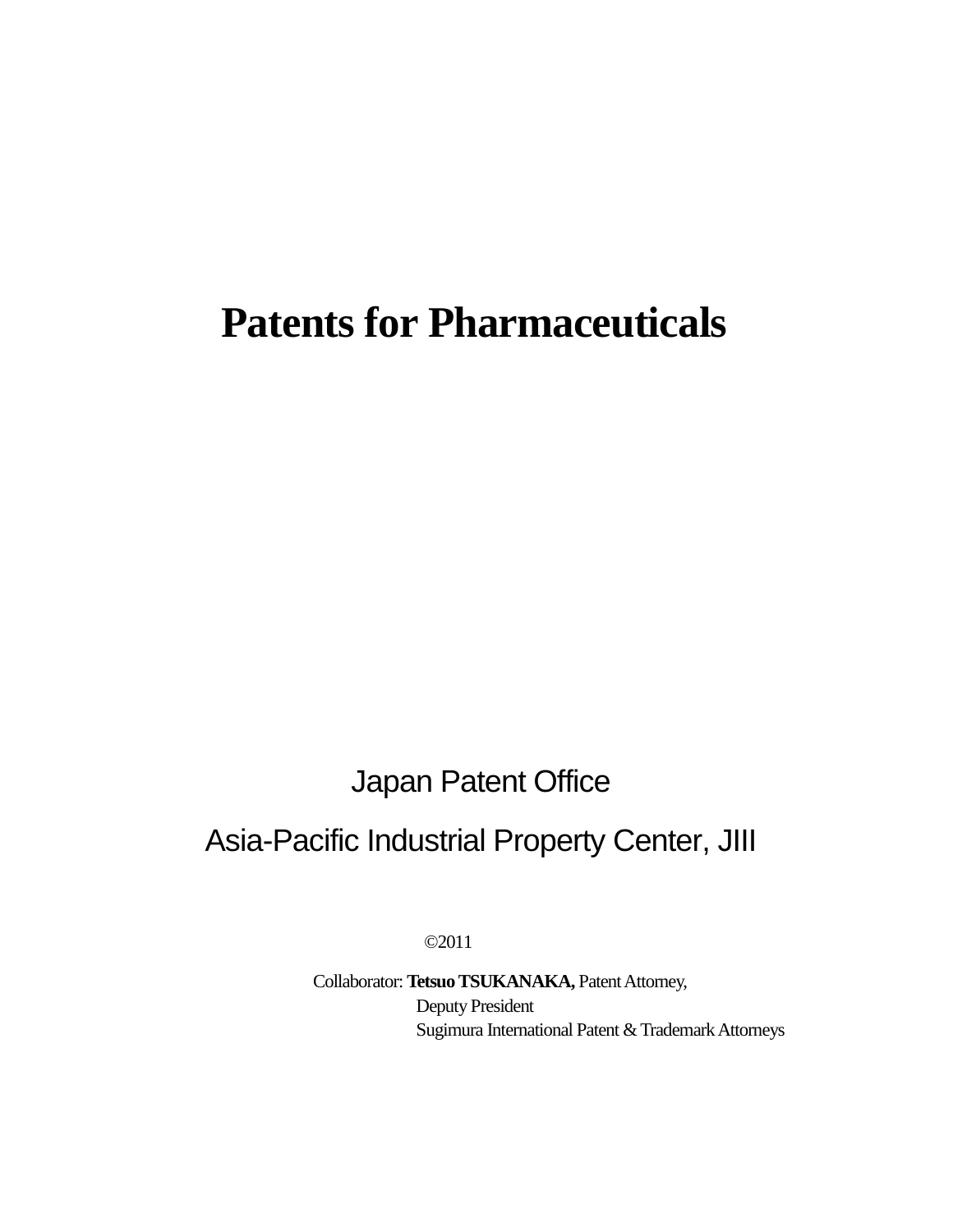|             | Page |
|-------------|------|
|             |      |
|             |      |
|             |      |
|             |      |
|             |      |
|             |      |
|             |      |
|             |      |
|             |      |
|             |      |
|             |      |
|             |      |
|             |      |
|             |      |
|             |      |
|             |      |
|             |      |
|             |      |
|             |      |
|             |      |
| $6 - 1 - 3$ |      |
|             |      |
|             |      |
|             |      |
|             |      |
|             |      |
|             |      |

## **CONTENTS**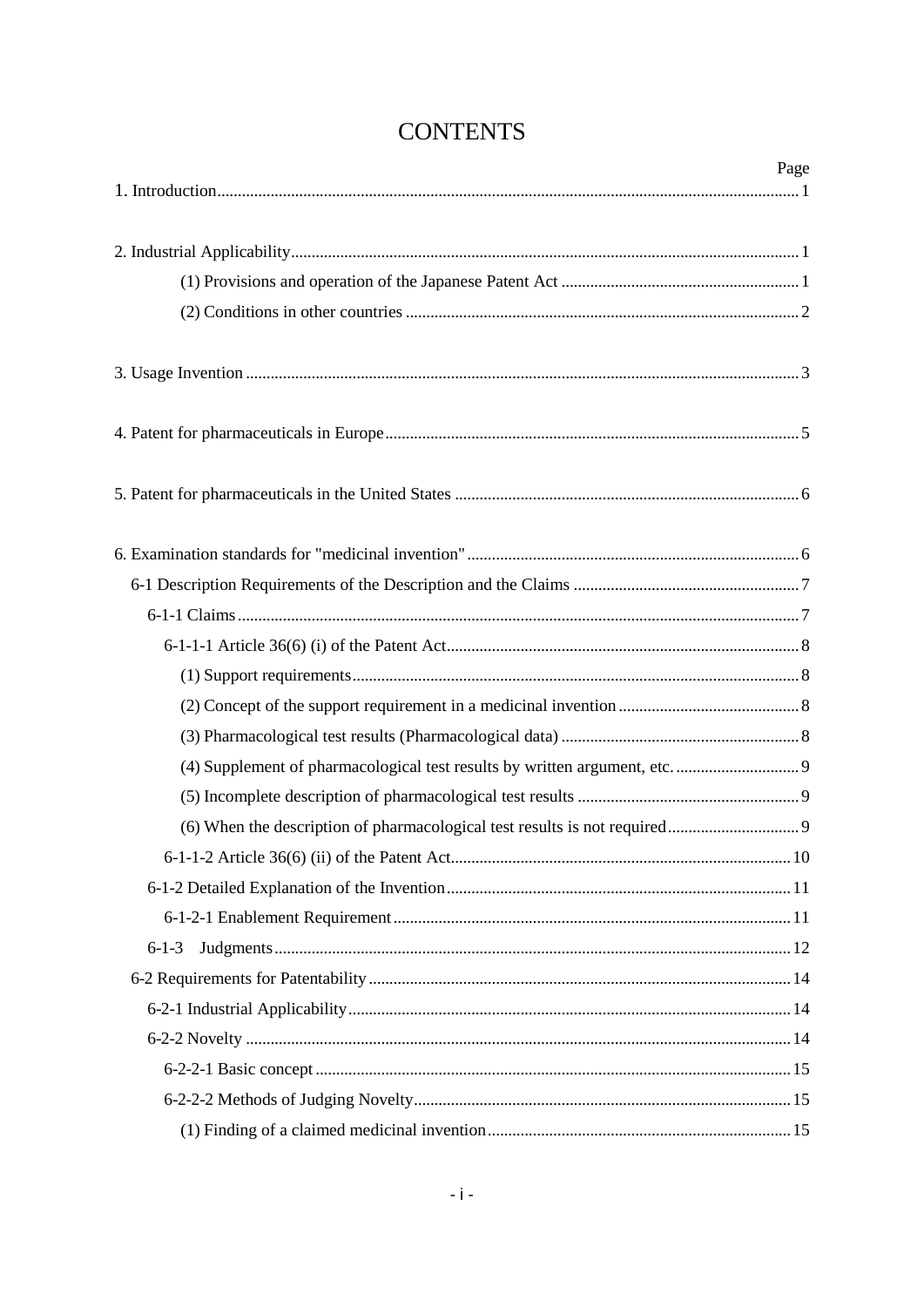| 6-2-3-2 Examples of Concrete Practices Regarding Judgment of Inventive Step  21                  |  |
|--------------------------------------------------------------------------------------------------|--|
| (1) Relationship between the medicinal use and the working mechanism  20                         |  |
| (2) Conversion of a medicine for animals other than human beings                                 |  |
|                                                                                                  |  |
|                                                                                                  |  |
| (4) Medicine characterized in the medicinal use of an application                                |  |
| to a specific disease with a specific dosage and administration26                                |  |
|                                                                                                  |  |
|                                                                                                  |  |
|                                                                                                  |  |
| (2) Finding of an invention described in an initial description, etc. of another application .30 |  |
|                                                                                                  |  |
| 6-2-4-2 Examples of Concrete Practices Regarding Judgment of Patent Act Article 29-2  30         |  |
|                                                                                                  |  |
|                                                                                                  |  |
|                                                                                                  |  |
|                                                                                                  |  |
| 6-2-5-2 Examples of Concrete Practices Regarding Judgment of Patent Act Article 39  32           |  |
|                                                                                                  |  |
|                                                                                                  |  |
|                                                                                                  |  |
|                                                                                                  |  |
|                                                                                                  |  |
|                                                                                                  |  |
|                                                                                                  |  |
|                                                                                                  |  |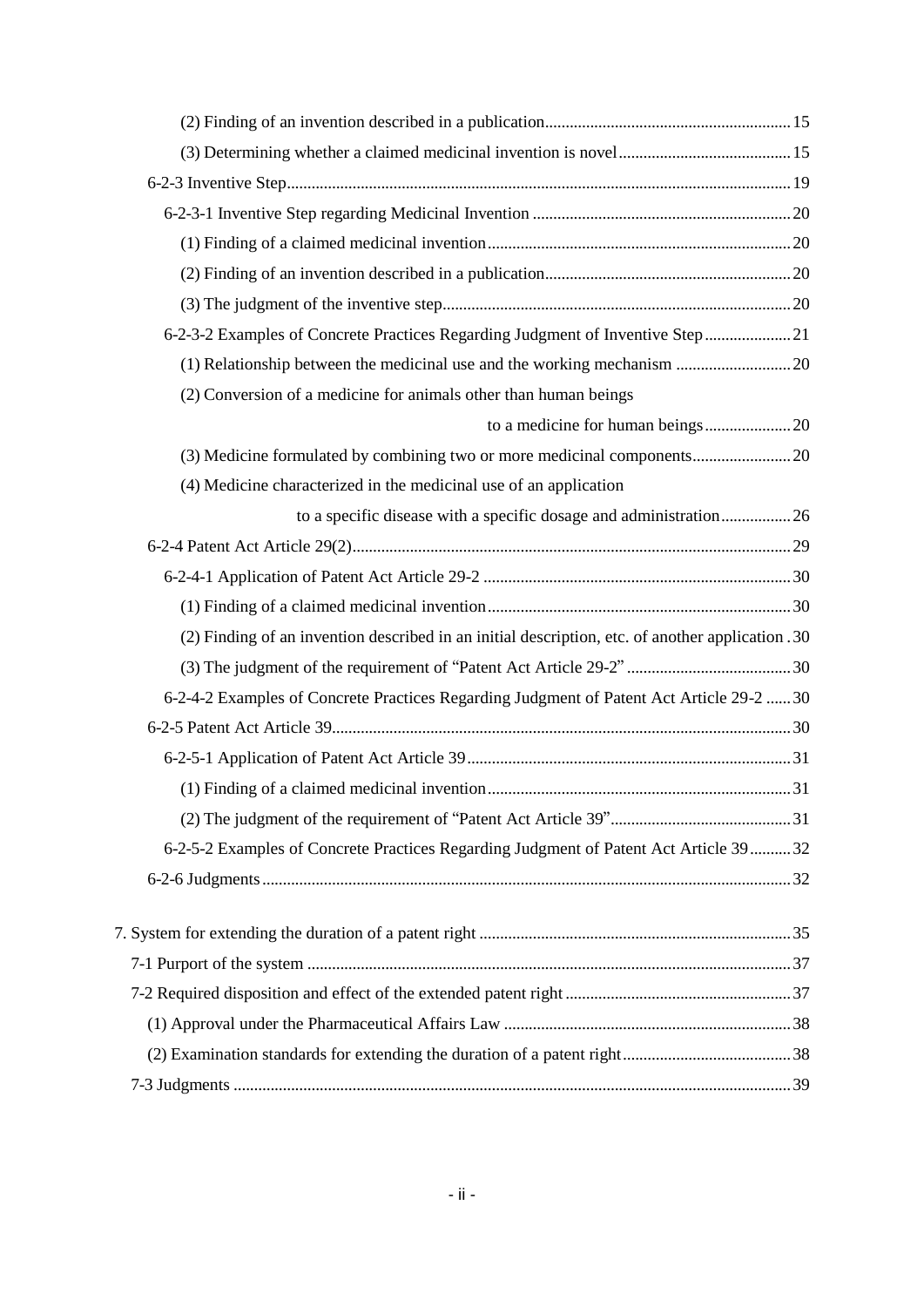## 1. Introduction

In the pharmaceutical industry, patent rights are extremely important. Developing medicines is a high-risk activity requiring huge cost, time, and labor, but once a successful medicine is developed and a patent on its active ingredients has been obtained, the developer can exclusively manufacture and distribute the medicine. For example, if an inventor develops a compound that can cure cancer and obtains a patent right for the invention of the medicinal compound, the inventor can obtain an exclusive right to handle the pharmaceutical through the patent right granted on the medicinal compound.

Accordingly, the pharmaceutical industry is highly interested in the examination of patent applications and wishes the standards for examining pharmaceutical patents to be made easily understandable.

Inventions related to pharmaceuticals are examined according to the published "Examination Guidelines for Patent and Utility Model in Japan", especially the standards concerning the requirements for patentability and descriptions described in "Part I: Description and Claims" and "Part II: Requirements for Patentability". Inventions related to pharmaceuticals are not exceptionally examined by a particular standard different from these examination standards.

However, there is a strong demand for a clear explanation of how judgments will be made when the general standards described in the "Examination Guidelines for Patent and Utility Model in Japan" are applied to pharmaceutical-related inventions. Therefore, to clarify how patent examinations are conducted, focusing on items requiring a specific judgment and the treatment of description requirements, novelty, and inventive step of pharmaceutical-related inventions, in April 2005, the Japan Patent Office newly established examination standards for "medicinal inventions" as Chapter 3, Part VII "Examination Guidelines for Inventions in Specific Fields" of the "Examination Guidelines for Patent and Utility Model in Japan". In October 2009, the examination standards for "medicinal inventions" were revised so that achievements in the development of methods of administering medicine could be widely protected by patents.

This document reviews pharmaceutical-related inventions from the viewpoint of industrial applicability and the use of inventions, in comparison with the systems in Europe and the United States, and then explains the standards for examining "medicinal inventions". The system of patent duration extension is also explained.

## 2. Industrial Applicability

(1) Provisions and operation of the Japanese Patent Act

The main paragraph of Article 29 (1) of the Japanese Patent Act defines as follows:

"An inventor of an invention that is industrially applicable may be entitled to obtain a patent for the said invention."

In other words, "the invention needs to be industrially applicable" in order to be entitled to obtain a patent for the invention.

In actual Japanese patent examinations, "a method of diagnosing, treating, or conducting surgery on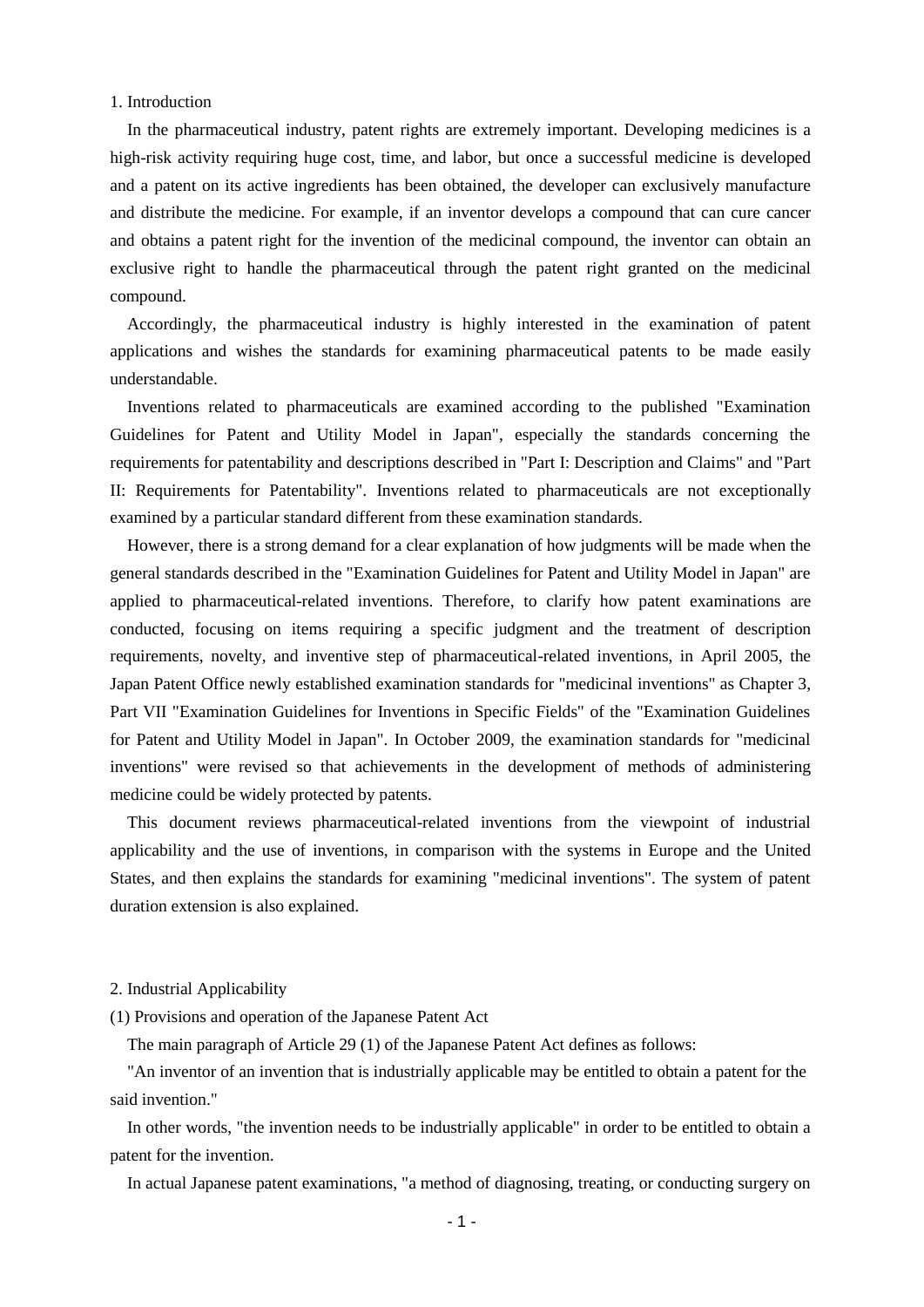the human body" is generally interpreted as a method of surgery, therapy, or diagnosis of humans conducted by a doctor, that is, a so-called "medical activity", which does not fall under "an industrially applicable invention". This is clearly defined as a category of inapplicable methods in "2.1.1 Methods of surgery, therapy or diagnosis of humans" of "2.1 List of Industrially Inapplicable Inventions" of Chapter 1 "Industrially Applicable Inventions" in Part II "Requirements for Patentability", Examination Guidelines for Patent and Utility Model in Japan.

Thus, in Japan, in the case of developing a chemical compound having an active ingredient of a medicine and applying for a patent for an invention on the newly developed medicinal compound as a method of treating a disease by administering the medicine, for example, as "a method of treating disease Y by administering chemical compound X", a patent cannot be obtained for this compound because it is industrially inapplicable.

In Japan, when a chemical compound having an active ingredient of a medicine is developed, a patent application is made for the invention for use in medicine, for example "a drug for treating disease Y including an active ingredient X". (Refer to "3. Usage Invention" below.)

The invention of "a drug for treating disease Y" is an invention of an object which is not categorized as a medical activity even though it is used for medical treatment. Thus, this application will not be refused for the reason that it does not fall under an industrially applicable invention.

#### (2) Conditions in other countries

## (i) Europe

In the European Patent Convention, as in Japan, an invention should be industrially applicable in order to obtain a patent. Inventions related to medical activities such as treating or diagnosing methods are defined as industrially inapplicable (Article 52 (4) (i)).

The provision that inventions related to medical activities are not industrially applicable was revised in the revision convention in 2000, which came into effect in December 2007, to enhance conformity with the TRIPS Agreement, and was replaced with a new definition that medical activities such as methods of treatment or diagnosis are unpatentable cases (Article 53(c)) (Reference 1). Thus, inventions related to medical activities such as methods of treatment or diagnosis are conventionally unpatentable in Europe as in Japan, though the provision of the Convention has been changed. Therefore, for pharmaceutical-related inventions it is not possible to obtain a patent for an invention as a method of treating a disease by administering pharmaceuticals.

In Europe, when a chemical compound having an active ingredient of medicine is developed, a patent application is generally made for an invention as a chemical compound specifying a medicinal use, for example "compound X for use in treating disease Y".

(Reference 1: EPC Article 53: Exceptions to patentability)

European patents shall not be granted in respect of the following.

(a) and (b) are omitted.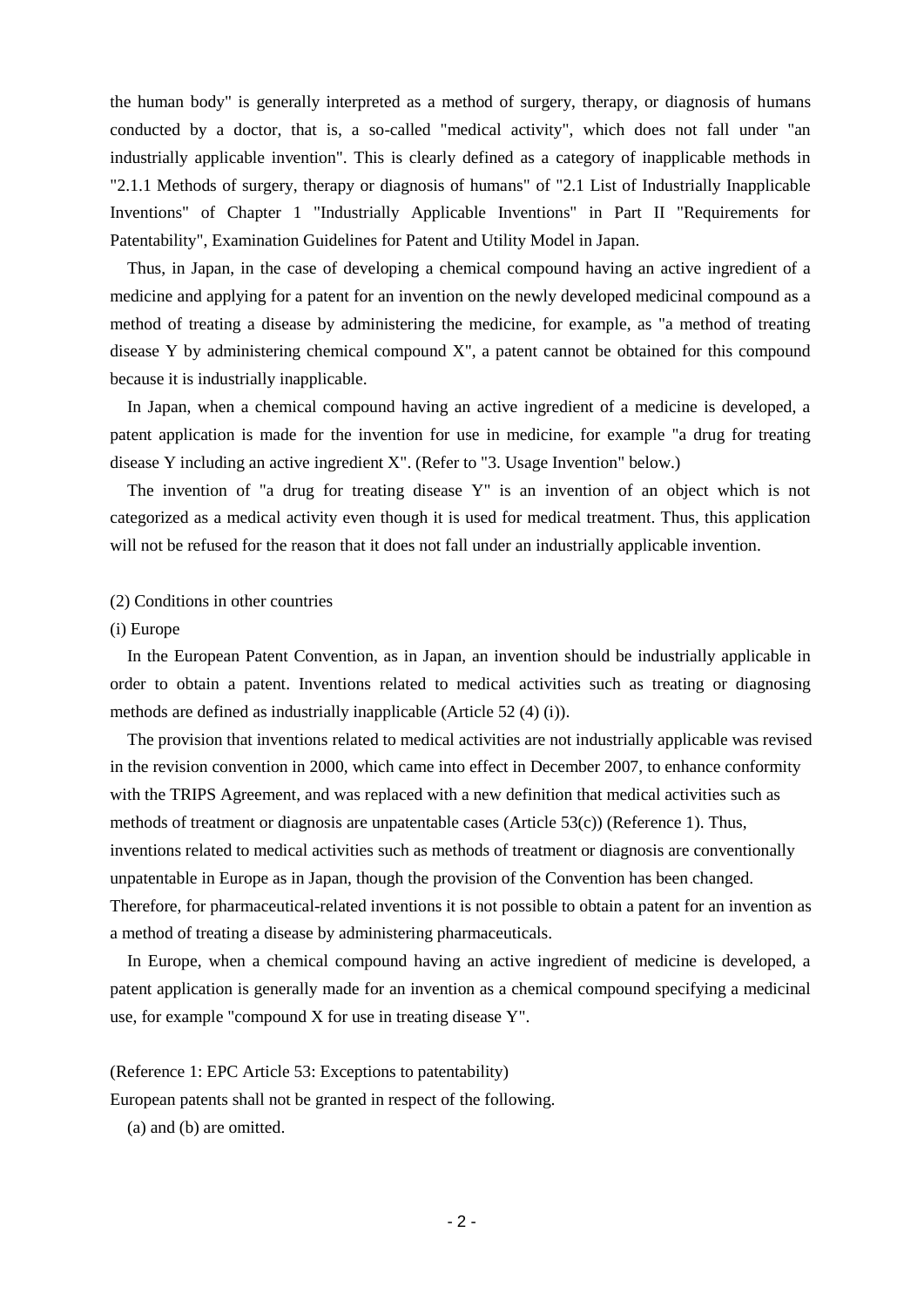(c) methods for treatment of the human or animal body by surgery or therapy and diagnostic methods practiced on the human or animal body; this provision shall not apply to products, in particular substances or compositions, for use in any of these methods.

## (ii) United States

There is no provision about unpatentability in 35 U.S.C. So, an application related to an invention of a medical activity such as methods of treatment or diagnosis is examined according to patent requirements such as novelty, and is granted a patent right if there is no reason for refusal.

In the United States, when a chemical compound having an active ingredient of medicine is developed, a patent application is generally made for an invention as a method of treating a disease by administering medicine, for example "a method for treating disease Y by administering compound X to patients".

In the conventional legal system, the exercise of patent rights, such as the right to request an injunction, was approved for a patent regarding an invention of a medical activity like other cases. But when 35 U.S.C. was revised in 1996, in principle the effect of the patent right does not apply to medical activities conducted by doctors, etc., with some exceptions including biotechnology patents. (Reference 2)

## (Reference 2: Summary of the revision of 35 U.S.C. in 1996)

- a. The principle of a patent right that precludes any actions by others who do not obtain a license was not changed. Accordingly, if medical activities conducted by doctors, etc. are included in the coverage of a patent right, then formally it will be judged as an infringement.
- b. It was clearly defined that a practitioner of medical activities shall be excluded from the scope of requesting an injunction or compensation for damage (35 U.S.C. 287 (c)(1)3).
- c. However, in the case of a biotechnology patent, etc., it was defined that the right to request an injunction or compensation for damage shall be applied to such patent if the patent is practiced by the mode of infringement, even if the case is a medical activity by a doctor (35 U.S.C.  $287(c)(2)(A)$  4).

## 3. Usage Invention

## Idea of examination standards

In Japan, when a chemical compound having an active ingredient of a medicine is developed, a patent is applied for, for example, as "a drug for treating disease Y comprising the inclusion of active ingredient X".

This type of invention is called a "use invention". The following part explains this "use invention" in Japan.

In general, chemical compound  $X$  used to treat disease  $Y$  is the same chemical compound  $X$  which is used for other purposes. Accordingly, the invention of chemical compound X and the invention of chemical compound X for treating disease Y are determined to be identical. (Reference 3)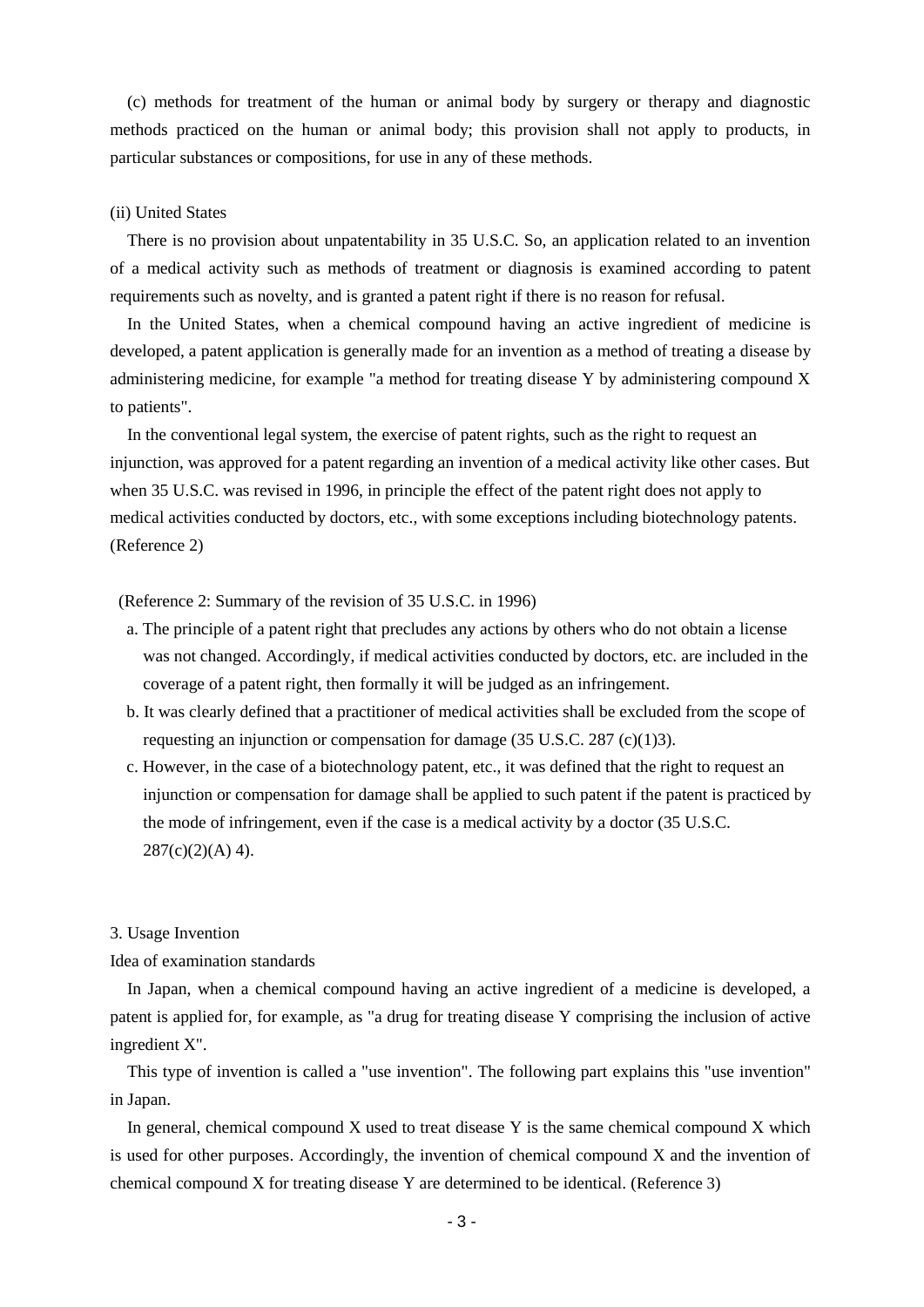Thus, even if the chemical compound  $X$  is discovered to be useful for treating disease  $Y$ , it is unpatentable as an invention of chemical compound X.

However, in Japan, it is conventionally possible to express such invention as a "use invention" of "a drug for treating disease Y". The invention of "a drug for treating disease Y" is an invention of an object, which does not fall under medical activities and is industrially applicable.

A use invention is construed as an invention based on discovering an unknown attribute of a product and finding that the product is suitable for a new use due to the presence of such attribute. For example, if chemical compound X is discovered to have a medicinal action (newly discovered attribute) selectively destroying cancer cells, the invention is based on the discovery that the chemical compound X is useful as an active ingredient for treating cancer (novel use).

This "use invention" is the invention of an object. Furthermore, the invention of this "use invention", that is, the invention based on discovering an unknown attribute of a product and finding that the product is suitable for a new use due to the presence of such attribute, can have novelty as a "use invention", even though the product itself is well-known. (Reference 4)

In addition, a novel use typically applies when an object is first used to treat a disease or when an object is newly used as a drug for treating a disease for which it has not been used before, though not limited by this. Even if a use invention and a known medicinal invention are the same chemical compound having an active ingredient and a disease to be treated, if a specific usage or dose is discovered to be suitable for a new use based on the attributes of the compound, it can have novelty as an invention based on the discovery of the suitable new use.

In this case, the invention of chemical compound X and the invention of chemical compound X for treating disease Y are determined to be identical, as mentioned above. The use invention of medicine is generally described in claims in the following formats such as:

"A drug for treating cancer comprising chemical compound X as an active ingredient";

"A hypotensive drug comprising chemical compound Y"; and

"An antiallergenic drug comprising composition Z"

(Reference 3: Interpretation of a claim "chemical compound X for treating disease Y")

In general, a chemical compound with a limited use of "for ... ing" merely indicates its usefulness, and is interpreted as the chemical compound itself without any limited use (Reference judgment: Tokyo High Court, July 8, 1997 (1995 (Gyo-Ke) No. 27)). Thus, chemical compound X for treating disease Y is interpreted as chemical compound X itself.

(Reference 4: Provisions of the Patent Act and judgments about use invention)

The term "use invention" is not used in the Patent Act. In the provisions before revision, there was the phrase "an invention of an object whose specific characteristics are exclusively used", and this "invention" can be considered to be equivalent to "use invention".

In addition, the opinion adopted in the examination standards that "an invention based on discovering an unknown attribute of a product and finding that the product is suitable for a new use due to the presence of such attribute" can have novelty as a use invention even though the object itself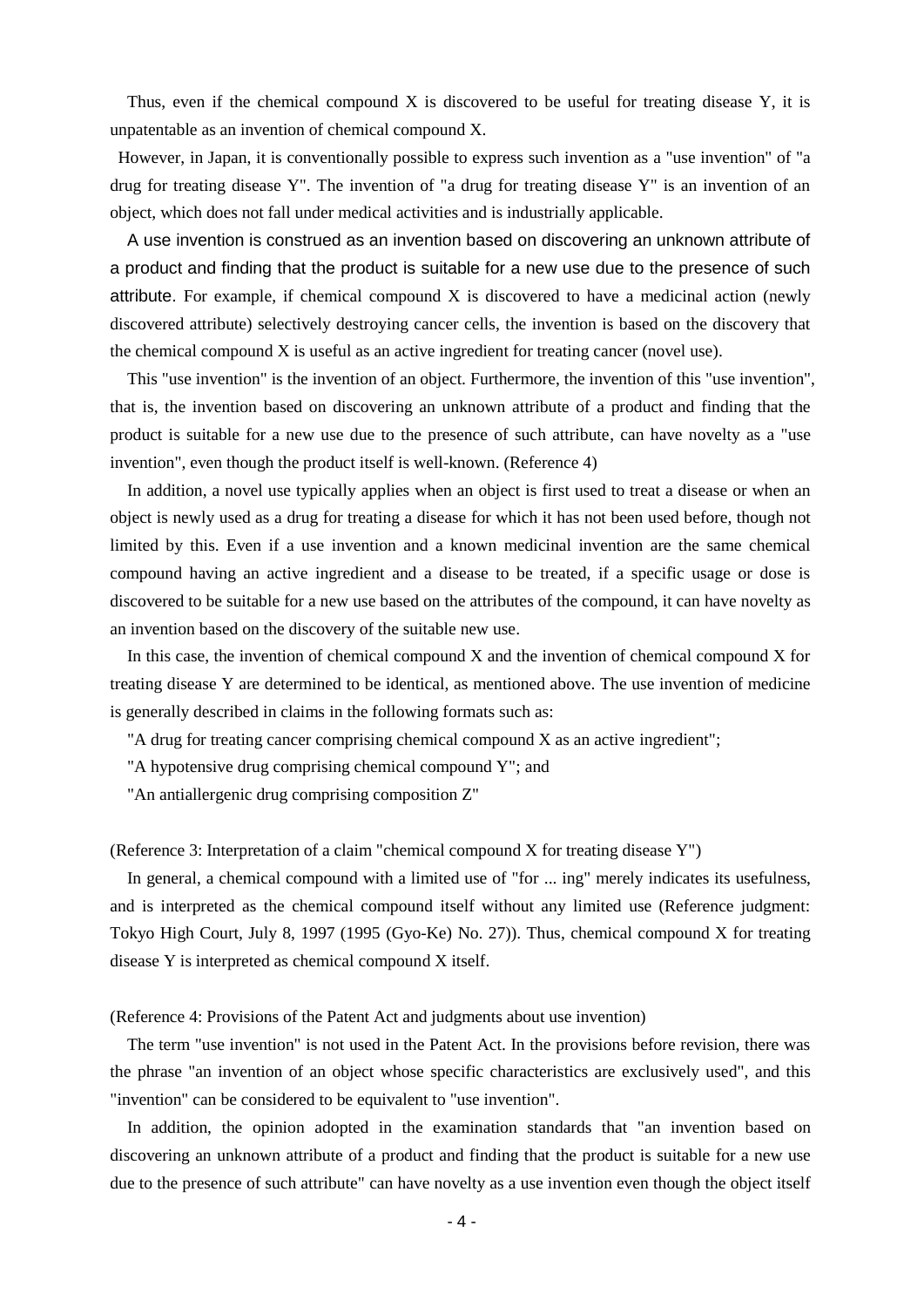is well-known, was made in the following judgments.

Reference judgments: Tokyo High Court, April 25, 2001 (1998 (Gyo-Ke) No. 401), Tokyo District Court, October 23, 1992 (1990 (Wa) No. 12094), Tokyo High Court, July 13, 2000 (1998 (Gyo-Ke) No. 308), Tokyo High Court, February 10, 2000 (1998 (Gyo-Ke) No. 364)

4. Patent for pharmaceuticals in Europe

In Europe, the invention of a treatment method is unpatentable. When a chemical compound having an active ingredient of medicine is developed, typically a patent application is made for an invention as a chemical compound specifying a medicinal use, for example, "compound X for use in treating disease Y".

Moreover, in Europe, the object specifying a use is generally determined to be undistinguishable from the object itself. However, in a medicinal invention, the invention of a material or composition specified by a medicinal use is treated as an exception in that it has novelty, even though the material or composition is well-known. This exception applies not only when chemical compound  $X$  is first used as a medicine (primary use of medicine), but also when the compound is used for other medicinal uses (secondary use of medicine) from the revision of the convention in 2000 which came into effect in December 2007 (EPC Article 54 (4) and (5)). (Reference 5)

In other words, in Europe, when a compound having an active ingredient of medicine is developed, it is patentable as an invention of an object for both primary and secondary uses of medicine as in Japan.

(Reference 5: EPC Article 54 Novelty)

(1) An invention shall be considered to be new if it does not form part of the state of the art.

(2) The state of the art shall be held to comprise everything made available to the public by means of a written or oral description, by use, or in any other way, before the date of filing of the European patent application.

(3) Additionally, the content of European patent applications as filed, the dates of filing of which are prior to the date referred to in [paragraph](http://www.epo.org/patents/law/legal-texts/html/epc/2000/e/ar54.html) 2 and which were published on or after that date, shall be considered as comprised in the state of the art.

(4) [Paragraphs](http://www.epo.org/patents/law/legal-texts/html/epc/2000/e/ar54.html) 2 and [3](http://www.epo.org/patents/law/legal-texts/html/epc/2000/e/ar54.html) shall not exclude the patentability of any substance or composition, comprised in the state of the art, for use in a method referred to in [Article](http://www.epo.org/patents/law/legal-texts/html/epc/2000/e/ar53.html) 53(c), provided that its use for any such method is not comprised in the state of the art.

(5) [Paragraphs](http://www.epo.org/patents/law/legal-texts/html/epc/2000/e/ar54.html)  $2$  and  $3$  shall also not exclude the patentability of any substance or composition referred to in [paragraph 4](http://www.epo.org/patents/law/legal-texts/html/epc/2000/e/ar54.html) for any specific use in a method referred to in [Article](http://www.epo.org/patents/law/legal-texts/html/epc/2000/e/ar53.html)  $53(c)$ , provided that such use is not comprised in the state of the art.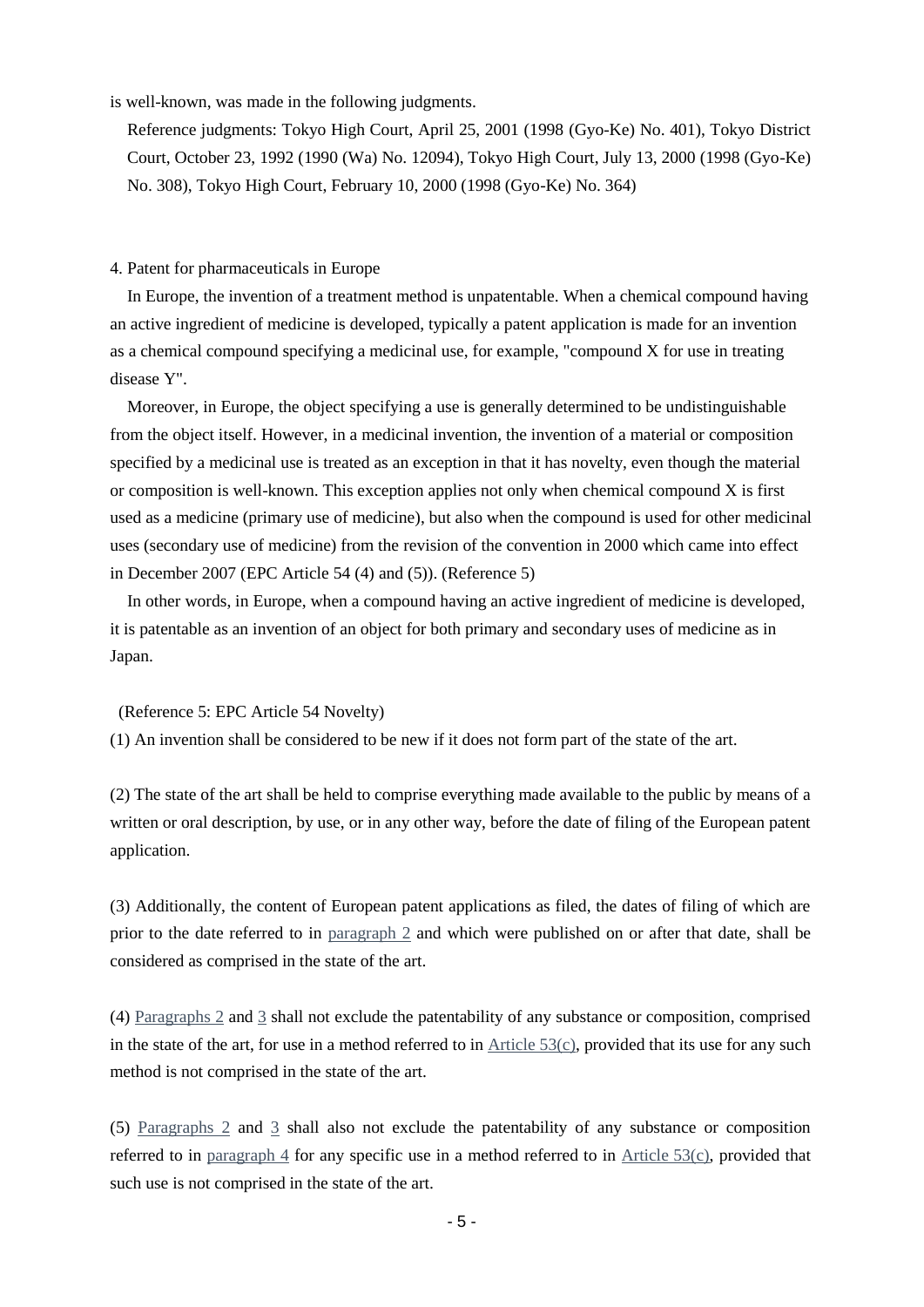## (Note: Methods in Article 53 (c))

Methods for treatment of the human or animal body by surgery or therapy and diagnostic methods practiced on the human or animal body

## (Reference 6: Swiss-type claim)

A "Swiss-type claim" is a type of claim that is described as "use of compound X in the manufacture of a medicament for the treatment of disease Y".

Such claims were the general type of claim in medicinal use inventions in the EPO because EPC Article 53(c) defines treatment methods themselves as unpatentable.

However, the Enlarged Board of Appeals in the EPO announced that they will no longer admit Swiss-type claims. The claim type should be changed to a "purpose-related product claim" such as "Compound X for use in the treatment of disease Y". This new rule is not retroactive.

## 5. Patent for pharmaceuticals in the United States

In the US, an invention of a treatment method is patentable. When a chemical compound having an active ingredient of medicine is developed, a patent application is generally made for an invention of a method treating a disease by administering medicine, for example "a method for treating disease Y by administering compound X to patients".

In the invention of an object, "compound X for use in treating disease Y", the description of "for use in treating disease Y" is interpreted not to limit compound X. Thus, in the case that compound X is well-known, it does not have novelty.

Similar to this, the invention of an object, "a drug for treating disease Y comprising an active ingredient X" may be substantially interpreted as the invention of compound X, and novelty may not be admitted if compound X is well-known.

## 6. Examination standards for "medicinal invention"

The content of "Examination Guidelines for Patent and Utility Model in Japan, Part VII Examination Guidelines for Inventions in Specific Fields, Chapter 3 Medicinal inventions" is explained below.

The examination guidelines for "medicinal invention" clearly define the operation of patent examinations including description requirements, novelty, and inventive step for medicinal inventions, focusing on items for which specific judgments or handling are necessary.

The examination guidelines for "medicinal inventions" define the "use invention" of medicine as a medicinal invention and summarize the operation of the patent examination for use invention of medicine. Therefore, they do not cover all inventions related to pharmaceuticals. For example, inventions related to formulations such as granules or capsules using known active ingredients and inventions related to release control of active ingredients such as controlled-release preparations are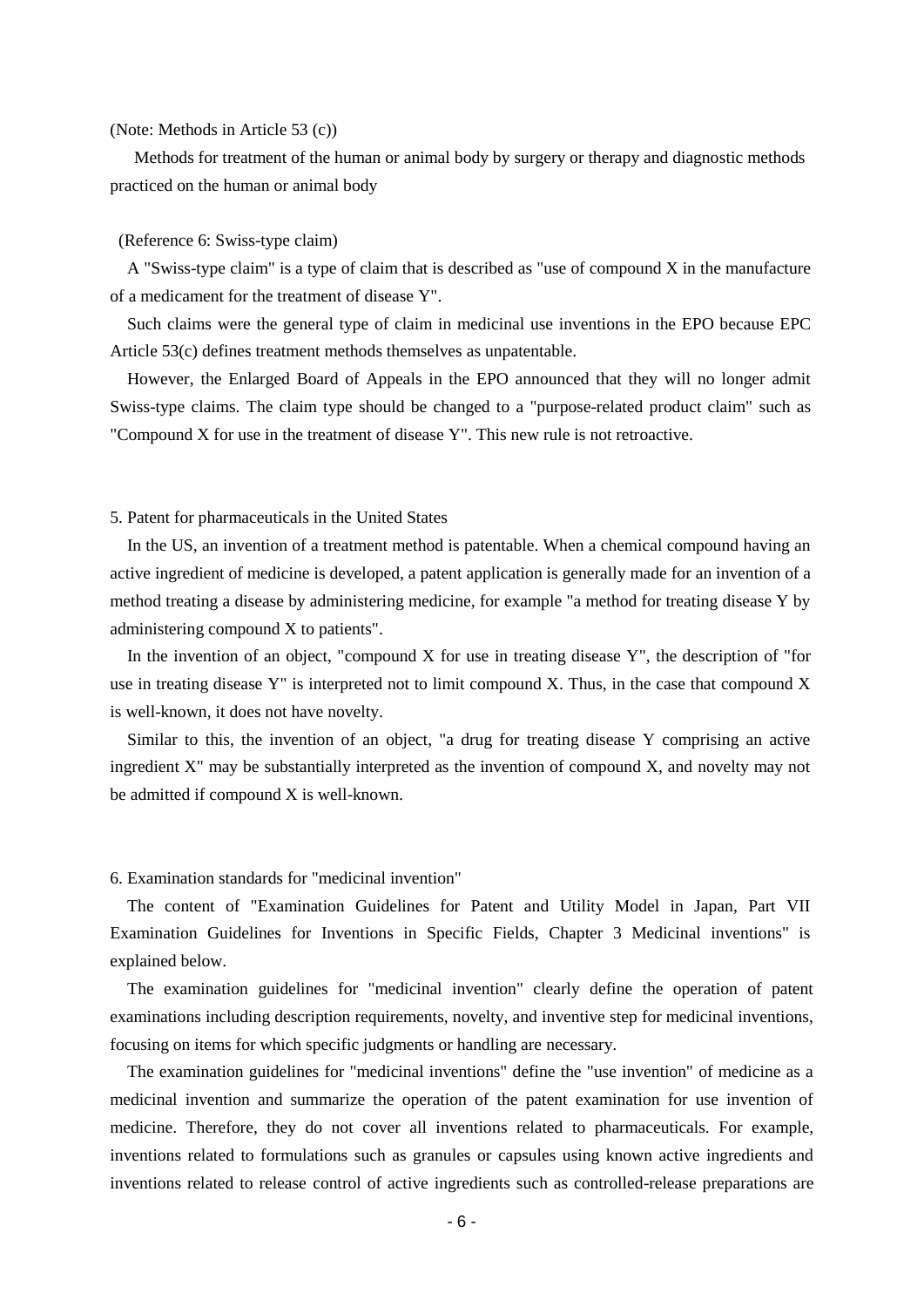not specifically mentioned. In the following sections, the term "medicinal invention" is used as having the same meaning as "use invention of medicine" defined in the examination guidelines for "medicinal invention".

In addition, the examination guidelines for medicinal inventions summarize the operation of patent examinations focusing on the items for which specific judgment or treatment is necessary. As for other items that were not explained in the guidelines, it is necessary to refer to "Part I Description and Claims" and "Part II Requirements for Patentability" in "Examination Guidelines for Patent and Utility Model in Japan". In other words, in order to understand the operation of patent examinations for pharmaceutical-related inventions, it is necessary first to understand the general examination standards concerning description requirements, novelty, and inventive step described in Part I and II of "Examination Guidelines for Patent and Utility Model".

## 6-1 Description Requirements of the Description and the Claims

(Meaning of descriptions and the claims)

The purpose of this Act is, by promoting the protection and utilization of inventions, to encourage inventions, and thereby to contribute to the development of industry (Article 1).

In other words, the patent system protects an invention by granting an exclusive patent right for a certain term under fixed conditions to an inventor who develops and discloses a new technique. It also provides an opportunity to third parties to learn about the technical content of the invention through the publication and to utilize the invention.

Such protection and utilization of the invention is made through specifications, claims, and drawings that serve as technical documents to reveal the technical content of the invention to the public and as a title deed for specifying the technical scope of the patent invention.

Article 36 (4) defines the description requirements for the detailed description of the invention in specifications and Article 36 (5) and (6) do so for the claims. The objective as a technical document and title deed is achieved only when the specifications are prepared to satisfy the prescribed requirements.

## 6-1-1 Claims

Article 36(6) of the Patent Act

(6) The statement of the scope of claims as provided in paragraph (2) shall comply with each of the following items:

(i) the invention for which a patent is sought is stated in the detailed explanation of the invention;

(ii) the invention for which a patent is sought is clear;

(iii) the statement for each claim is concise; and

(iv) the statement is composed in accordance with Ordinance of the Ministry of Economy, Trade and Industry.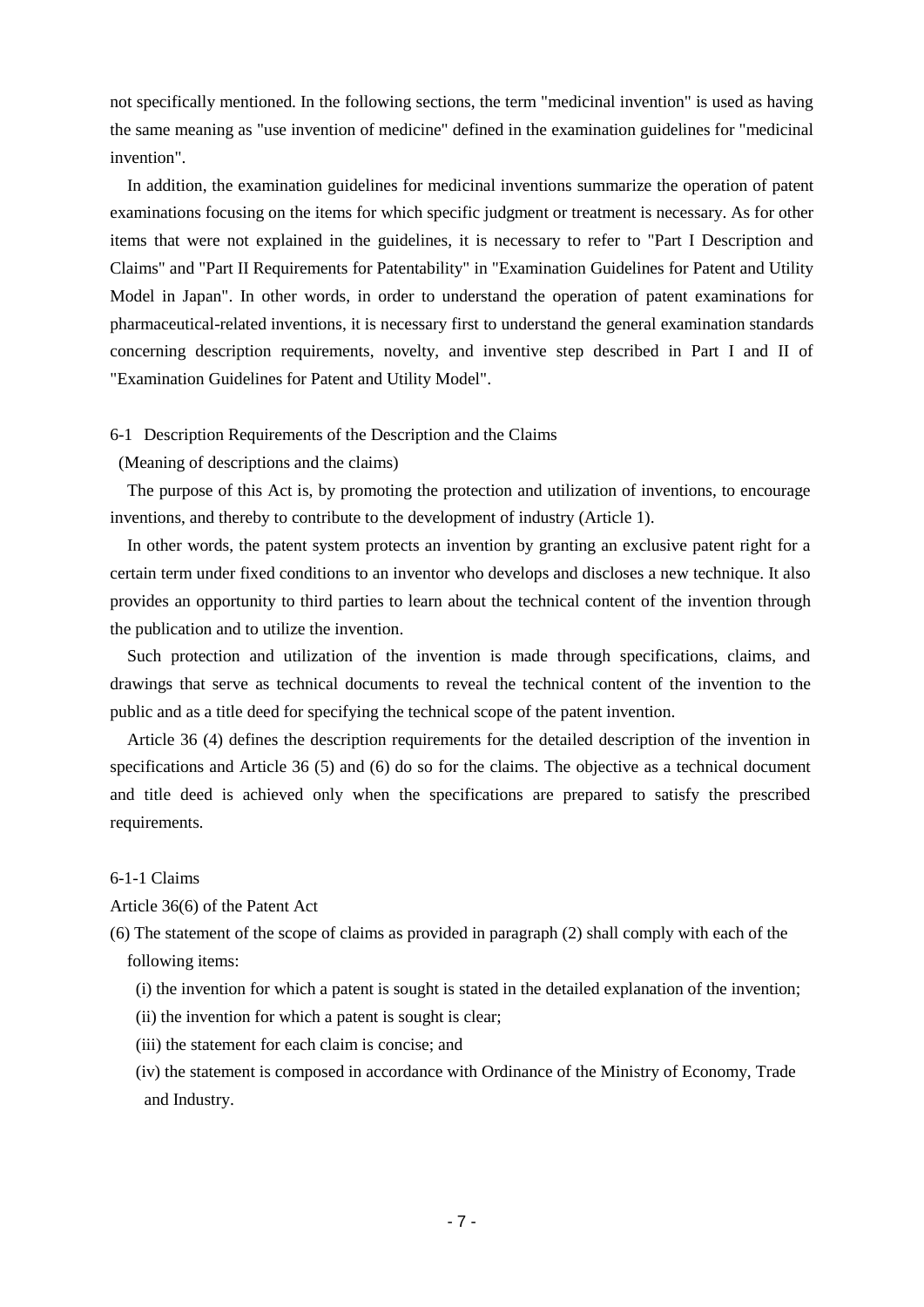## 6-1-1-1 Article 36(6) (i) of the Patent Act

#### (1) Support requirements

The provision of the Patent Act Article 36 (6)(i) defines a requirement that the invention to be patented should be stated in the detailed explanation of the invention. This requirement is referred to as "support requirement".

Thus, the claimed invention should not exceed the scope described in the detailed explanation of the invention. Therefore, the judgment as to whether the invention conforms to the provision of Patent Act Article 36 (6)(i) or not is made by comparing and examining the substantial correspondence between the claimed invention and the invention described in the detailed explanation of the invention.

In the case of a medicinal invention, regarding the existence of pharmacological test results and their contents, many examinations consider whether the support requirement is satisfied or not. This point is explained below.

(2) Concept of the support requirement in a medicinal invention

In a medicinal invention, in order to prove that the medicinal invention to be patented is described in the detailed explanation of the invention, it is necessary to show materials demonstrating that a chemical compound of interest is suitable for treating a specific disease (a new use) by a pharmacological action of the compound having an active ingredient (newly discovered attribute) in the detailed explanation of the invention.

If these materials are not described in the detailed explanation of the invention, the medicinal invention of interest will not be deemed to be described in the detailed explanation of the invention. Thus, the medicinal invention to be patented by the application cannot be deemed to be described in the detailed explanation of the invention, and accordingly, the application does not satisfy the requirement (support requirement) defined in Patent Act Article 36 (6)(i).

In addition, if these concrete data are not described in the detailed explanation of the invention, the application does not satisfy the requirement (enablement requirement) defined in Patent Act Article 36 (4)(i), either. (Refer to the following 6-1-2 Patent Act Article 36 (4)(i).)

## (3) Pharmacological test results (Pharmacological data)

In general, it is difficult to speculate the practicability of a chemical compound for a specific medicinal use only from the structure and name of the compound. So, if there are no pharmacological test results in the specifications, it is difficult for a person skilled in the art to speculate whether the compound can actually be used for the medicinal use, even if the effective dose, administering method, or formulation process are described in the original specifications.

Thus, it is necessary to show pharmacological test results for the compound having an active ingredient to demonstrate the pharmacological action of the compound of an active ingredient and the suitability of the compound to treat the specific disease.

Since pharmacological test results are shown to confirm the pharmacological action of the chemical compound of an active ingredient, in principle, all of the following items should be clarified: (a)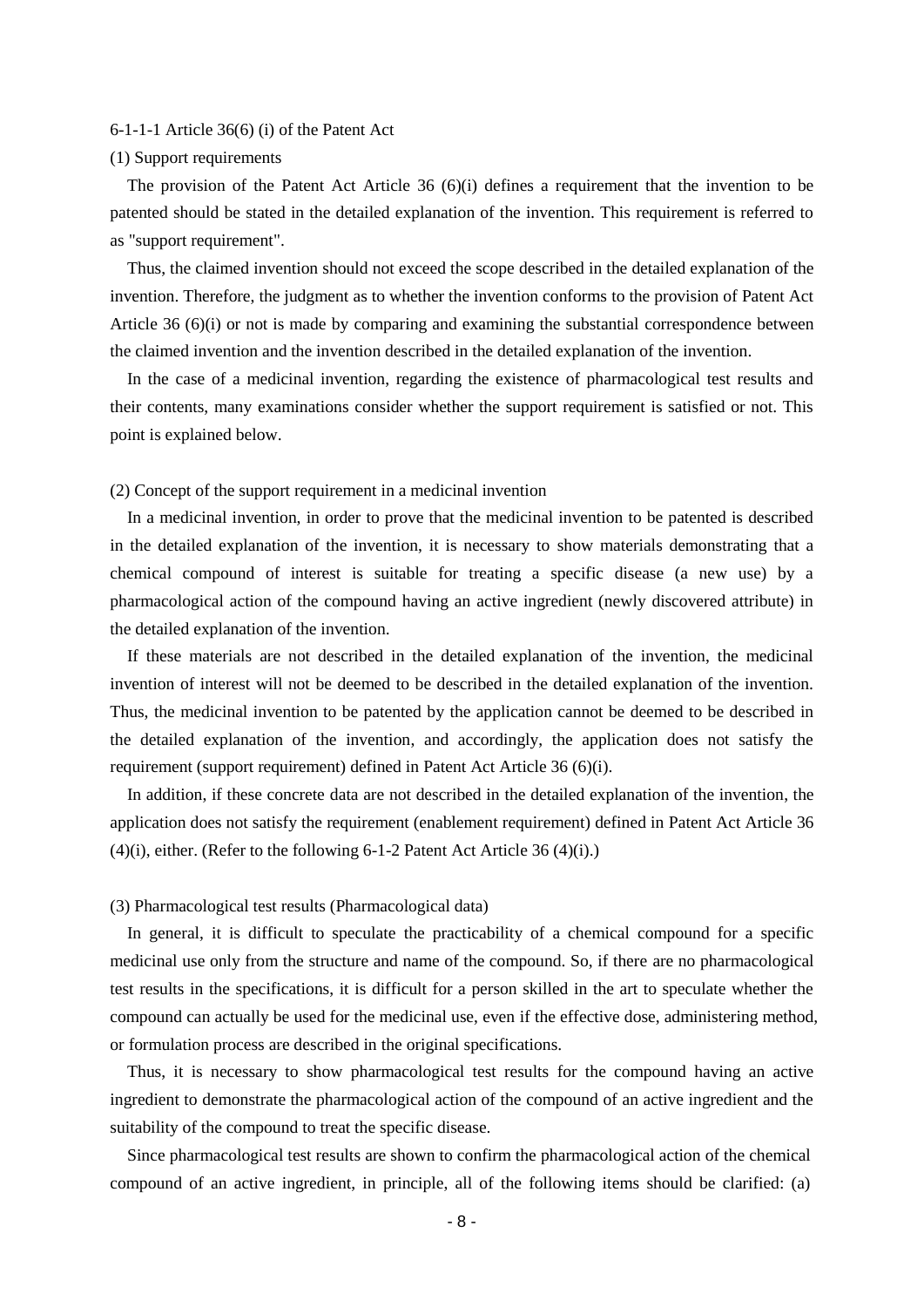which chemical compounds are applied (b) to what kind of pharmacological test system, and (c) what results were obtained, and also (d) how the pharmacological test system is related to the medicinal use of the claimed medicinal invention.

Basically, pharmacological test results are described as numerical data. But if the results cannot be described as numerical data due to the characteristics of the pharmacological test system, an objective description considered to be equivalent to numerical data, such as objective findings observed by a doctor, may be approved. Additionally, clinical tests, animal tests or in-vitro tests are also used for the pharmacological test system.

## (4) Supplement of pharmacological test results by written argument, etc.

If pharmacological tests were not described in the detailed explanation of the invention in the original specifications and hence the support requirement was not satisfied, it is not allowed to satisfy the support requirement by submitting pharmacological test data after filing to supplement the content of the detailed explanation of the invention separately from it, because this would violate the principle of the patent system that a patent is granted on the premise of the disclosure of the invention.

## (5) Incomplete description of pharmacological test results

- (a) No description of pharmacological test results
	- For example, in the case that there is no description about pharmacological test results, but only effective dose, administering method, and formulation process are described.
- (b) No specification of chemical compounds, etc. used for pharmacological testing
	- For example, in the case that chemical compounds used for the pharmacological test system described in the original specifications are just indicated as "either one of a plurality of chemical compounds" and are not specified as concrete ones, it falls under the case of unclear description of "(a) which chemical compound" regarding the format for describing pharmacological test results in the above-mentioned "(3) Pharmacological test results". In this case, most of the pharmacological actions in the chemical compound of the claimed medicinal invention cannot be confirmed.

(6) When the description of pharmacological test results is not required

For an invention of medicine in which the pharmacological action is already known, it is not always necessary to show pharmacological test results.

For example, in the invention of a formulation enabling long-term preservation by improving the stability of an active ingredient of a known antipyretic, it is generally sufficient to show test data to prove the improved stability of the active ingredient.

Moreover, in the invention of a controlled-release preparation to decrease the dose frequency by slowing the release of the active ingredient from the preparation of a known hypotensive drug, it is generally sufficient to prove the release profile of the active ingredient from the preparation.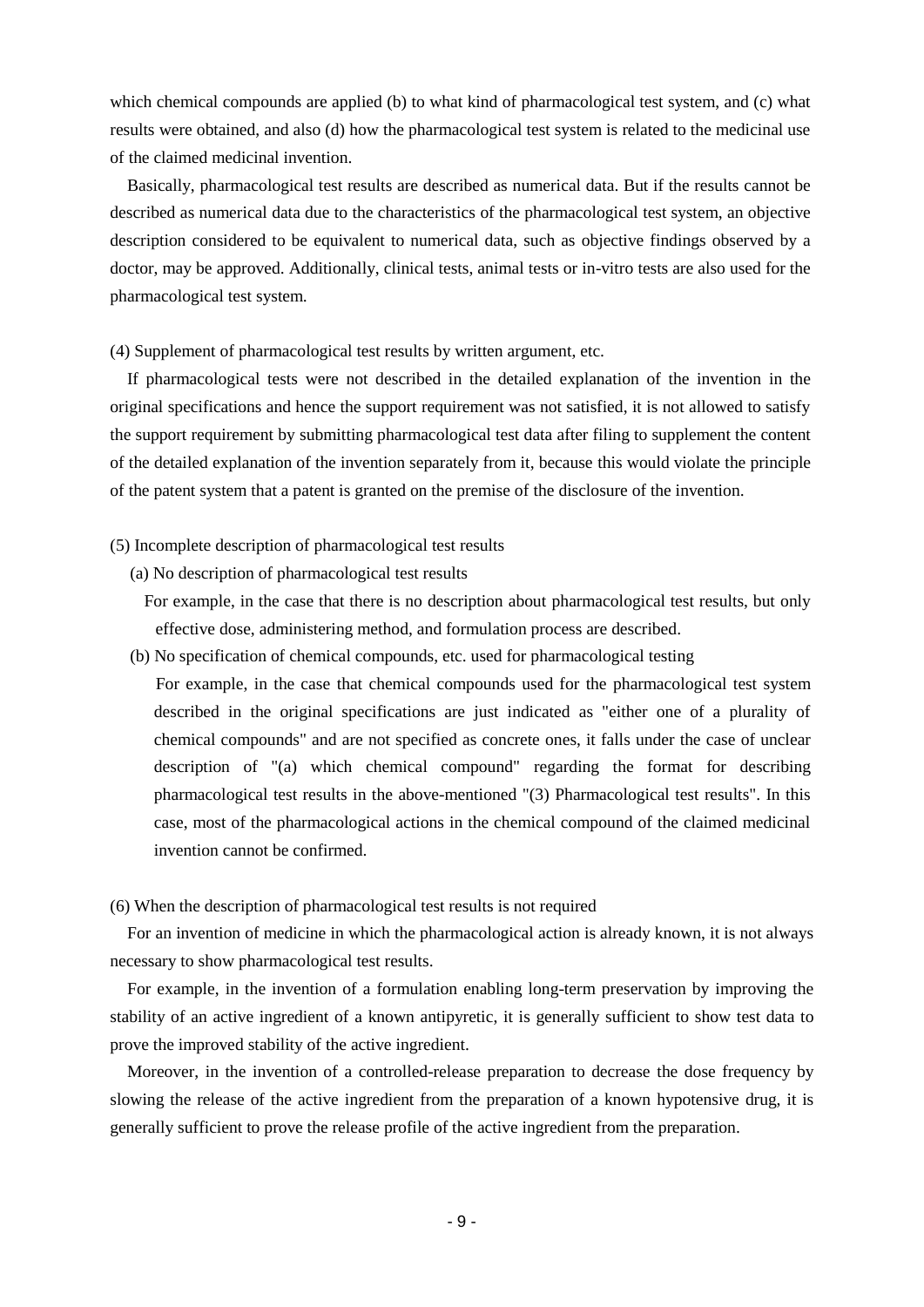## 6-1-1-2 Article 36(6) (ii) of the Patent Act

As Article 36(6) (ii) of the Patent Act requires that an invention for which a patent is sought is clear, a claim shall be stated in such a manner that an invention for which a patent is sought can be clearly identified from a single claim.

Considering the purport of Article 36(5) of the Patent Act, various forms of expression can be used in the claim by the applicant to define an invention for which a patent is sought. For example, in the case of "an invention of a product", various forms of expression such as operation, function, property, characteristics, method, usage and others can be used as matters to define an invention in addition to the forms of expression such as combination of products or the structure of products. As for a medicinal invention, various forms of expression can be used as well.

On the other hand, since a claim should be stated in such a manner that an invention for which a patent is sought can be clearly identified from a single claim according to the provision of Article 36(6)(ii), it should therefore be noted that such definition of an invention by applicant using the various forms expression is allowed as far as the claimed invention can be clearly identified.

A medicinal invention can be described as "an invention of an object" in claims as shown by the following examples.

[Example 1: An active ingredient is a chemical compound]

[Claim 1]

A pharmaceutical composition for treatment of Alzheimer's disease comprising compound A as an active ingredient.

[Example 2: A cell having an active ingredient whose manufacturing method is specified] [Claim 1]

An anticancer agent comprising the cells as an active ingredient obtained by the following process consisting of the steps of;

(1) culturing W-cells obtained from a human body in medium A containing 0.1~0.2 weight % of protein X for 5 to 10 hours and collecting them, and

(2) disseminating the collected cells in step (1) on extracellular matrix Y, culturing them in medium B containing 0.1~0.2 weight % of protein Z for 24 to 48 hours, and collecting them.

[Example 3: A product applied to a specific disease with a specific usage or dose (administering intervals)]

[Claim 1]

A therapeutic agent for asthma containing compound A wherein  $30~40 \mu$ g/kg of compound A is orally administered to humans once per 3 months.

[Example 4: A product applied to a specific disease with a specific usage or dose (a specific site)] [Claim 1]

A therapeutic agent for ovary cancer containing compound A as an active ingredient wherein 100~120 μg/kg of compound A is administered to the particular site Z in human brain.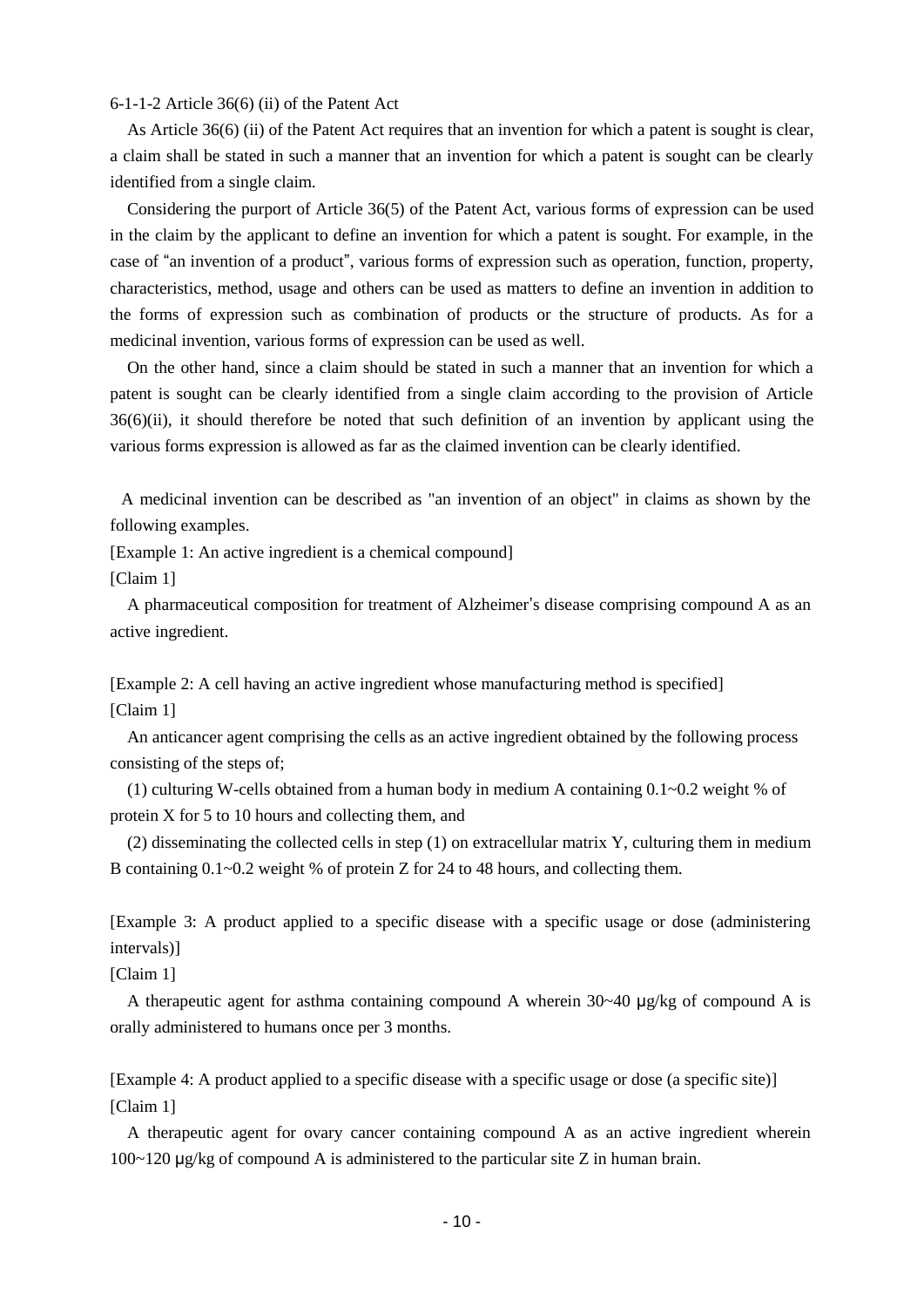[Example 5: Combination of active ingredients] [Claim 1]

An antidiabetic composition containing compound A and compound B at a ratio by weight 5:1 to  $4.1$ 

## (Reference 7: Provision and scope of Patent Act Article 36 (5)

[Patent Act Article 36 (5)]

The scope of claims as provided in paragraph (2) shall state a claim or claims and state for each claim all matters necessary to specify the invention for which the applicant requests the grant of a patent. In such case, an invention specified by a statement in one claim may be the same invention specified by a statement in another claim.

### (Purport)

The former part of this clause states that an applicant should describe all items necessary to specify the invention to be patented in the claims without omitting necessary items or, on the contrary, without adding unnecessary items to specify the invention to be patented.

It is the applicant who determines what kind of invention is to be patented, so the applicant should describe all the items that the applicant himself/herself considers to be necessary for specifying the invention to be patented.

As confirmation to prevent misunderstanding, the later part of this clause defines that one invention should be described in only one claim.

## 6-1-2 Detailed Explanation of the Invention

[Patent Act Article 36 (4)(i)]

The statement of the detailed explanation of the invention as provided in item (iii) of the preceding Paragraph shall comply with each of the following items:

(i) in accordance with Ordinance of the Ministry of Economy, Trade and Industry, the statement shall be clear and sufficient as to enable any person ordinarily skilled in the art to which the invention pertains to work the invention;

[Enforcement regulations of Patent Act Article 24-2 (Ministerial Ordinance)]

A statement as defined in the Ordinance of the Ministry of Economy, Trade, and Industry, Patent Act Article 36 (4)(i) shall state the problem to be solved by the invention, a means to solve the problem, and other matters necessary for persons having ordinary skills in the art to understand the technical meaning of the invention.

## 6-1-2-1 Enablement Requirement

Since medicinal inventions in general belong to a technical field where it is relatively difficult to understand the manufacturing process and usage of the invention based on the structure and the name, it is necessary to state one or more representative embodied examples to explain the detailed description of the invention so that a person skilled in the art can practice the invention. Generally,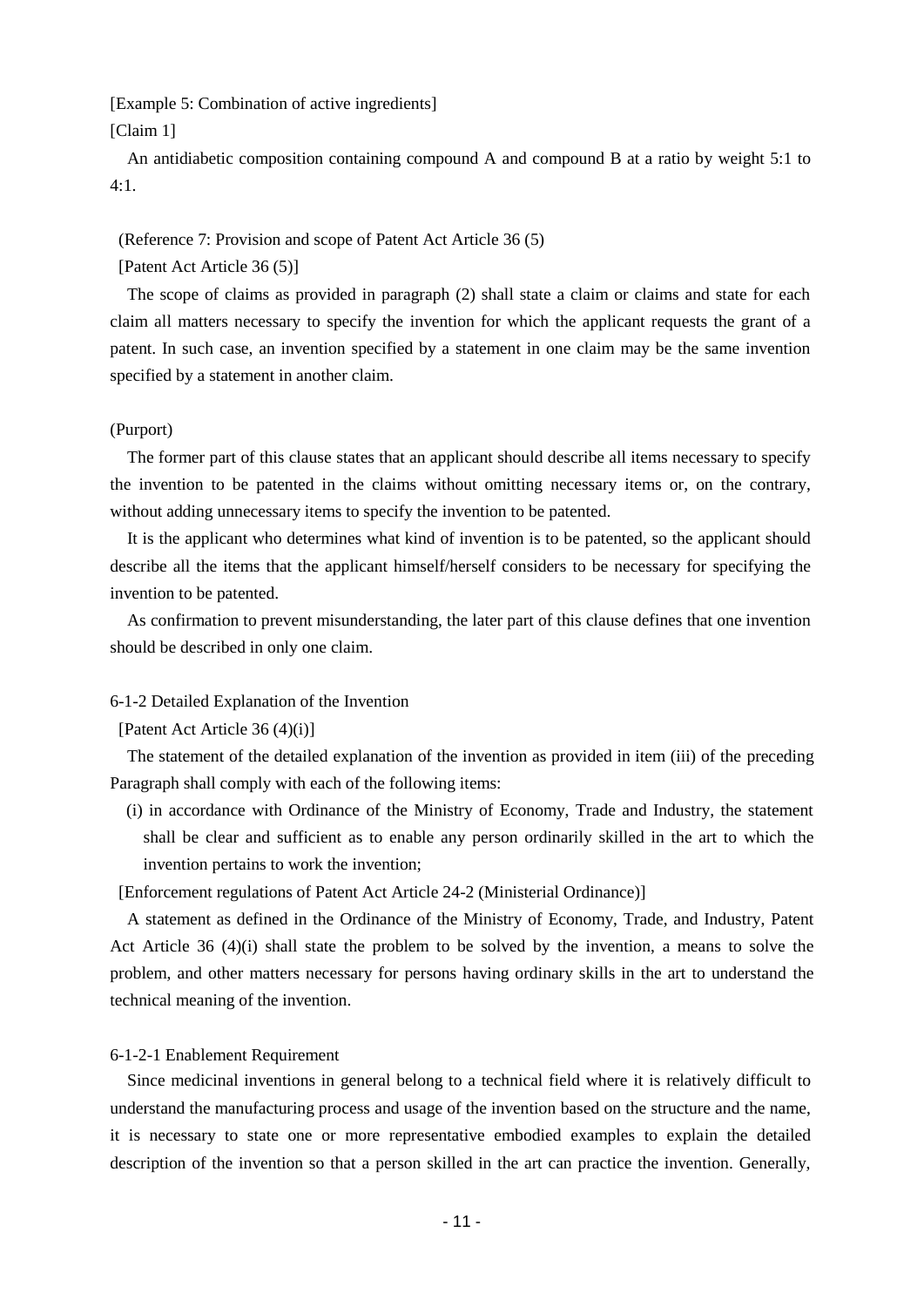pharmacological test results should be described as embodied examples to support medicinal use.

Regarding the description of pharmacological test results sufficient to prove pharmacological action, refer to the above-mentioned "6-1-1-1 (3) Pharmacological test results".

## 6-1-3 Judgments

Many judgments so far have affirmed the operation of patent examinations that generally require the description of pharmacological test results (pharmacological data) related to the chemical compound of an active ingredient, etc. as materials to prove the pharmacological action of the active ingredient of the chemical compound and suitability of the chemical compound in treating a specific disease, in order to obtain a patent for a medicinal invention which provides a novel medicinal use. (Reference 8)

(a) "Medicine against vomiting" (Tokyo High Court 1996 (Gyo-Ke) No. 201 (October 30, 1998))

- A case in which no pharmacological data is described

Judgment of the court:

In the specifications, the specific effects of the invention, as well as the purpose and configuration of the invention, shall be described to such a degree that a person skilled in the art can easily practice the invention, because they have the characteristic of a technical document (under Patent Act Article 36(3), now Article 36 (4)(i)). In a use invention of medicine in general, it is difficult to speculate its practicability just from the substance name and chemical structure. Even though some items such as effective dose, administering method, and formulation process are described to some degree in the specifications, a person skilled in the art cannot judge whether the medicine has practicability in actual use just from such information. Therefore, it is necessary to describe pharmacological data or the equivalent in the specifications to support the practicability in medicinal use, and therefore, a detailed description of the invention without these data shall be determined to be in violation of the Patent Act Article 36 (3).

In the present specifications, there is no description to clarify the grounds of the above-mentioned dosage and administration frequency, that is, to what degree nausea and vomiting can be treated by the above-mentioned dosage and administration frequency, or to what degree the treating effect has been improved by blending medicinal ginger root with specially manufactured bifid or folded dried ginkgo, compared with the case in which these constituents alone are used. Moreover, there is no test data supporting another effect of this invention, that is, "no side effect or unsound damage is shown".

Therefore, it cannot be stated that a person skilled in the art who has read the present specifications can easily understand the practicability in actual use of the invented medicine.

(b) "Medical novel use of tachykinin antagonist" (Tokyo High Court 2003 (Gyo-Ke) No. 104 (December 10, 2003)

- A case of no pharmacological data described except a few chemical compounds included in the claims

Judgment of the court:

It is considered that the detailed description of the invention of the applied specifications lacks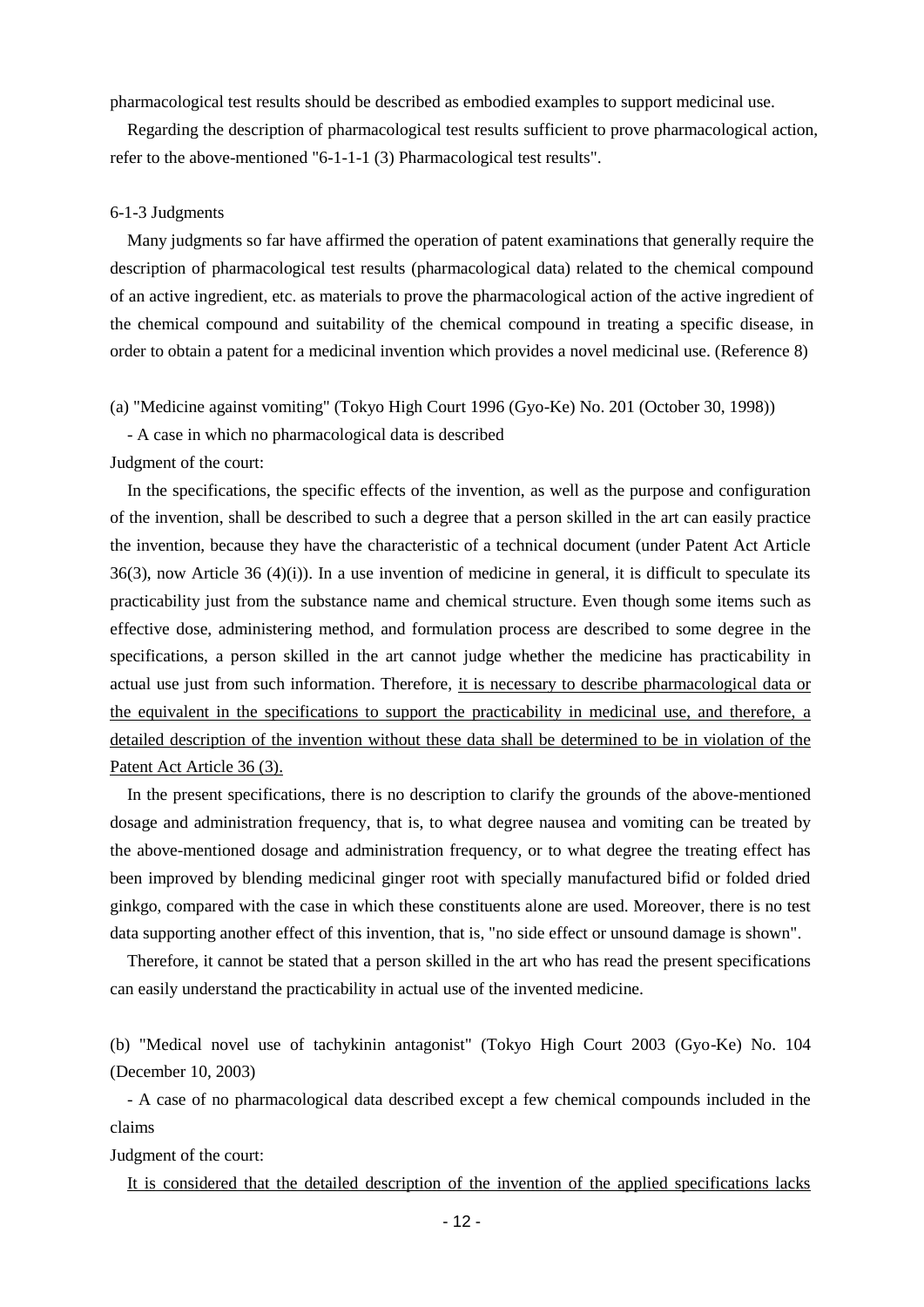descriptions supporting effectiveness as an anti-vomiting drug of NK1 receptor antagonist except (2S,3S)-3-(2-methoxybenzylamino)-2-phenylpiperizine, and hence the detailed description of the invention of the applied specifications regarding amended invention 1-7, and 9 cannot be considered to be sufficient for a person skilled in the art to easily practice the invention. Therefore, it is deemed that the present specifications do not satisfy the requirements defined in Patent Act Article 36 (4) before revision (now Patent Act Article 36 (4)(i)).

Moreover, for the same reason, the description of claims 1-7, and 9 in the present specifications is deemed to describe more than the scope described in the detailed description of the invention, in other words, it cannot be said to describe the same invention described in the detailed explanation of the invention, nor that it describes only items indispensable to the configuration of the invention to be patented. Therefore, it is deemed that the present specifications do not satisfy the requirements defined in Patent Act Article 36 (5)(i) and (ii) before revision (now Patent Act Article 36 (6)(i)).

(c) "Carcinostatic having Taxol as an active ingredient" (Intellectual Property High Court 2005 (Gyo-Ke) No. 10818 (March 1, 2007))

- A case of no data described for confirming effectiveness and safety

Judgment of the court:

In a use invention of medicine in general, it is difficult to speculate the practicability just from the substance name and chemical structure. Even though some items of effective dose, administering method, and formulation process are described to some degree in the specifications, a person skilled in the art cannot judge whether the medicine has practicability in actual use just from such information or determine whether the invention can solve the problems. Thus, it is necessary to describe pharmacological data or the equivalent in the specifications to support the practicability in medicinal use. On the contrary, if the description in claims exceeds the scope of the description in the detailed explanation of the invention, the description of the claims violates the so-called support requirements defined in Patent Act Article 36 (5)(i) (now Patent Act Article 36 (6)(i)).

Considering these viewpoints of this case, although the detailed description of the invention states the effectiveness and safety for patients with ovarian cancer when administering a 3- hour dose of Taxol in the range of 135 mg/m to 175 mg/m, there is no description about a 3-hour dose exceeding 175 mg/m to support its effectiveness and safety, as stated in the above (3). Therefore, it is deemed that there is no concrete data to confirm its effectiveness and safety of patent inventions 2 and 3 in the detailed description of the invention. In addition, there is no description to support the effectiveness and safety for patients with leukemia or solid cancer without ovarian cancer. Thus, this patent invention 2 is deemed to have no concrete data to prove its effectiveness and safety in the detailed description of the invention.

Therefore, patent inventions 2 and 3 cannot be said to be the invention described in the detailed description of the invention.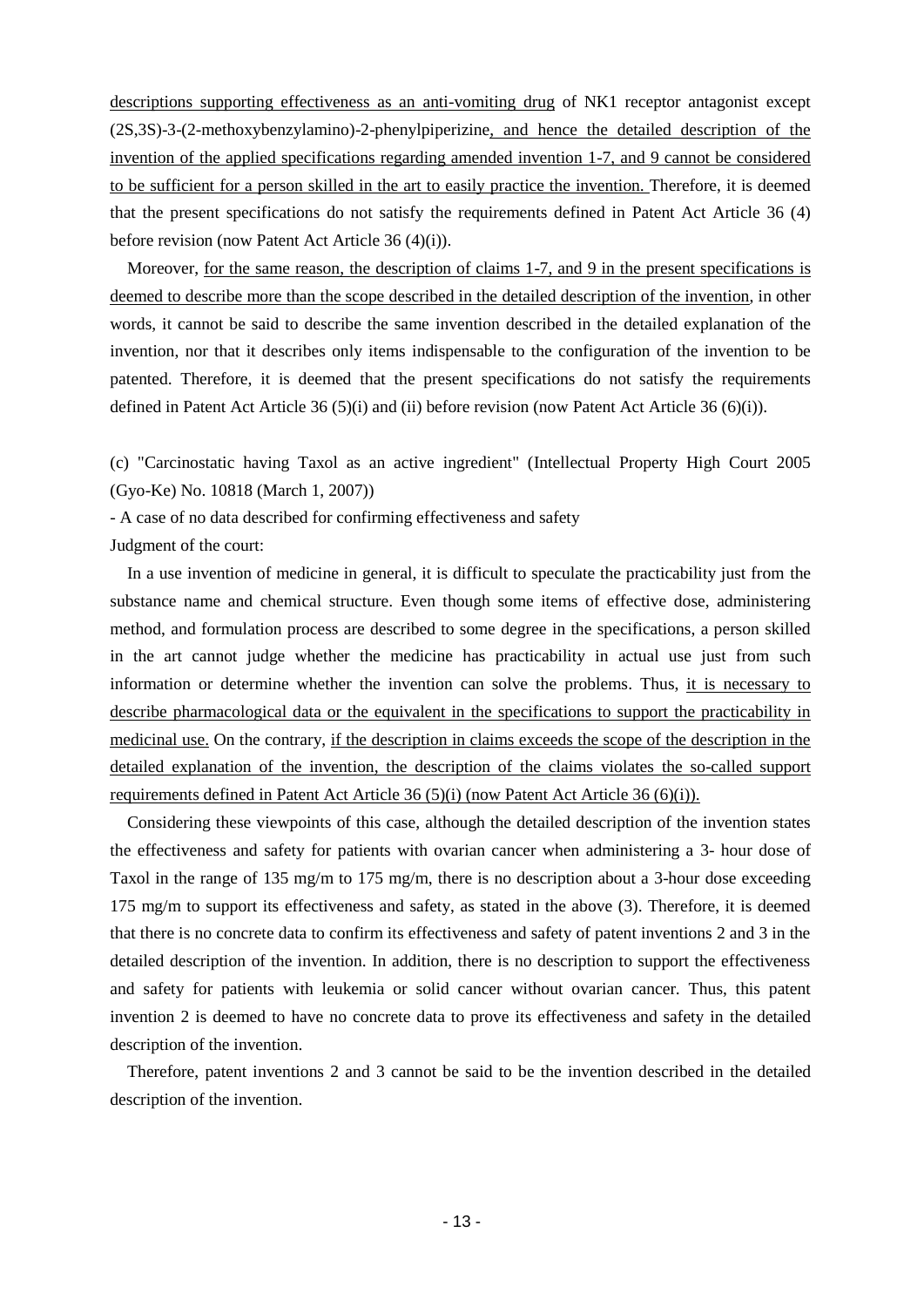(Reference 8: Judgment admitting the satisfaction of support requirements without pharmacological test results)

In 2010, a court judged that it should be examined as an issue of the enablement requirement to reject an application for the reason that pharmacological test results satisfying the support requirements are not described, unless there are special circumstances to be considered. (Intellectual Property High Court 2009 (Gyo-Ke) No. 10033 (January 28, 2010))

This judgment does not mean that a patent can be obtained for a medicinal invention even if pharmacological test results are not described. The judgment mentions that in a use invention of medicine, many cases in which pharmacological test results are not described may be determined as lacking a clear and sufficient description that a person skilled in the art could practice the invention.

This judgment did not cause a revision of the examination standards or change in patent examination practice.

## 6-2 Requirements for Patentability

## 6-2-1 Industrial Applicability

As a medicinal invention is "an invention of an object", it does not fall under "a method of diagnosing, treating, or conducting surgery on the human body" but "an industrially applicable invention", even if it is designed for administration or application to humans. A medicinal invention specified by a combination of two or more medicines, uses, or dosages is also "an invention of an object" and "industrial applicable". (Refer to the above-mentioned "2. Industrial applicability".)

## 6-2-2 Novelty

## [Patent Act Article 29 (1)]

An inventor of an invention that is industrially applicable may be entitled to obtain a patent for the said invention, except for the following:

- (i) inventions that were publicly known in Japan or a foreign country, prior to the filing of the patent application;
- (ii) inventions that were publicly worked in Japan or a foreign country, prior to the filing of the patent application; or
- (iii) inventions that were described in a distributed publication, or inventions that were made publicly available through an electric telecommunication line in Japan or a foreign country, prior to the filing of the patent application.

## (Purport)

Since the purpose of the patent system is to grant an exclusive right in return for disclosure of an invention, the invention to be patented must be novel. The provision of each clause in Article 29 (1) clearly defines the scope of inventions which lack novelty and categorizes them.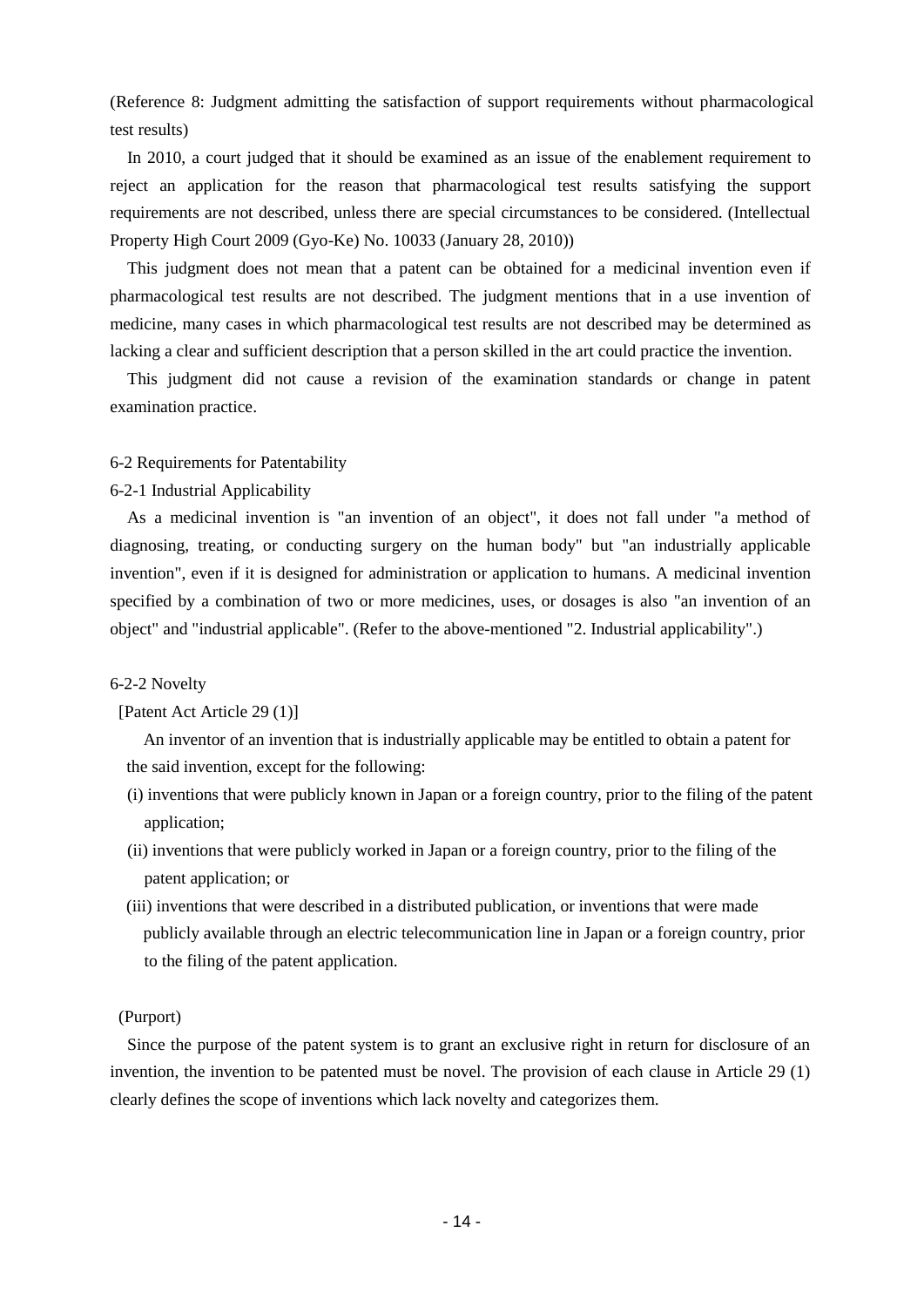## 6-2-2-1 Basic concept

A medicinal invention means "an invention of a product" based on discovering an unknown attribute of compounds, etc. and finding that compounds, etc. are suitable for a new medicinal use due to the presence of such attribute, and its novelty is judged from two points of view; (i) compounds, etc. having a specific attribute and (ii) a medicinal use based on the attribute.

## 6-2-2-2 Methods of Judging Novelty

## (1) Finding of a claimed medicinal invention

The finding of a claimed invention should be made on the basis of the statements in the claim. Matters (terms) stated in the claim defining the claimed invention should be construed in the light of the statements in the description, the drawings and the common general technical knowledge as of the filing.

## (2) Finding of an invention described in a publication

Since a medicinal invention consists of compounds, etc. having a specific attribute and a medicinal use based on the attribute, it is necessary that both compounds, etc. and the medicinal use are described in a publication (or essentially described, though not literary, in the publication) in order to find that the medicinal invention is described in the publication.

Unless it is clear that an invention is described in a publication in such a manner that a person skilled in the art can make or acquire compounds, etc. of claimed medicinal invention based on the description of the publication and common general technical knowledge as of the filing, the medicinal invention shall not be deemed to be described in the publication.

Furthermore, if it is unclear that the invention is described in the publication in such a manner that a person skilled in the art can use the compounds, etc. for a medicinal use based on the description of the publication or common general technical knowledge as of the filing, the medicinal invention also shall not be deemed to be described in the publication.

For example, in the case where a medicinal use is merely listed without any support in the publication, it cannot be considered that the invention is described in the publication in such a manner that it is clear that a person skilled in the art can use the compounds, etc. for the medicinal use, and the medicinal invention shall not be deemed to be described in the publication.

## (3) Determining whether a claimed medicinal invention is novel

Guidelines for determining whether a claimed medicinal invention is novel are stated below in sections (3-1) to (3-2), based on "Determining whether a Claimed Invention is Novel" in Examination Guidelines Part II, Chapter 2, 1.5.5 and "Method of Determining whether a Claimed Medicinal Invention is Novel" of this Chapter 2.2.1.

Hereinafter, "a cited invention" means a cited invention as provided in Patent Act Article  $29(1)(i)-(iii)$ .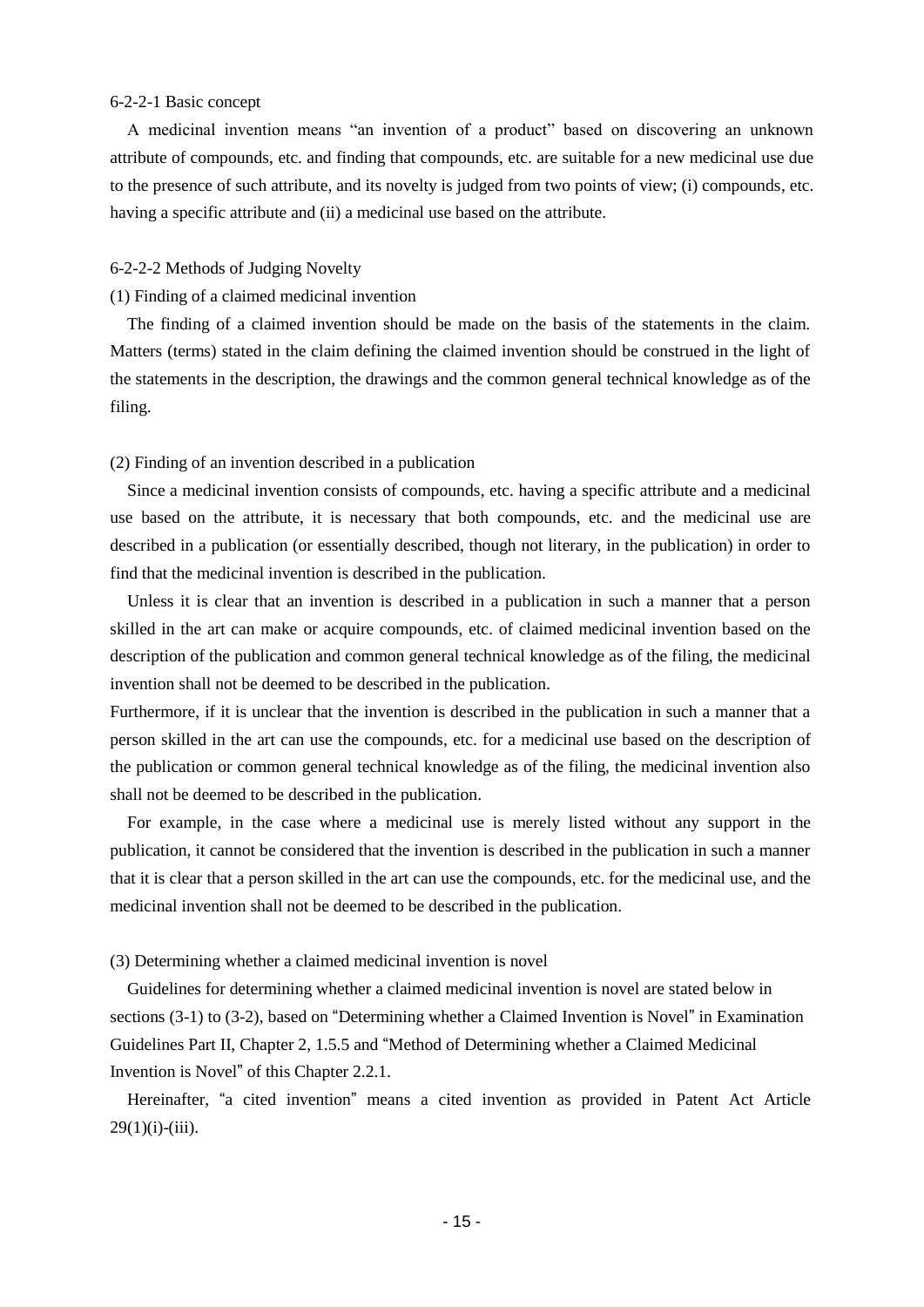(3-1) Regarding the compounds, etc. having a specific attribute

When the compounds, etc. having a specific attribute of the claimed medicinal invention differs from the compounds, etc. of a cited invention, the novelty of the claimed medicinal invention is not denied.

In other words, when an active ingredient in a claimed medicinal invention differs from that in a cited invention, the claimed invention is novel.

## (3-2) Regarding the medicinal use based on a specific attribute

(3-2-1) Application to a specific disease

Even if the compounds, etc. of the claimed medicinal invention do not differ from the compounds, etc. of the cited invention, the novelty of the claimed medicinal invention is not denied when the claimed medicinal invention and the cited invention differ in medicinal use of applying to a specific disease based on the attribute of such compounds, etc.

In other words, even if the active ingredient is identical, the invention becomes different as a use invention if the disease to be treated is different.

For example, when a claimed invention is "a medicine for disease Z comprising an active ingredient A," and a cited invention is "a medicine for disease X comprising active ingredient A," the novelty of the claimed medicinal invention is not denied, in the case that it is clear that disease X and the disease Z are different diseases in the light of the common general technical knowledge as of filing.

The following sections explain the patterns in which medicinal use is not determined to be different.

"Use invention" is construed as an invention based on discovering an unknown attribute of a product and finding that the product is suitable for a new use due to the presence of such attribute. For example, if chemical compound X is discovered to have a medicinal action (newly discovered attribute) selectively destroying cancer cells, the invention is based on the discovery that chemical compound X is useful as an active ingredient for treating cancer (novel use).

Therefore, in the case of newly discovering scientific findings, for example, when a mechanism of pharmacological action is solved, the discovery is not considered to be a novel invention unless it provides a novel use.

For example, in the above-mentioned example, the mechanism of selectively destroying cancer cells is supposed to be solved in chemical compound X. The achievement is extremely valuable in scientific terms as it greatly contributes to progress in cancer research. However, elucidation of the mechanism itself does not provide a novel use because the compound is already known as a cancer-treating medicine. Therefore, elucidation of the mechanism does not mean a novel invention.

Including this case, the following are examples of patent examination practice whose novelty is denied, but the descriptions of medicinal use of the claimed invention and the cited inventions are different.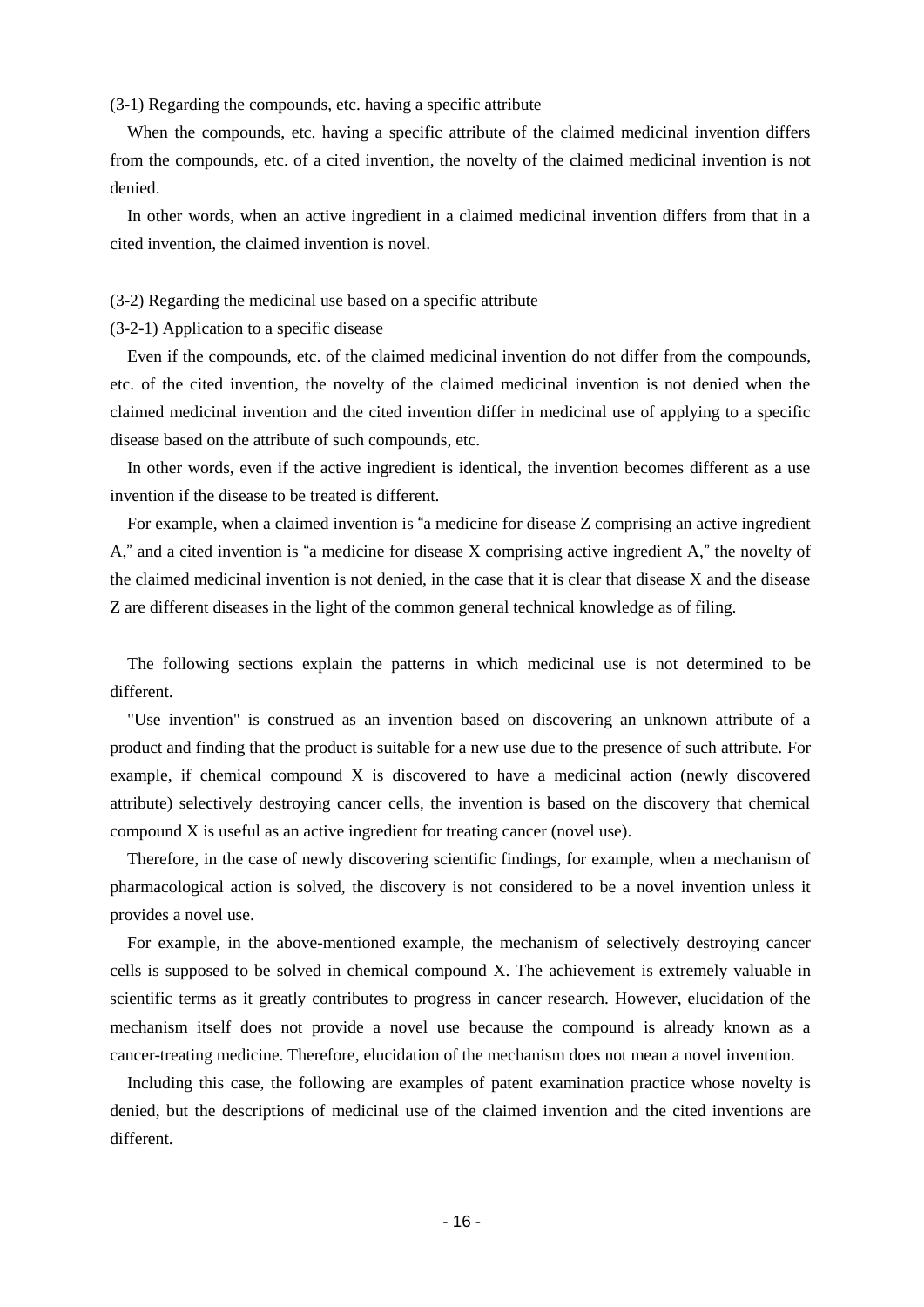(a) Cases that are only different in expression

Even if the medicinal use of the claimed medicinal invention and the medicinal use of the cited invention are different in expression, the novelty of the claimed medicinal invention is denied when the medicinal uses are judged to come under (i) or (ii) described hereunder taking into consideration the common general technical knowledge as of the filing.

(i) In the case that the medicinal use is conceived from a working mechanism thereof.

(ii) In the case that the medicinal use inevitably results from closely related pharmacological effect. [Example of (i) above]

(Cited invention) Bronchodilator  $\rightarrow$  (Claimed medicinal invention) Therapeutic agent for asthma

(Cited invention) Vasodilator  $\rightarrow$  (Claimed medicinal invention) Hypotensive agent

(Cited invention) Coronary vessel dilator  $\rightarrow$  (Claimed medicinal invention) Therapeutic agent for angina

(Cited invention) Histamine release inhibitor  $\rightarrow$  (Claimed medicinal invention) Anti-allergy drug

(Cited invention) Histamine H-2 receptor inhibitor  $\rightarrow$  (Claimed medicinal invention) Therapeutic agent for gastric ulcer

## [Example of (ii) above]

(Cited invention) Cardiotonic agent  $\rightarrow$  (Claimed medicinal invention) Diuretic agent

(Cited invention) Anti-inflammatory agent  $\rightarrow$  (Claimed medicinal invention) Painkiller

(Note) It is known in the field of medical treatment that there are certain compounds, etc. inevitably having two or more medicinal uses. However, in the examples listed under (ii) above, it is also well known that all the compounds, etc. having a first medicinal use coming under (ii) above do not necessarily have a second medicinal use. Accordingly, when the novelty of the claimed medicinal invention in such a case is considered, it is necessary to consider the common general technical knowledge as of the filing regarding the structure-activity correlation or the like of the compounds, etc.

(b) Cases where the medicinal use of the claimed invention is broader than that of the cited invention

When the medicinal use of the cited invention is expressed in a more specific concept of the medicinal use of the claimed medicinal invention, the novelty of the claimed medicinal invention is denied.

[Example]

(Cited invention) Antipsychotic agent  $\rightarrow$  (Claimed medicinal invention) Agent acting on central nervous system

(Cited invention) Therapeutic agent for Lung cancer  $\rightarrow$  (Claimed medicinal invention) Anticancer agent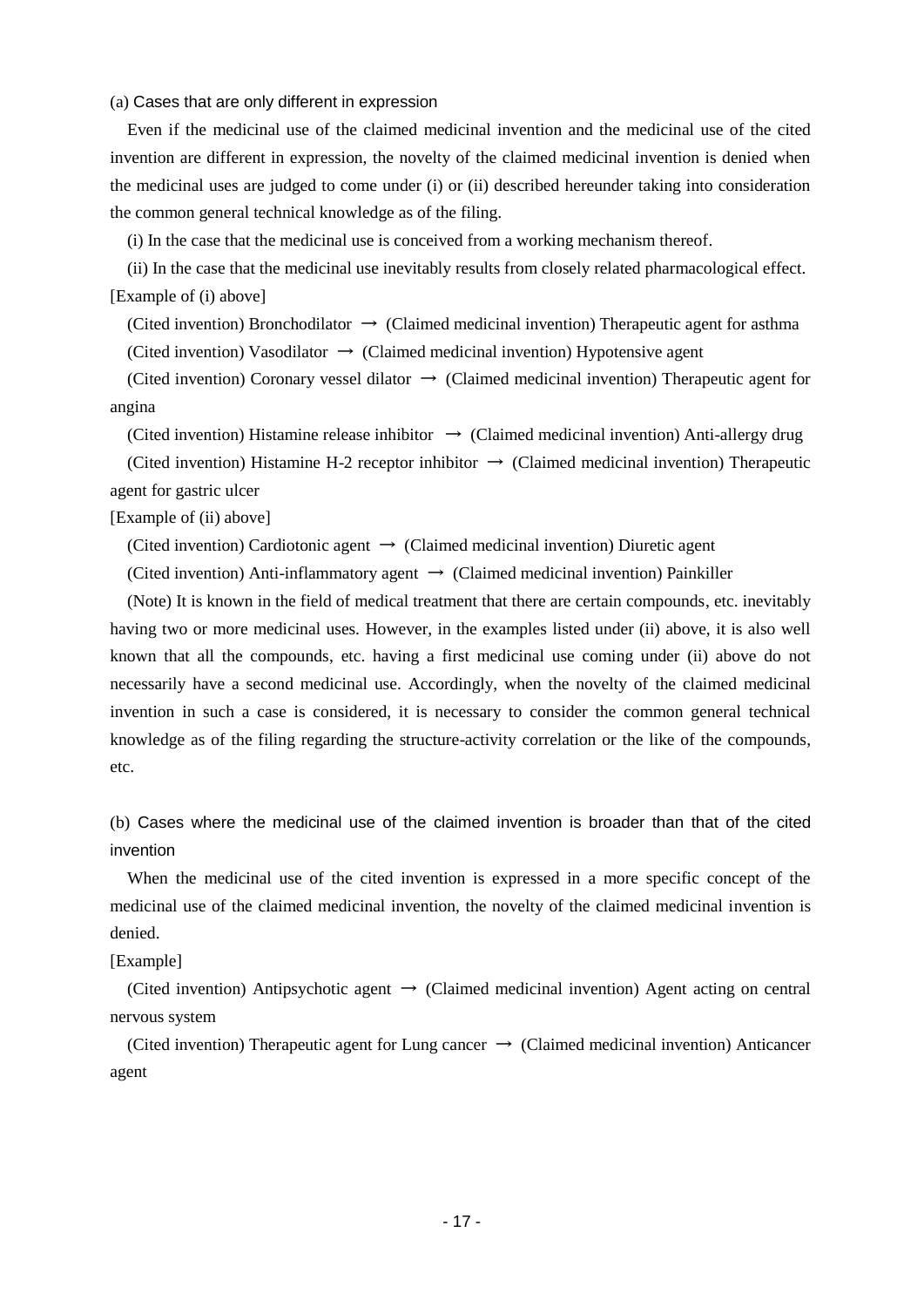(c) The claim is expressed as a narrower concept derived from the medicinal use of the medical invention

When the medicinal use of the cited invention is expressed as a generic concept of the medicinal use of the claimed medicinal invention and the medicinal use of the claimed medicinal invention is expressed as a more specific concept which can be conceived from the medicinal use of the cited invention based on the common general technical knowledge as of the filing, the novelty of the claimed medicinal invention is denied.

(Note) It should be noted that a medicinal use expressed as a more specific concept cannot be conceived only because the medicinal use expressed as a more specific concept is conceptually included in the medicinal use expressed in a generic concept or the medicinal use expressed in a more specific concept can be listed from the medicinal use expressed in a generic concept.

### (d) Only the action mechanism is expressed

When the medicinal use of the claimed medicinal invention is only expressed as a newly found working mechanism in place of the medicinal use of the cited invention and both uses cannot be substantially distinguished from each other, the novelty of the claimed medicinal invention is denied. [Example]

(Cited invention) Antibacterial agent  $\rightarrow$  (Claimed medicinal invention) Bacterial cell membrane formation inhibitor

## (e) Action mechanism is expressed only as a use of one component of the cited invention

When there is no difference in the component compositions and the medicinal uses of the claimed medicinal invention and the cited invention, and the component contained in the claimed medicinal invention is merely expressed in a manner that the working mechanism of a part of the component of the cited invention is defined as if it is a use, the novelty of the claimed medicinal invention is denied. [Example]

(Cited invention) Skin anti-inflammatory agent containing indomethacin and capsicum extract

 $\rightarrow$  (Claimed medicinal invention) Skin anti-inflammatory agent containing indomethacin and long-term stability improving agent for indomethacin composed of capsicum extract

(Note) As the component constitutions of the composition are the same, it is obvious that the components contained in the skin anti-inflammatory agent of both inventions perform the same working effect despite the subjective object for adding. Accordingly, even if the capsicum extract is defined as a stabilizer for improving long-term stability of the indomethacin, this cannot make the invention different from the invention described in the publication.

(3-2-2) Application to a specific disease in which dosage and administration is specified

The following is the clause revised in October 2009 to allow broader patent protection for achievements in the development of methods of administering medicine.

Even if compounds, etc. of a claimed medicinal invention do not differ from those of a cited invention and there is no difference in the applied disease, the novelty of the claimed invention is not denied when there is a difference between the claimed medicinal invention and the cited invention in medicinal use of applying to a specific disease with a specific dosage and administration based on the attribute of compounds, etc. thereof.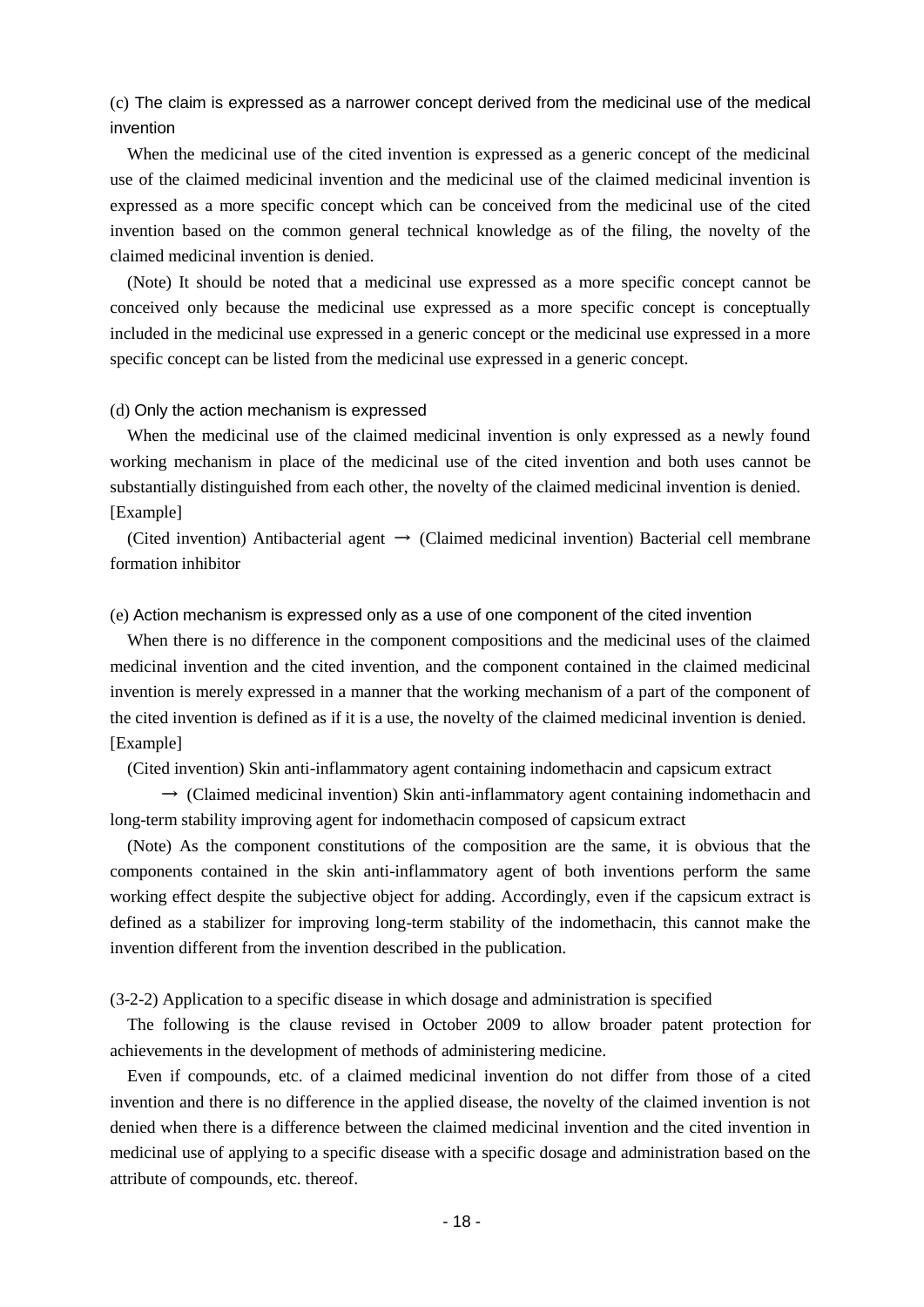A case in which novelty is not denied

[Example 1]

[Claim 1]

A therapeutic agent for asthma containing compound A wherein  $30~40 \mu$ g/kg of compound A is orally administered to humans once per 3 months.

## [Known technique]

It is well-known that oral administration of 1  $\mu$ g/kg weight of chemical compound A every day alleviates asthma symptoms but generates side effect B with high frequency.

## [Explanation]

Regarding dosage and administration of compound A for asthma treatment, dosage and administration of this invention is different from the already known dosage and administration. Therefore, the medicinal invention of claim 1 is novel.

## [Example 2]

## [Claim 1]

A therapeutic agent for ovary cancer containing compound A as an active ingredient wherein 100~120 μg/kg of compound A is administered to the particular site Z in human brain.

## [Known technique]

It is publicly known that compound A exhibits a growth-inhibitory effect against ovary cancer by intravenous administration to humans and hepatotoxicity as a side effect.

## [Explanation]

Regarding dosage and administration of compound A for ovary cancer treatment, dosage and administration (administration to the particular site Z in the human brain) of this invention is different from the already known dosage and administration (intravenous administration). Therefore, the medicinal invention of claim 1 is novel.

## 6-2-3 Inventive Step

## [Patent Act Article 29(2)]

Where, prior to the filing of the patent application, a person ordinarily skilled in the art of the invention would have been able to easily make the invention based on an invention prescribed in any of the items of the preceding paragraph, a patent shall not be granted for such an invention notwithstanding the preceding paragraph.

### (Purport)

The purpose of the provision of Patent Act Article 29(2) is not to grant a patent to such inventions that could easily have been made by a person skilled in the art, since granting a patent to such inventions would not contribute to, and could even hamper, the progress of technology.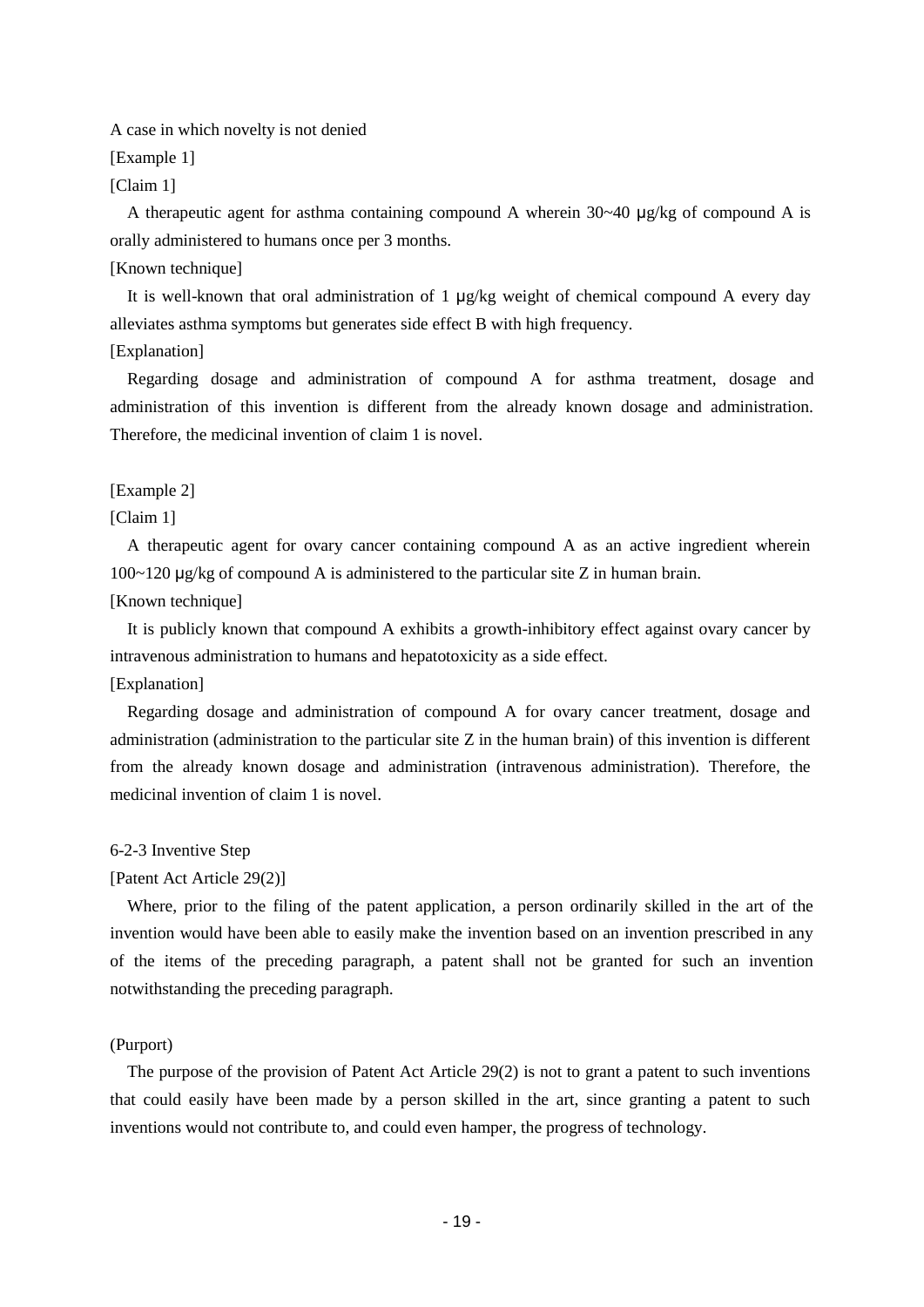- 6-2-3-1 Inventive Step regarding Medicinal Invention
- (1) Finding of a claimed medicinal invention

The finding of a claimed invention is handled as described in "6.2.2.2(1)."

(2) Finding of an invention described in a publication

The finding of a invention described in a publication is handled as described in "6.2.2.2(2)."

(3) The judgment of the inventive step

The judgment of an inventive step in a medicinal invention is made according to the process described in "Examination Guidelines for Patent and Utility Model in Japan, Part II Chapter 2-2 Inventive step".

In particular, the judgment of an inventive step is made by determining whether a person skilled in the art could easily arrive at a claimed invention based on cited inventions, while constantly considering what a person skilled in the art would do after precisely comprehending the state of the art in the field of the present invention at the time of filing.

Concretely, the steps of the process are as follows.

(a) Determination of identicalness and difference

After finding a claimed invention and one or more cited inventions, select one cited invention most suitable for the reasoning, compare the cited invention and the claimed invention, and clarify the identicalness and the difference in matters defining the inventions.

(b) Attempt to determine the reasoning for denying the presence of an inventive step

From the content of the selected cited invention, other cited inventions (including well-known or commonly used art), and common general knowledge, an attempt is made to determine the reasoning for denying the presence of an inventive step in the claimed invention.

The reasoning can be made from various broad aspects. For example, the examiner evaluates whether a claimed invention falls under a selection of an optimal material, a modification of design, a mere juxtaposition of features on the basis of cited inventions, or whether the contents of cited inventions disclose a motivation for a person skilled in the art to arrive at the claimed invention.

(c) Consideration of the effects

If advantageous effects can be clearly found in the description in the specification, etc. compared with a cited invention, these are considered as facts supporting the involvement of an inventive step.

The effects claimed in written arguments after filing are treated as follows.

- When advantageous effects compared with a cited invention are described in the specification, and when a person skilled in the art could predict the advantageous effects compared with a cited invention from the description of the specification or drawings even though the advantageous effects compared with a cited invention are not clearly described, the effects claimed or proved (for example, testing results) in written arguments, etc. are taken into consideration.
- However, effects that are not described in specifications and that a person skilled in the art could not predict from the specification or drawings but claimed or proved in written arguments, etc. should not be taken into consideration (Reference: Tokyo High Court 1997 (Gyo-Ke) No. 198 (October 27, 1998)).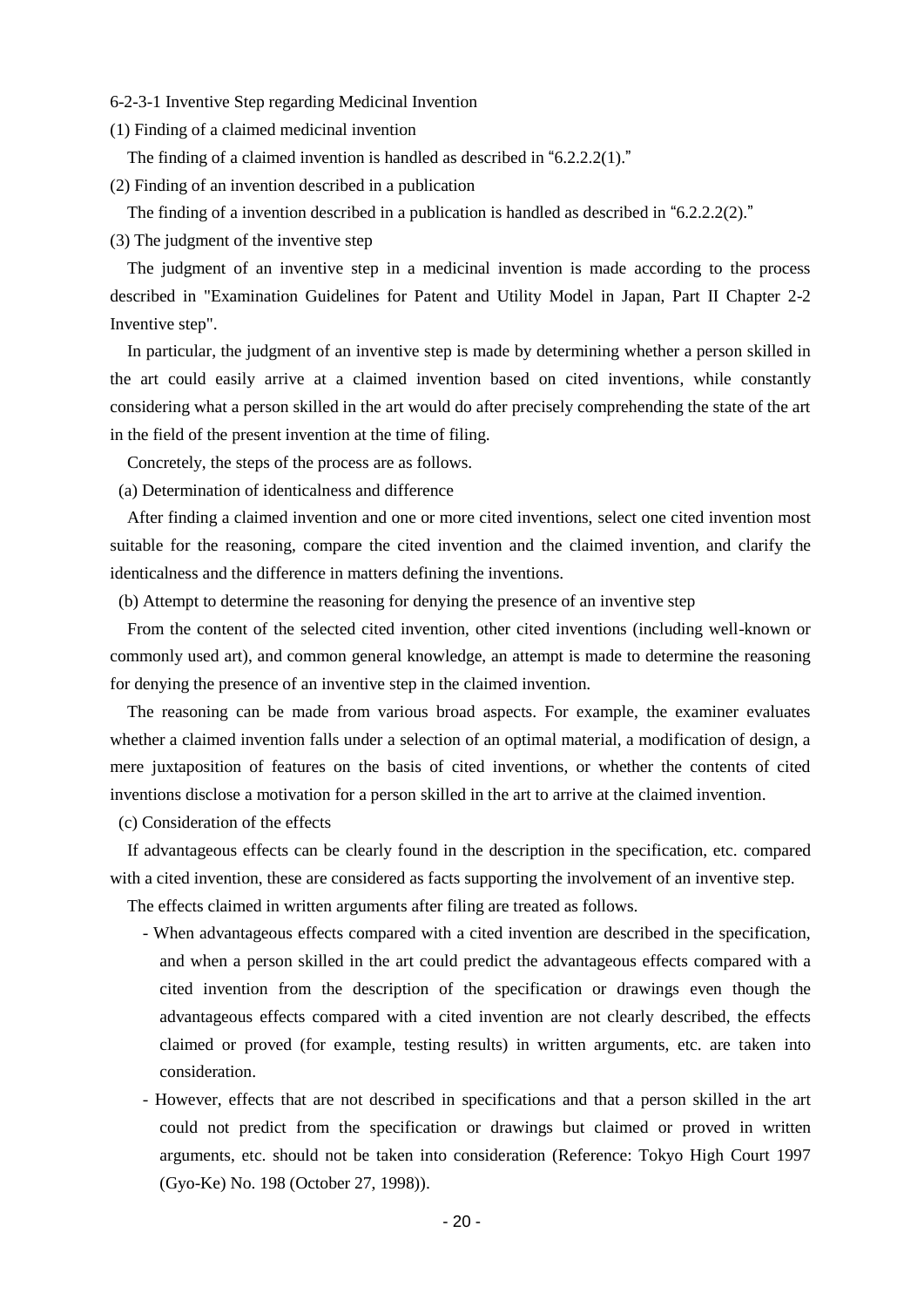### (d) Conclusion

The inventive step of the claimed invention will be denied if such reasoning can be made, but otherwise it will not be denied.

## 6-2-3-2 Examples of Concrete Practices Regarding Judgment of Inventive Step

As mentioned above, the inventive step in a medicinal invention is examined by the process described in "Examination Guidelines for Patent and Utility Model in Japan, Part II Chapter 2-2 Inventive step". The aspects specific to a medicinal invention are explained below.

In the aspects described below, if plural aspects can be applied, each of them is separately examined, and if an inventive step of at least one of them is denied, a patent cannot be obtained for the invention.

## (1) Relationship between the medicinal use and the working mechanism

Even if the medicinal use of the claimed medicinal invention differs from the medicinal use of the cited invention, when the relevance of the working mechanism between both has been derived from the state of the art as of the filing, the inventive step of the claimed medicinal invention is usually denied, unless there is another ground for inferring inventive step such as advantageous effect or the like.

## (2) Conversion of a medicine for animals other than human beings to a medicine for human beings

A claimed medicinal invention, derived by merely converting compounds, etc. of a cited invention used for the same or a similar kind of diseases of animals other than human beings into a medicine for human beings, usually does not involve an inventive step even if there is no suggestion in the contents of the cited invention about the pertinent conversion, unless there is another ground for inferring inventive step such as advantageous effect or the like.

The situation is the same with the conversion of a medicine for human beings to into a medicine for animals other than human beings.

## (3) Medicine formulated by combining two or more medicinal components

In order to solve a problem well known to a person skilled in the art such as the increase in a medicinal effect, or the reduction of a side effect, optimization of the combination of two or more medicinal components is among exercise of ordinary creativity of a person skilled in the art. When the difference between the claimed medicinal invention and the cited invention falls only on these points, ordinarily, the inventive step of the claimed medicinal invention is denied.

Although the medicine formulated by combining two or more medicinal components can be assumed to be claimed in such a manner as "combination drug for the treatment of ... ," "composition for the treatment of ...," " ... medicine characterized in that ... and ... are combined," there is no fundamental difference in any of the cases as the method of judgment.

For example, if the pertinent combination corresponds to the following, in most cases, it is reasoned that a person skilled in the art would have easily arrived at the claimed medicinal invention and the inventive step is usually denied: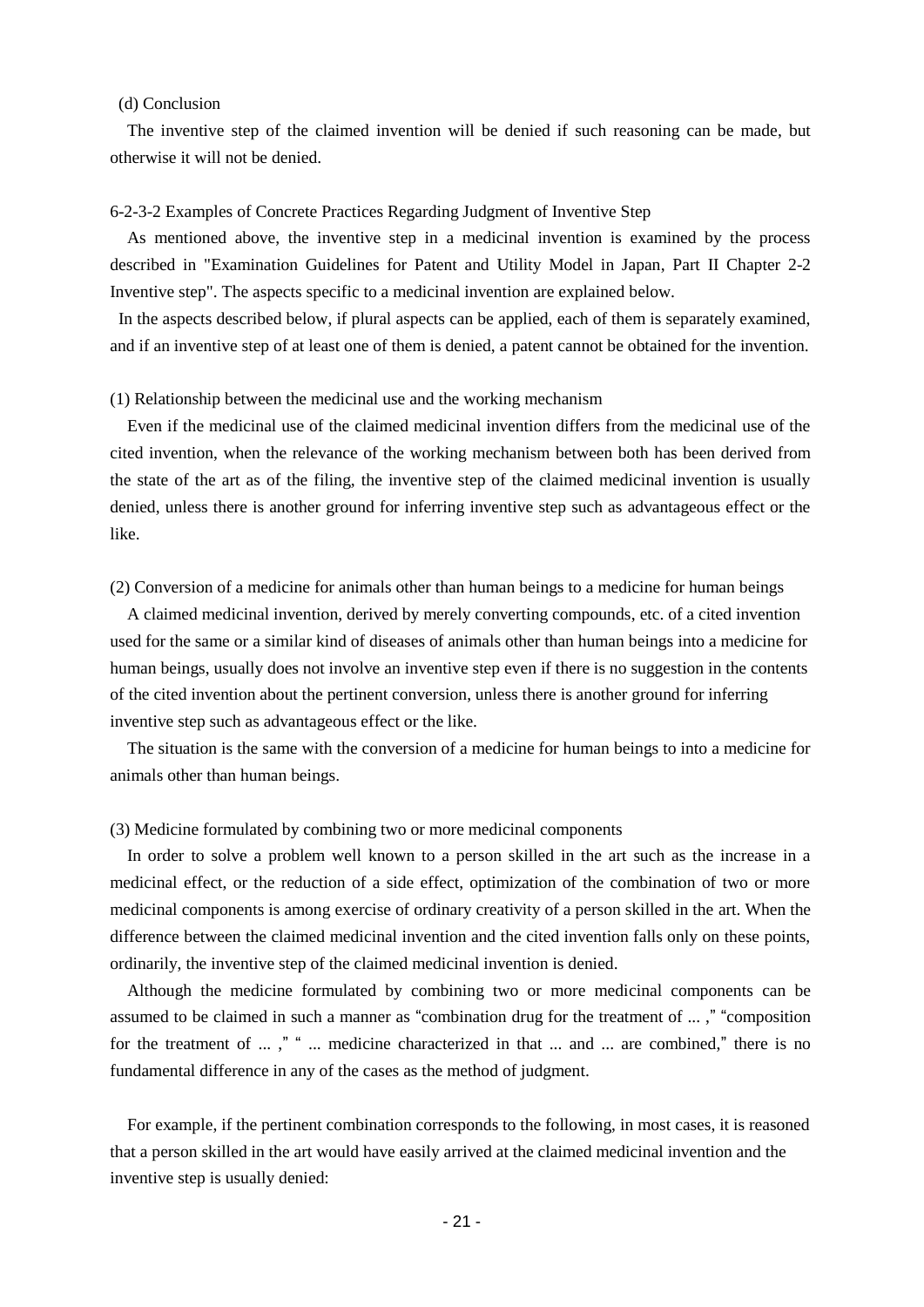(a) combination of publicly known components of which major effects are the same,

- (b) combination of a major component having a publicly known problems related to the efficacy thereof with a subordinate component having publicly known ability to eliminate the problem (for example, in case of the combination of the major component having a publicly known side effect and a subordinate component having a publicly known ability of reducing the side effect), and
- (c) combination of publicly known components having respective curative effects for a variety of symptoms arising from a major disease, and the like.

However, in the case where there is another ground for inferring the inventive step such that an advantageous effect compared with the cited invention cannot be foreseen by a person skilled in the art from the state of the art, the claimed medicinal invention is considered to involve an inventive step.

[Example 1: Combination of a component with another component having the same major effect which is publicly known]

[Claim 1]

A liquid antiflatulent containing 1 to 30g of dietary fiber and 1 x 106 to 1 x 108 cells of the YY bacterium.

[Outline of Detailed Explanation of the Invention]

In this invention, an antiflatulent, which fortifies the intestine regulating function, is formulated by combining the dietary fiber and the YY bacterium, both affecting the functions of the intestines. Furthermore, in the description, the result of the pharmacological test of an antiflatulent having this combination is shown. However, the result of the pharmacological test in case that using the dietary fiber and the YY bacterium respectively is not described.

[Result of Prior Art Search]

It is publicly known that there is an intestine regulating function when 1 to 30g of the dietary fiber is taken or when 1 x 106 to 1 x 108 cells of the YY bacterium are taken. And it is also publicly known to make the bacterium and the dietary fiber co-exist in order to maintain the activity of the bacterium having the intestine regulating function and fortify intestine regulating function.

[Reason for denying the inventive step]

It is publicly known that there is an intestine regulating function when 1 to 30g of the dietary fiber is taken or when 1 x 106 to 1 x 108 cells of the YY bacterium are taken. Furthermore, it is publicly known to make the bacterium and the dietary fiber co-exist, in order to maintain the activity of the bacterium having the intestine regulating function and to fortify the intestine regulating function, it would have been easily arrived at by a person skilled in the art to formulate medicine for intestinal disorder by combining 1 x 106 to 1 x 108 cells of the YY bacteria having the intestine regulating function with 1 to 30g of the dietary fiber also having the intestine regulating function. Furthermore, it is considered as a mere exercise of ordinary creativity of a person skilled in the art to formulate a liquid medicine in view of the ease of taking medicine or the like, and in addition, the effect thereof cannot be found to be remarkable one.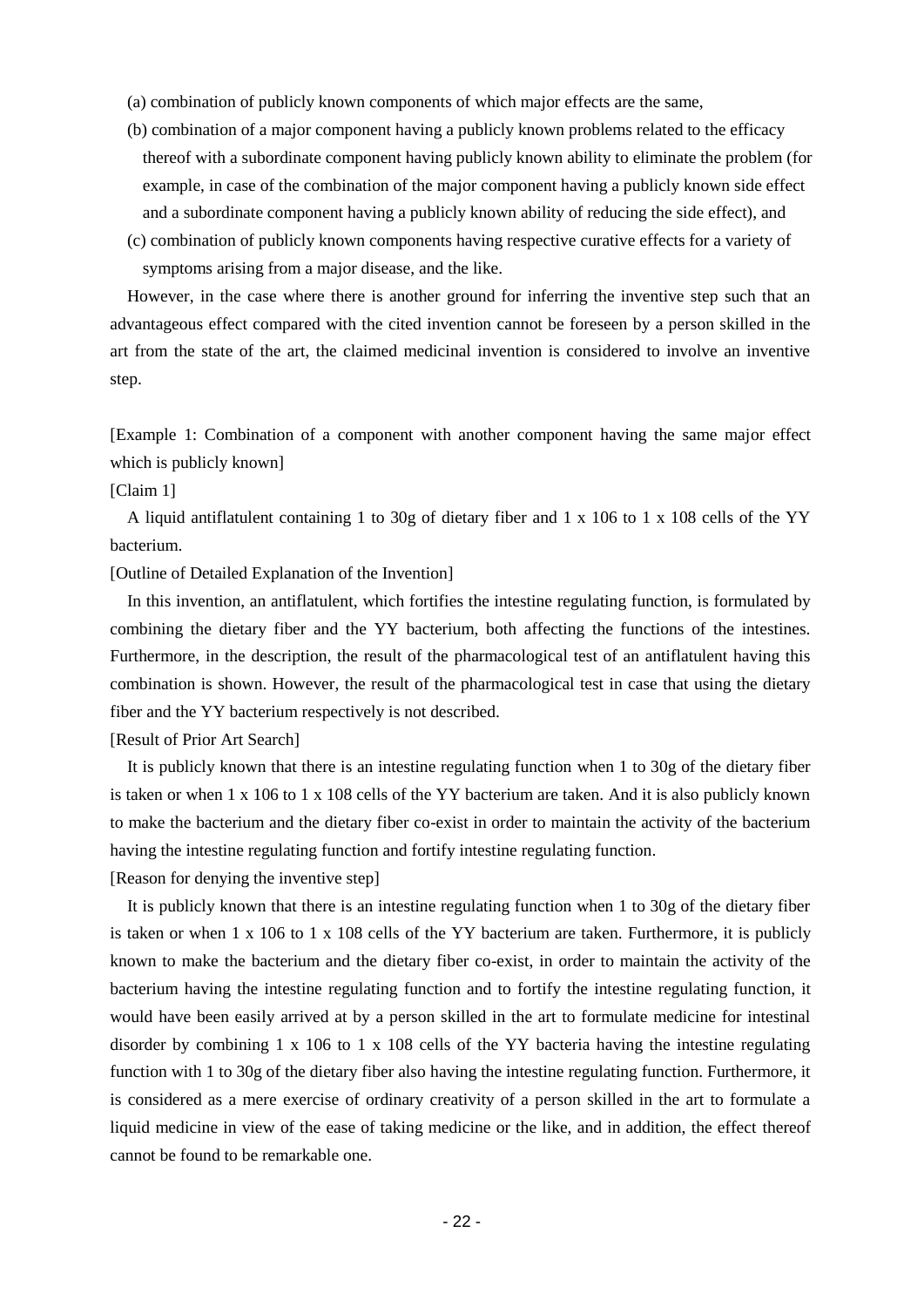[Remarks]

In the detailed explanation of the invention in this example, the result of the pharmacological test on the antiflatulent of this invention formulated by combining the dietary fiber and the YY bacterium is shown, and a fortification of the intestine regulating function is also described. Therefore, in a written opinion, etc., it is possible to insist and demonstrate that there is the advantageous effect of the antiflatulent composed of the combination of the dietary fiber and the YY bacterium compared to a cited invention, with showing the experimental result in case of the administration of the dietary fiber and the YY bacterium respectively. However, reasons for refusal should be sustained if the effect does not exceed beyond the scope expected from the state of the art as of the filing.

[Example 2: Combination of a publicly known main component having a side effect with a publicly known sub-component having the ability to reduce the side effect] [Claim 1]

Therapeutic agent for a paclitaxel responsive tumor formulated by combining paclitaxel with a compound X in an effective dose for suppressing a vomiting caused by administration of paclitaxel. [Outline of Detailed Explanation of the Invention]

In this invention, it is found that the paclitaxel responsive tumor can be cured while suppressing the vomiting that is a side effect caused at the time of administering the paclitaxel by using the paclitaxel together with compound X at the same time.

In the example, the result of the pharmacological test is described which shows the reduction of the side effect by using the paclitaxel together with compound X at the same time.

[Result of Prior Art Search]

Although the paclitaxel is an excellent anti-tumor agent, it is publicly known that vomiting is a side effect caused by the paclitaxel at the time of administration, and using the paclitaxel together with sub-component reduces vomiting. On the other hand, it is publicly known that compound X generally weakens the vomiting. Furthermore, the effect of reducing the vomiting disclosed in the detailed explanation of the invention falls under the predictable range from the state of the art as of the filing. [Reason for denying the inventive step]

Since it is known that paclitaxel is used together, at the same time, with the sub-component for weakening the vomiting which is a side effect of the administration of paclitaxel, and furthermore compound X is well known as a compound for generally weakening the vomiting, the combined use of paclitaxel with compound X can be easily made by a person skilled in the art, in order to weaken the vomiting which is a side effect of the administration of paclitaxel. Furthermore, there is no remarkable effect that cannot be foreseen as a result of the combined use as described.

[Remarks]

Ordinarily, the above-described reason for refusal is not overcome.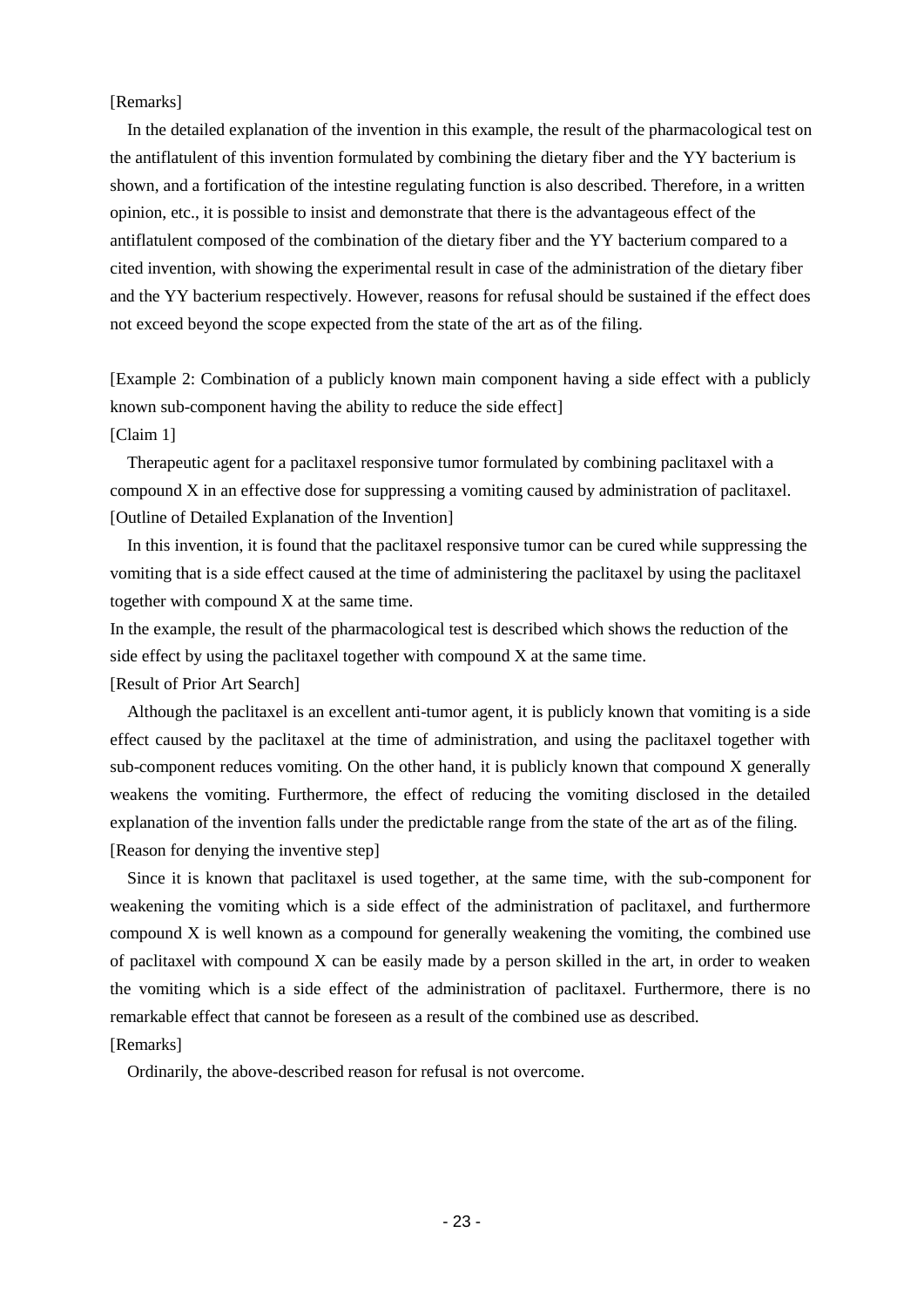[Example 3: Combination with a publicly known sub-component having the ability to eliminate a problem related to the efficacy of a publicly known main component] [Claim 1]

A combination drug for anti-inflammation formulated by compounding 1 to 100 weight parts of compound X and 0.2 to 20 weight parts of compound Y for the total 100 weights parts of diclofenac or its salts and acetaminophen.

[Outline of Detailed Explanation of the Invention]

In this invention, it is shown that the pain threshold value can be increased and the duration time of the function can be extended in a test for painkiller functions by adding compound X and compound Y in the anti-inflammatory drug formulated by combining diclofenac or its salts with acetaminophen. In the embodiment, the result of the pharmacological test is described, which shows the said effects by adding compound X and compound Y at a specific ratio to the combination of the diclofenac or its salts and acetaminophen.

[Result of Prior Art Search]

A combination drug for anti-inflammation formulated by combining diclofenac or its salts with acetaminophen is publicly known, and it is also known that there is a so-called ceiling effect in which the anti-inflammatory and painkiller effect does not increase while only the side effect increases, even if the dose thereof is increased by more than a certain dose, generally, in the non-steroidal type anti-inflammatory drug.

In general, it is publicly known that, by adding compound  $X$  and compound  $Y$  to the non-steroidal type anti-inflammation drugs, the pain threshold value can be increased to the same degree as the invention of the present application and the duration time of the effect can also be extended to the same degree as the invention of the present application in a test for painkiller functions.

[Reason for denying the inventive step]

A non-steroidal type anti-inflammation drugs formulated by combining diclofenac or its salts with acetaminophen is publicly known, and it is known that the pain threshold value can be increased and the duration time of the effect can be extended in the analgesic effect test by adding compound X and compound Y to the non-steroidal type anti-inflammation drugs. Accordingly, adding compound X and compound Y to the non-steroidal type anti-inflammation drugs formulated by combining the diclofenac or its salts with acetaminophen in order to increase the pain threshold value and extend the duration time of the function would have been easily arrived at by a person skilled in the art, and it is considered that the range of the compounding ratio of the components would have been experimentally optimized by a person skilled in the art. In addition, the effect thereof cannot be found to be remarkable one.

## [Remarks]

Ordinarily, the above-described reason for refusal is not deemed overcome.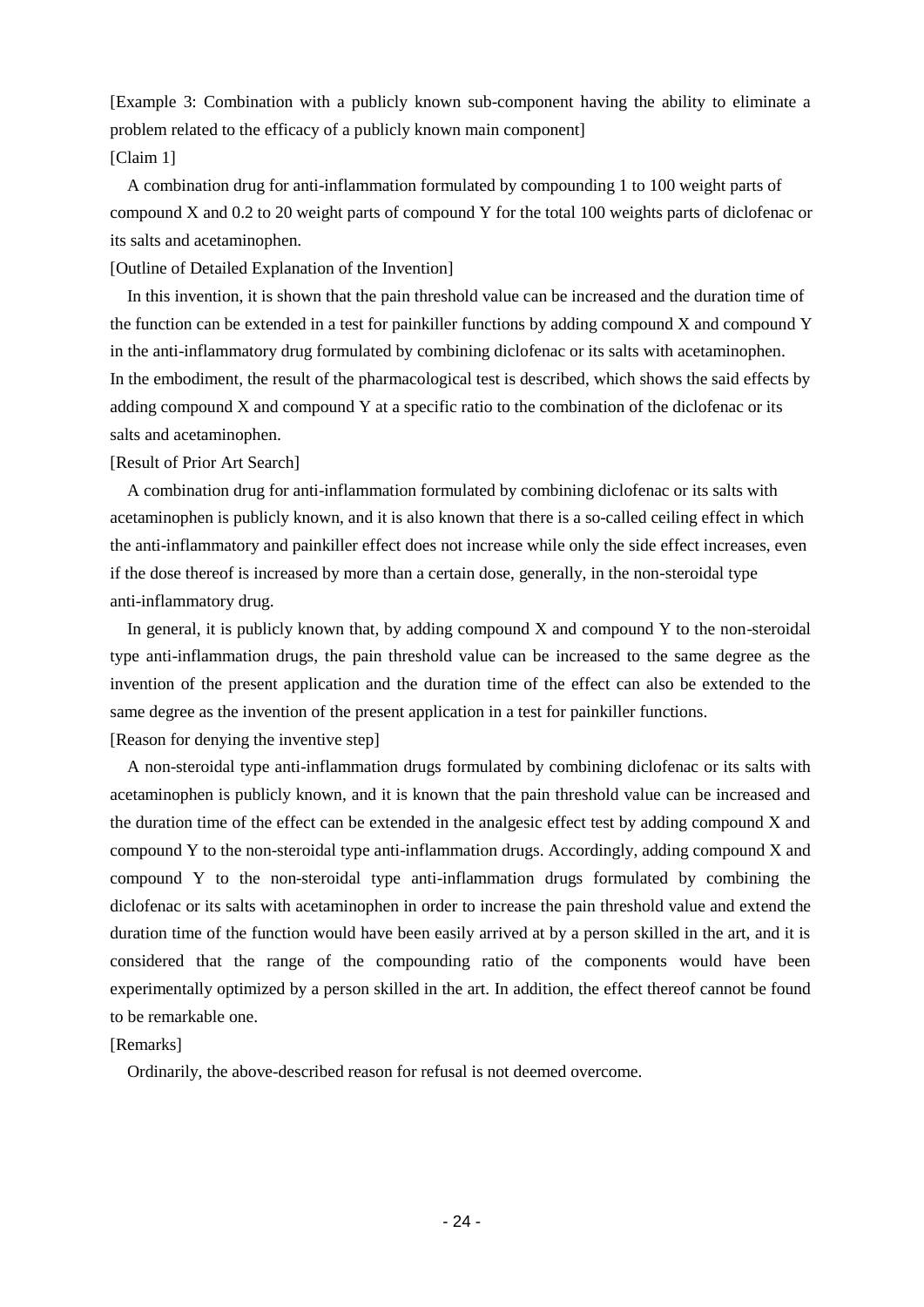[Example 4: Combination of publicly known components having respective efficacy for various symptoms caused by major disease]

## [Claim 1]

Therapeutic agent for AIDS formulated by combining azidothymidine (AZT), an anti-HIV medicine, with compound Z.

[Outline of Detailed Explanation of the Invention]

In this invention, it is shown that, in order to cure a patient with AIDS which appears after the patient has been infected by HIV, the combination of the anti-HIV medicine AZT and compound Z which is effective in curing pneumonia caused as a symptom of the AIDS inhibits the proliferation of the HIV and cures pneumonia.

[Result of Prior Art Search]

It is publicly known that azidothymidine (AZT) can be used as therapeutic agent for AIDS. It is also publicly known that the pneumonia is caused as one mode of the AIDS. Furthermore, the inhibitory effect of the proliferation of the HIV and curing effect of pneumonia disclosed in the detailed explanation of the invention falls under the predictable range from the state of the art as of the filing. [Reason for denying the inventive step]

It is known that the azidothymidine (AZT) is effective as therapeutic agent for AIDS, and also known that the pneumonia is easily caused as a symptom of the AIDS. Furthermore, curing the pneumonia by use of compound Z is widely practiced.

Accordingly, it is among exercises of ordinary creativity of a person skilled in the art to use a combination of the anti-HIV medicine AZT with compound Z when medicinally treating AIDS patients for the purpose of suppressing the proliferation of the HIV which causes the AIDS while curing also the pneumonia which is caused as a symptom of the AIDS. Furthermore, remarkable effects that cannot be foreseen are not shown by the combined use.

## [Remarks]

Ordinarily, the above-described reason for refusal is not overcome.

However, in the case where there is another ground for inferring the inventive step such that an advantageous effect compared with the cited invention cannot be foreseen by a person skilled in the art from the state of the art, the claimed medicinal invention is considered to involve an inventive step.

[Example 5: A medicinal drug performing remarkable effect by combination of active ingredients] [Claim 1]

An antidiabetic composition containing compound A and compound B at a ratio by weight 5:1 to 4:1.

[Outline of Detailed Explanation of the Invention]

In this invention, reduction of the side effects such as a weight gain or the like, which have conventionally been observed when compound A is independently used, is found to be the result of combining and using of compound A and compound B at a ratio by weight 5:1 to 4:1.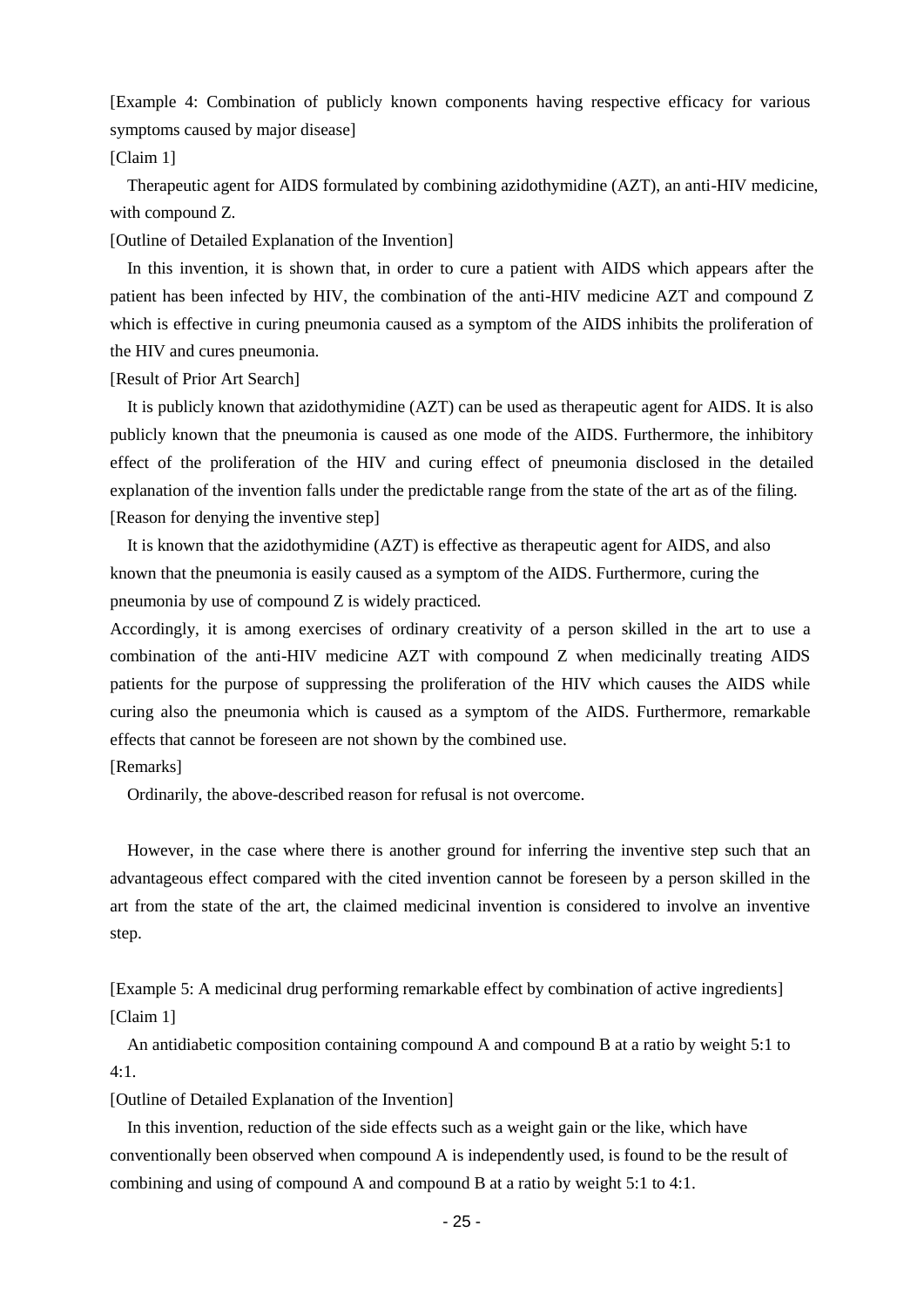In the example the result of the pharmacological test is described, which shows the reduction of the side effects in case that using a combination of compound A and compound B at a specific ratio. [Result of Prior Art Search]

Although it is publicly known that compound A and compound B are respectively used as antidiabetic agents, the prior art documents do not describe the antidiabetic agent composition by combining and using compound A and compound B. Furthermore, decrease in the side effects such as a weight gain or the like by combining and using compound A and compound B at the specific ratio cannot be foreseen from the state of the art as of the filing.

[Reason for affirming the inventive step]

As the result of the pharmacological test or the like shows a remarkable effect of reducing the side effects that cannot be foreseen by a person skilled in the art from the state of the art as of the filing by combining and using of compound A and compound B at the specific ratio, the invention involves an inventive step.

(4) Medicine characterized in the medicinal use of an application to a specific disease with a specific dosage and administration

As for a specific disease, in order to solve a problem well known to a person skilled in the art such as the increase of a medicinal effect, the reduction of an adverse effect or the improvement in drug compliance, the optimization of dosage and administration of a medicine is among exercise of ordinary creativity of a person skilled in the art. Accordingly, in the case where the advantageous effect compared with the cited invention can be foreseen by a person skilled in the art, the inventive step is usually denied, even if the claimed medicinal invention is novel compared with the cited invention in that applied disease does not differ but dosage and administration differ from each other.

[Example 6: Medicine characterized in an application to a specific disease in which dosage and administration are specified]

## [Claim 1]

An antitussive agent containing compound A wherein 400~450 μg/kg per dose of compound A is orally administered to humans once per day.

[Outline of Detailed Explanation of the Invention]

Although it has been known that orally administering 160 μg/kg per dose of compound A to humans three times a day has the antitussive effect, it was found in this invention that the antitussive effect improves compared to before by oral administration of 400~450 μg/kg per dose of compound A to humans.

It is described in the example with the result of the pharmacological test that oral administration of 400 μg/kg per dose of compound A to a patient once per day improves the antitussive effect compared to the oral administration of 160 μg/kg per dose of compound A to a patient three times per day. Furthermore, it is also described that drug compliance improves because the number of doses per day decreases.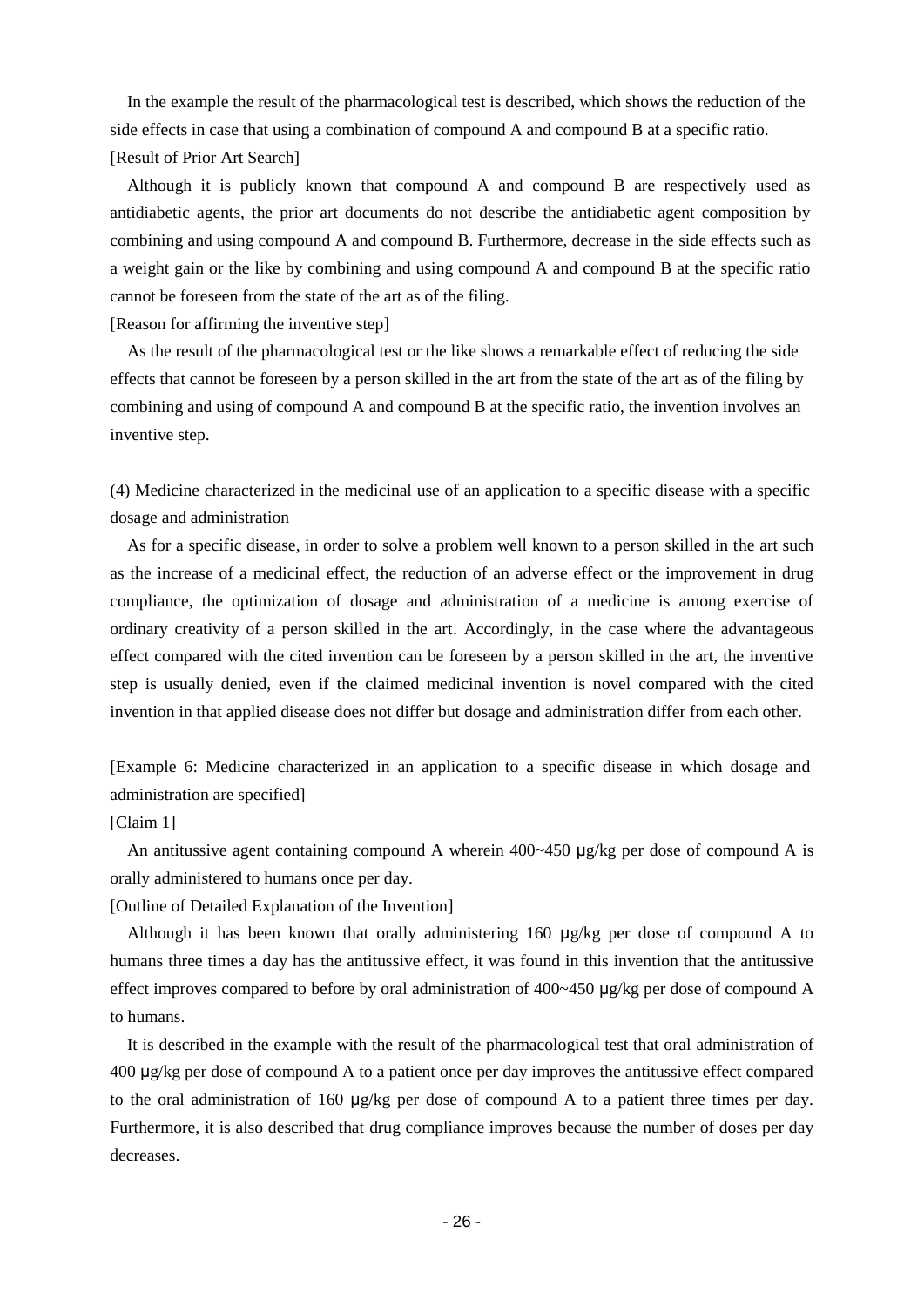## [Result of Prior Art Search]

It is publicly known that the antitussive effect is obtained by oral administration of 160 μg/kg per dose of compound A three times per day. Furthermore, the degree of the antitussive effect and improvement of drug compliance disclosed in the detailed explanation of the invention falls under the predictable range in the light of the state of the art as of the filing.

[Reason for denying the inventive step]

It is publicly known that an antitussive agent including compound A as an active ingredient is orally administered. In general, in order to solve a problem well known to a person skilled in the art, such as an increase in a medicinal effect and improvement of drug compliance, optimization of dosage and administration of a medicine is among exercise of ordinary creativity of a person skilled in the art. Therefore, it would have been easily arrived at by a person skilled in the art to experimentally decide appropriate dosage and administration of compound A.

[Remarks]

Ordinarily, the above-described reason for refusal is not overcome.

However, in the case where there is another ground for inferring the inventive step such that an advantageous effect compared with the cited invention cannot be foreseen by a person skilled in the art from the state of the art, the claimed medicinal invention is considered to involve an inventive step.

[Example 7: Medicine performing remarkable effect by an application to a specific disease in which dosage and administration are specified]

[Claim 1]

A therapeutic agent for asthma containing compound A wherein 30~40 μg/kg of compound A is orally administered to humans once per 3 months.

[Outline of Detailed Explanation of the Invention]

Although it has been publicly known that the symptom of asthma is reduced by daily oral administration of 1 μg/kg/day of compound A to asthma patients, the reduction of the symptom is only during the administration period of compound A. It was necessary thus to continue to administer compound A daily, because the symptom relapses if the administration is stopped. In addition, in case of the daily oral administration of 1 μg/kg/day of compound A, it has been pointed out that side effect B arises with high frequency.

It was found in this invention that the symptom of asthma is improved for a long term and the incidence of side effect B is reduced compared to before, by orally administering 30~40 μg/kg of compound A to asthma patients once per 3 months.

It is described in the example with the result of the pharmacological test that the symptom of asthma was reduced at least for 3 months by every single oral administration of 30~40 μg/kg of compound A to a group of asthma patients (weighing 30 kg to 90 kg), that body weights didn't bring clear difference in pharmacological efficacy, and that the incidence of side effect B significantly decreased from the case of daily oral administration of 1 μg/kg/day of compound A.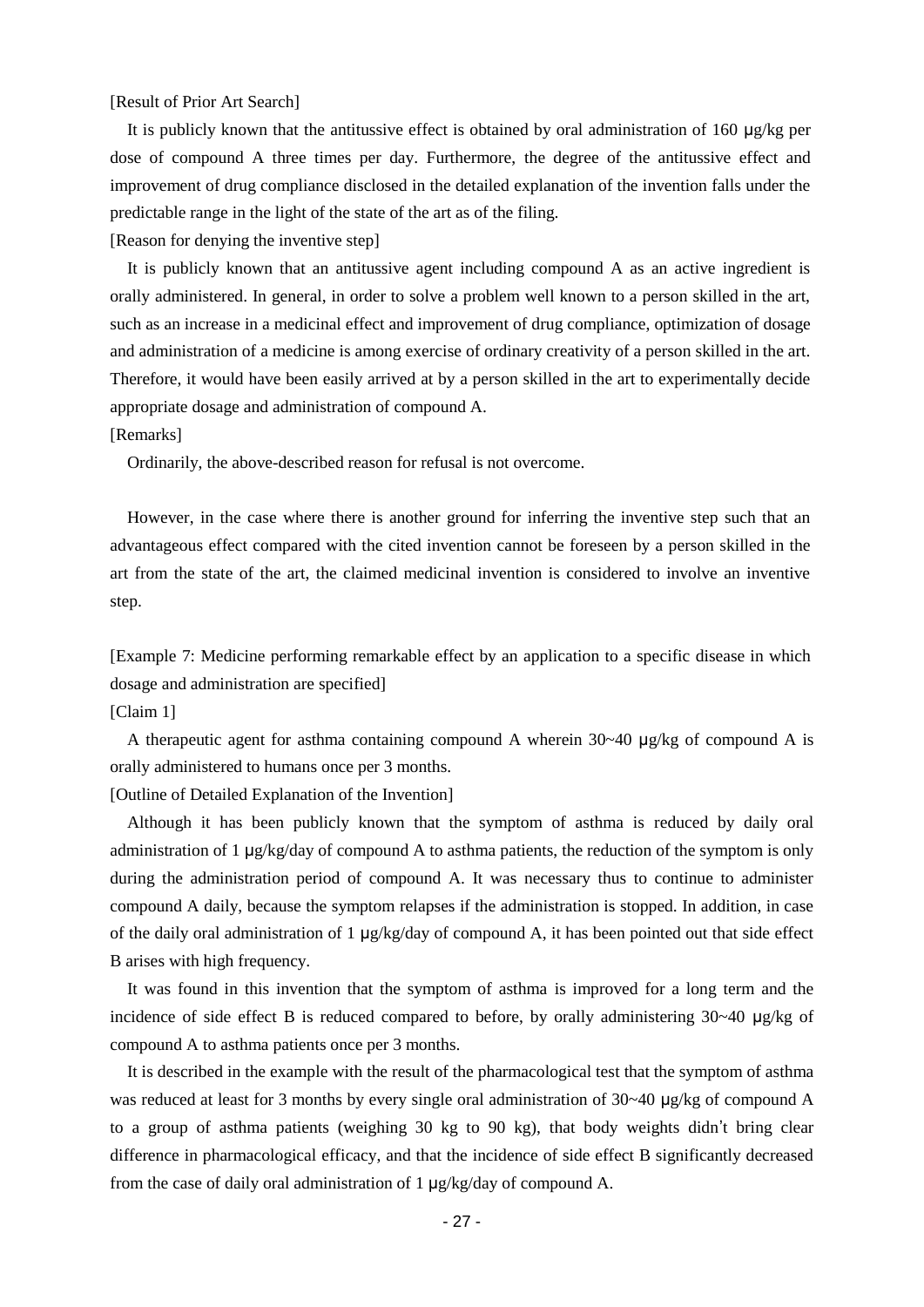[Result of Prior Art Search]

It is publicly known that the symptom of asthma is reduced by daily oral administration of 1 μg/kg/day of compound A and that side effect B arises with high frequency in that case. However, administering  $30~-40$  μg/kg of compound A once per 3 months is not described in the prior art documents.

Furthermore, from the state of the art as of the filing, it is not possible to predict that the symptom of asthma decreases at least for 3 months by a single oral administration of 30~40 μg/kg of compound A and that the incidence of side effect B decreases compared to the prior art.

[Reason for affirming the inventive step]

Regarding dosage and administration of compound A for asthma treatment, dosage and administration of this invention is different from the already known dosage and administration. Therefore, the medicinal invention of claim 1 is novel.

Furthermore, by a single administration of 30~40 μg/kg of compound A, the symptom of asthma is reduced at least for 3 months and the incidence of side effect B significantly decreases compared to the case of the daily oral administration of 1  $\mu$ g/kg/day of compound A. As they are remarkable effects which cannot be foreseen from the state of the art as of the filing, the medicinal invention of claim 1 involves an inventive step.

[Example 8: Medicine performing remarkable effect by an application to a specific disease in which dosage and administration is specified]

[Claim 1]

A therapeutic agent for ovary cancer containing compound A as an active ingredient wherein 100~120 μg/kg of compound A is administered to the particular site Z in human brain.

[Outline of Detailed Explanation of the Invention]

It has been known that compound A exhibits growth-inhibitory effect against ovary cancer by intravenous administration to humans but arises hepatotoxicity as a side effect at the same time.

In this invention, it is found that the blood level of hormone Y secreted from the pituitary gland changes by administration of compound A to the particular site Z in the human brain, and consequently ovary cancer significantly diminishes compared to the conventional treatment by intravenous administration.

It is described in the example with the result of the pharmacological test that the blood level of hormone Y secreted by the pituitary gland changes by administration of compound A to the particular site Z in the human brain, and that as a result ovary cancer diminishes more compared to the conventional treatment by intravenous administration. It is also described in the example with the result of the pharmacological test that compound A is not delivered to the liver and does not show hepatotoxicity when it is administered to the particular site Z in the brain.

[Result of Prior Art Search]

It is publicly known that compound A exhibits growth-inhibitory effect against ovary cancer by intravenous administration to humans and hepatotoxicity as a side effect. However, it is not described in the prior art documents that the intravenously administered compound A is delivered to the brain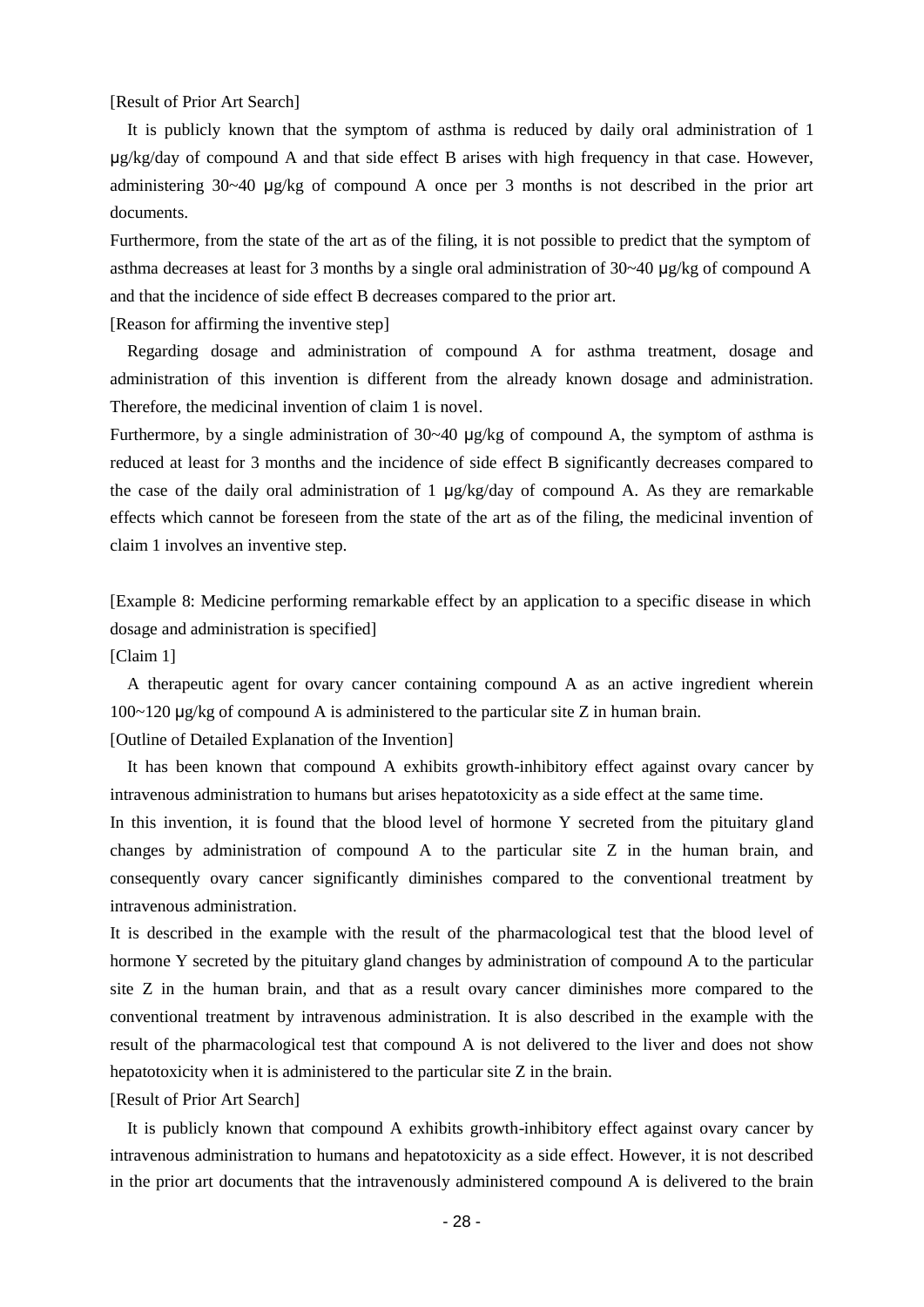through the blood brain barrier, or the administration of compound A to the particular site Z in the human brain results in more shrinking of ovary cancer than the prior art.

Furthermore, from the state of the art as of the filing, it is not possible to predict that ovary cancer diminishes without causing a side effect of hepatotoxicity by administering compound A to the particular site Z in the human brain.

[Reason for affirming the inventive step]

Regarding the dosage and administration of compound A for ovary cancer treatment, the dosage and administration (administration to the particular site Z in the human brain) of this invention are different from the already known dosage and administration (intravenous administration). Therefore, the medicinal invention of claim 1 is novel.

Furthermore, from the state of the art as of the filing, it is not possible to predict the remarkable effect that compound A does not cause a side effect of hepatotoxicity by administration to the particular site Z in the brain, or that ovary cancer diminishes more compared to treatment by intravenous administration, thus the medicinal invention of claim 1 has an inventive step.

## 6-2-4 Patent Act Article 29(2)

## [Patent Act Article 29(2)]

Where an invention claimed in a patent application is identical to an invention or device (excluding an invention or device made by the inventor of the invention claimed in the said patent application) disclosed in the description, scope of claims or drawings (in the case of the foreign language written application under Article 36-2(2), foreign language documents as provided in Article 36-2(1)) originally attached to the written application of another application for a patent or for a registration of a utility model which has been filed prior to the date of filing of the said patent application and published after the filing of the said patent application in the patent gazette under Article 66(3) of the Patent Act (hereinafter referred to as "gazette containing the patent") or in the utility model bulletin under Article 14(3) of the utility Model Act (Act No. 123 of 1959) (hereinafter referred to as "utility model bulletin") describing matters provided for in each of the paragraphs of the respective Article or for which the publication of the patent application has been effected, a patent shall not be granted for such an invention notwithstanding Article 29(1); provided, however, that this shall not apply where, at the time of the filing of the said patent application, the applicant of the said patent application and the applicant of the other application for a patent or for registration of a utility model are the same person.

## (Purport)

An invention disclosed in a specification or drawings, if not in claims, is usually laid open to the public in a publication of an examined or unexamined application. A claimed invention of subsequent applications which is identical to an invention disclosed in the specification or drawings of a precedent application, even if the subsequent application is filed prior to the publication of a precedent application examined or unexamined, cannot be an invention of an application filed first to disclose a new technology in its publication to the public. Granting a patent to such an invention is inappropriate and to be rejected in that it is inconsistent with the role of the Patent Act to protect an invention as a reward for the disclosure of a new invention.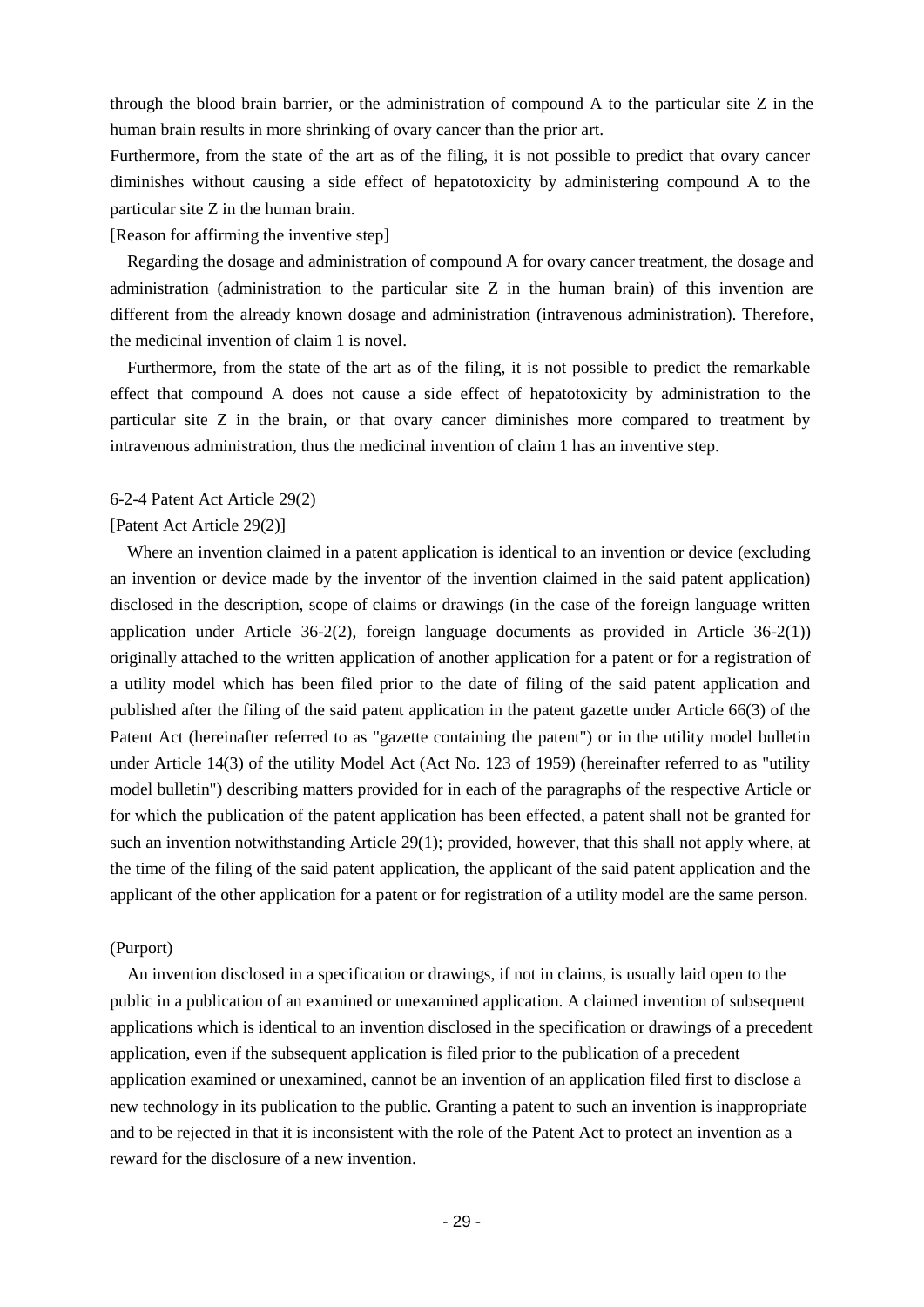- 6-2-4-1 Application of Patent Act Article 29-2
- (1) Finding of a claimed medicinal invention

The finding of a claimed invention is handled as described in "6.2.2.2(1)."

(2) Finding of an invention described in an initial description, etc. of another application

The finding of an invention described in an initial description, etc. of another application is handled as described in " $6.2.2.2(2)$ ."

(3) The judgment of the requirement of "Patent Act Article 29-2"

The judgment regarding Patent Act Article 29(2) for a medicinal invention is made according to the process described in "Examination Guidelines for Patent and Utility Model in Japan, Part II Chapter 3 Patent Act Article 29(2)".

"A claimed invention identical to an invention disclosed in an initial specification, etc. of another application" includes a case that there is no difference between matters to define an invention for which a patent is sought and matters to define an invention disclosed in an initial specification, etc. of another application (as referred to "cited invention" hereinafter), and a case that there is a very minor difference in an embodied means to solve a problem (substantially identical).

The finding of the identicalness and difference between a claimed invention and a cited invention is conducted by comparing the matters defining the claimed invention and the matters defining the cited invention.

Where there is found no difference between the matters defining the claimed invention and the matters defining the cited inventions as a result of the comparison, the claimed and cited inventions are identical. Even where there is a difference between the two, they are deemed to be identical if the difference is considered as a very minor difference (addition, deletion, or replacing of well-known or commonly used art, generating no new effects) in embodied means to solve a problem (i.e. substantially identical).

6-2-4-2 Examples of Concrete Practices Regarding Judgment of Patent Act Article 29-2

A claimed medicinal invention and an invention described in a prior application are deemed to be substantively identical if the difference between them is considered to be a very minor difference (e.g. addition, deletion, or replacing of well-known or commonly used art, generating no new effects) in an embodied means to solve a problem.

## 6-2-5 Patent Act Article 39

[Patent Act Article 39]

- (1) Where two or more patent applications claiming identical inventions have been filed on different dates, only the applicant who filed the patent application on the earliest date shall be entitled to obtain a patent for the invention claimed.
- (2) Where two or more patent applications claiming identical inventions have been filed on the same date, only one applicant, who was selected by consultations between the applicants who filed the said applications, shall be entitled to obtain a patent for the invention claimed. Where no agreement is reached by consultations or consultations are unable to be held, none of the applicants shall be entitled to obtain a patent for the invention claimed.
- (3)-(8) omitted.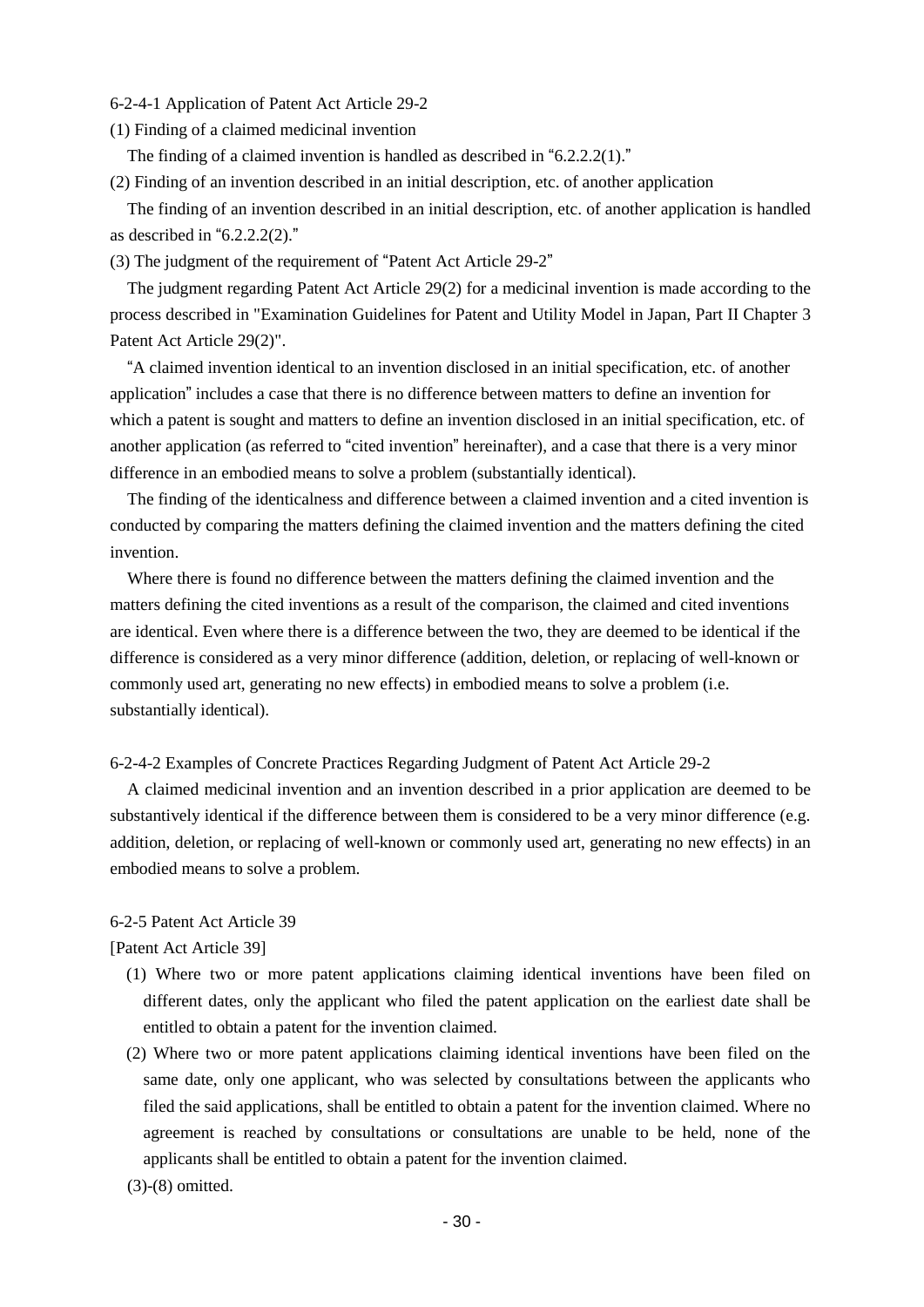## (Purport)

The patent system is one to grant an exclusive right to a patentee for a limited term as a reward for disclosure to the public of an invention which is a creation of technical ideas.

Therefore, two or more such rights shall not be granted for one invention. The provision of Patent Act Article 39 makes the principle "one patent for one invention" clear so as to exclude such double patenting, and also makes it clear that, where two or more applications relating to one and the same invention are filed, only the first applicant may obtain a patent for the invention.

#### 6-2-5-1 Application of Patent Act Article 39

(1) Finding of a claimed medicinal invention

The finding of a claimed invention is handled as described in "6.2.2.2(1)."

(2) The judgment of the requirement of "Patent Act Article 39"

The judgment regarding Patent Act Article 39 for a medicinal invention is made according to the process described in "Examination Guidelines for Patent and Utility Model in Japan, Part II Chapter 4 Patent Act Article 39".

The finding of the identicalness and difference between a claimed invention of one application and a claimed invention of the other application is conducted by comparing between the matters defining the claimed inventions.

(2-1) Method of Determining the Identity of Claimed Inventions of Two or More Patent Applications Filed on Different Dates

- (I) Where there is found no difference in matters defining an invention between an invention claimed in a later filed application (hereinafter referred to as "later invention") and an invention claimed in an earlier filed application (hereinafter referred to as "earlier invention"), the two inventions are identical.
- (II) Even where there is a difference between the matters defining the later invention and the matters defining the earlier invention, the two inventions are deemed identical (substantially identical) in the following cases:

 ① in the case where the later invention can be induced from the earlier invention by such a minor change as an addition of well-known or commonly used art (Note1) to the matters defining earlier invention, a deletion of well-known or commonly used art from the matters defining earlier invention, or a replacement of any of the matters defining earlier invention with well-known or commonly used art, and where those changes generate no new effects;

 ② in the case where a difference between the two inventions resides only in that the later invention is expressed in more generic concept (Note2) which encompasses the matters defining earlier invention of a specific concept; and

 ③ in the case where a difference between the two inventions is mere difference in category expressed.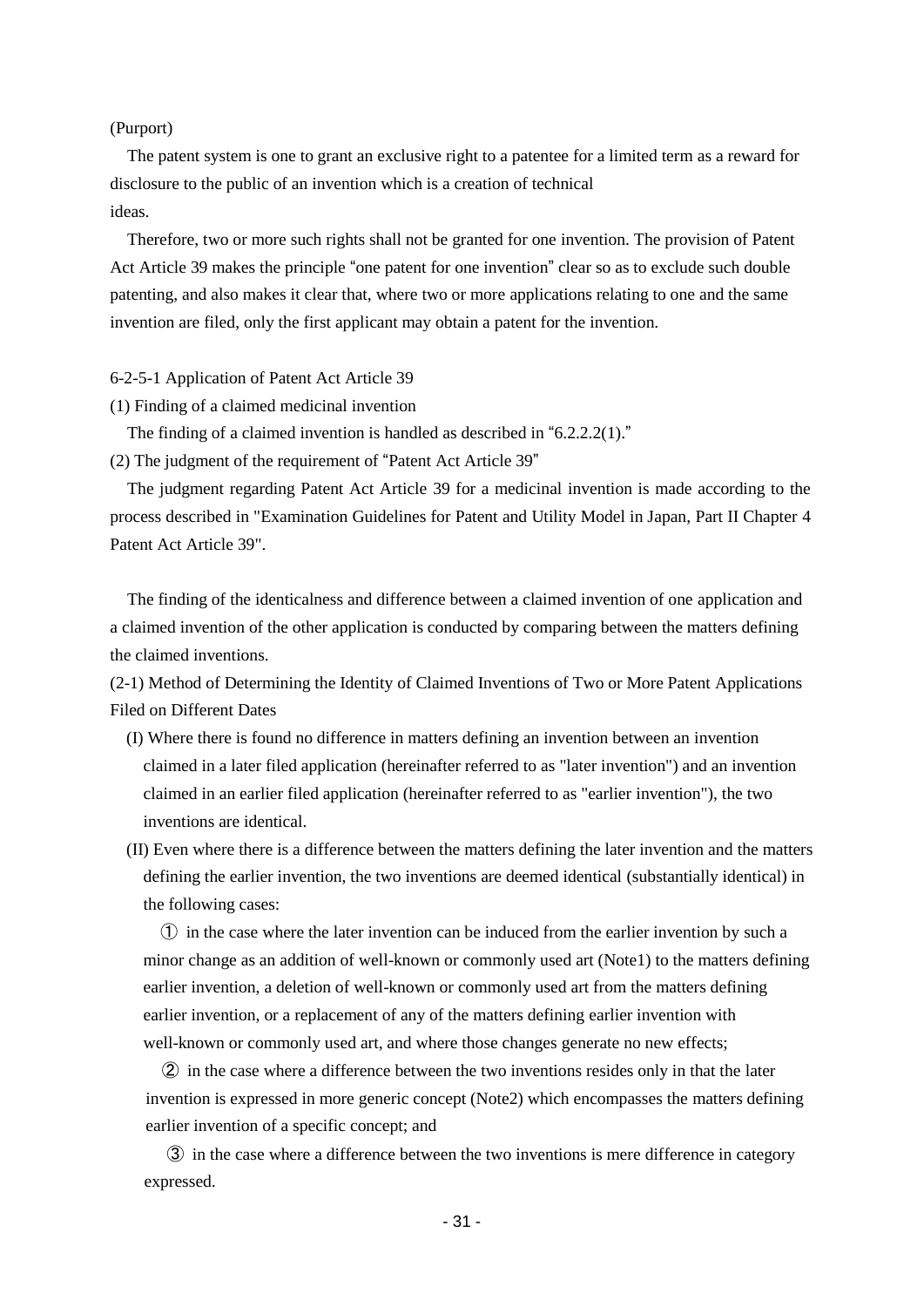(2-2) Method of Determining the Identity of Claimed Inventions of Two or More Applications Filed on the Same Date

(i) Only if invention B is deemed "identical" with invention A (within the meaning of "identical" under the above-mentioned practice in 3.3(2) concerning applications filed on different dates) on the assumption of invention A being an earlier invention and invention B being a later invention, and invention A is deemed identical to invention B on the assumption of invention B being an earlier invention and invention A being a later invention, then, the two inventions filed on the same date should be considered identical

(ii) Even where invention B is identical to invention A on the assumption of invention A being an earlier invention and invention B being a later invention, the two inventions filed on the same date should not be considered identical if invention A is not identical to invention B on the assumption that invention B being an earlier invention and invention A being a later invention.

6-2-5-2 Examples of Concrete Practices Regarding Judgment of Patent Act Article 39

In a case in which the invention of a prior application having a generic concept has a relationship with the invention of subsequent application having a more specific concept, and in a case in which the matters necessary for defining the subsequent application are disclosed in the prior application and the invention of the prior application having the generic concept is deemed to have de facto choices in the range of the disclosed matters, the invention of the subsequent application is the same as the invention of the prior application.

The same method is practiced in judging an identity between each claimed invention of two applications filed on the same day.

## 6-2-6 Judgments

The judgment of affirming the decision denying an inventive step in a medicinal invention providing a novel medicinal use is described below.

(a) "Treatment of diabetes using thiazolidinedione and sulfonylurea"

(Intellectual Property High Court 2008 (Gyo-Ke) No. 10353 (April 27, 2009))

Points:

- Suggestion of a combination of two medicines — Number of potential medicines

 - Determination of blending amount — Evaluation of huge cost, labor, and time necessary for clinical testing

- Overlooking of the effects — Effects not described in the original specifications

## Summary of the judgment

[The present invention]

In a medicinal composition used for treating diabetes and diabetes-related symptoms, the medicinal composition comprising 2 to 8 mg of

5-[4-[2-(N-methyl-N-(2-pyridyl)amino)ethoxy]benzyl]thiazolidine-2,4-dione (chemical compound I), or medicinally acceptable salt; an insulin secretion enhancer selected from glibenclamide, glipizide, gliclazide, glimepiride, tolazamide, tributamide, or repaglinide, and medicinally acceptable carrier."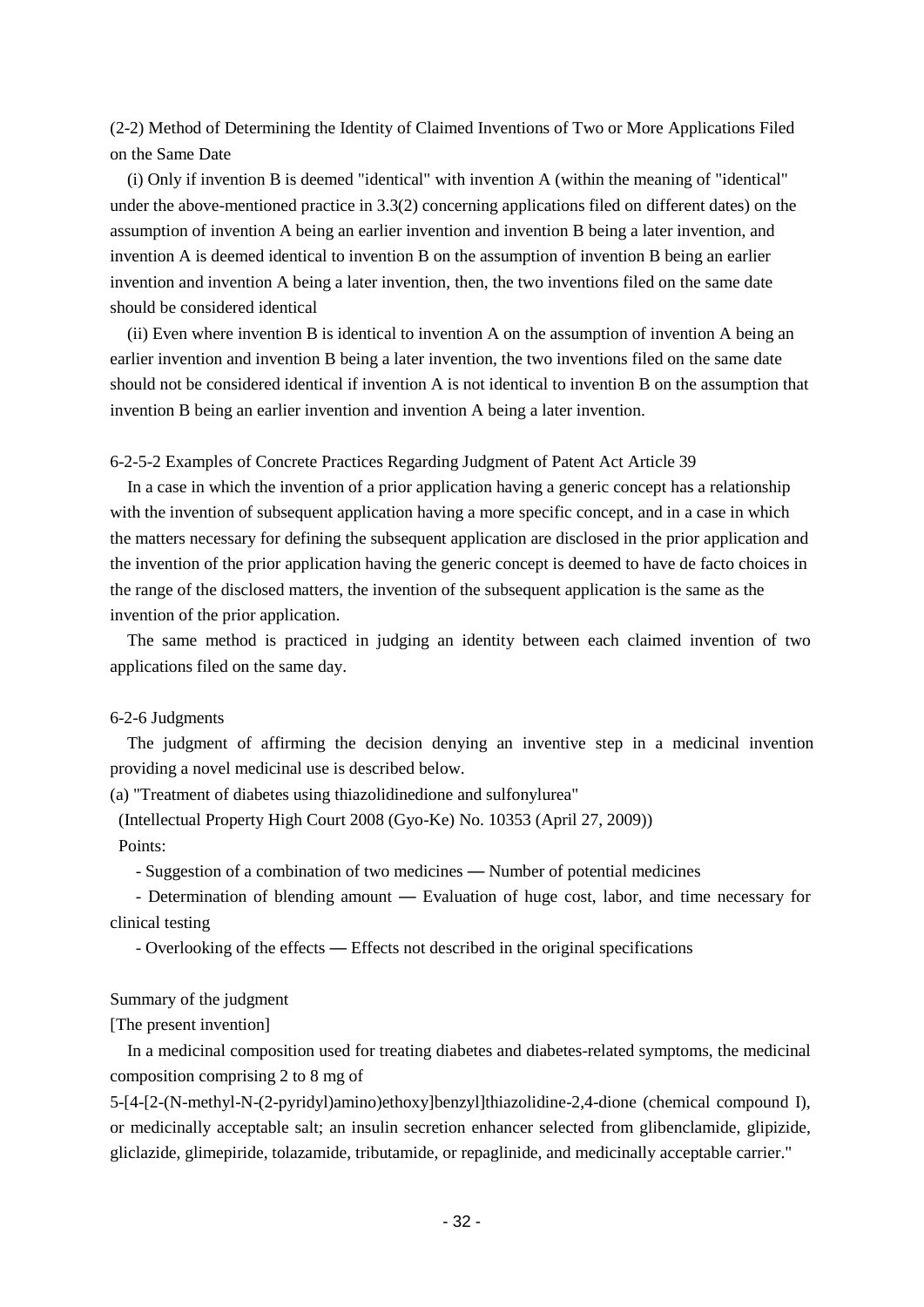## [Cited example] Cited example (Japanese Laid-open Publication No. Hei 9-67271)

(A) "[Claim 1] Medicine comprising a combination of at least one of insulin sensitivity enhancer, α-glucosidase inhibitor, aldose reductase inhibitor, biguanide agent, statin system compounds, squalene synthesis inhibitor, fibrate system compounds, LDL catabolism accelerator, and angiotensin converting enzyme inhibitor. ([Claims])

...

(D) "As the insulin sensitivity enhancement used in the present invention, pioglitazone ... 5-[[4-[2-(methyl-2-pyridinylamino)ethoxy]phenyl]-methyl]-2,4-thiazolindione (BRL-49653), etc. can be mentioned." ([0029])

...

## (H) Test example 2

Effect of combined use of insulin secretion enhancer and pioglitazone hydrochloride in Wistar fatty rat with hereditary obesity and diabetes

 Pioglitazone hydrochloride (3 mg/kg/day, oral administration) insulin sensitivity enhancer Glibenclamide (3 mg/kg/day, oral administration) insulin secretion enhancer

## [Comparison]

(Cited invention)

"Medicine for suppressing increase of blood sugar in diabetes comprising pioglitazone and glibenclamide"

Comparing the claimed invention and the cited invention, the identicalness and difference between them are as follows.

## (Identicalness)

"Medicinal composition used to treat diabetes and diabetes-related symptoms, comprising glibenclamide as an insulin secretion enhancer and insulin sensitivity enhancer."

## (Difference)

- Difference 1

 While the present invention includes a medicinally acceptable carrier, the cited invention does not specify any medicinally acceptable carrier.

- Difference 2

In the present invention, the insulin sensitivity enhancer is 2 or 8 mg of

5-[4-[2-(N-methyl-N-(2-pyridyl)amino)ethoxy]benzyl]thiazolidine-2,4-dione (compound I), while in the cited invention, it is pioglitazone whose dose is not specified.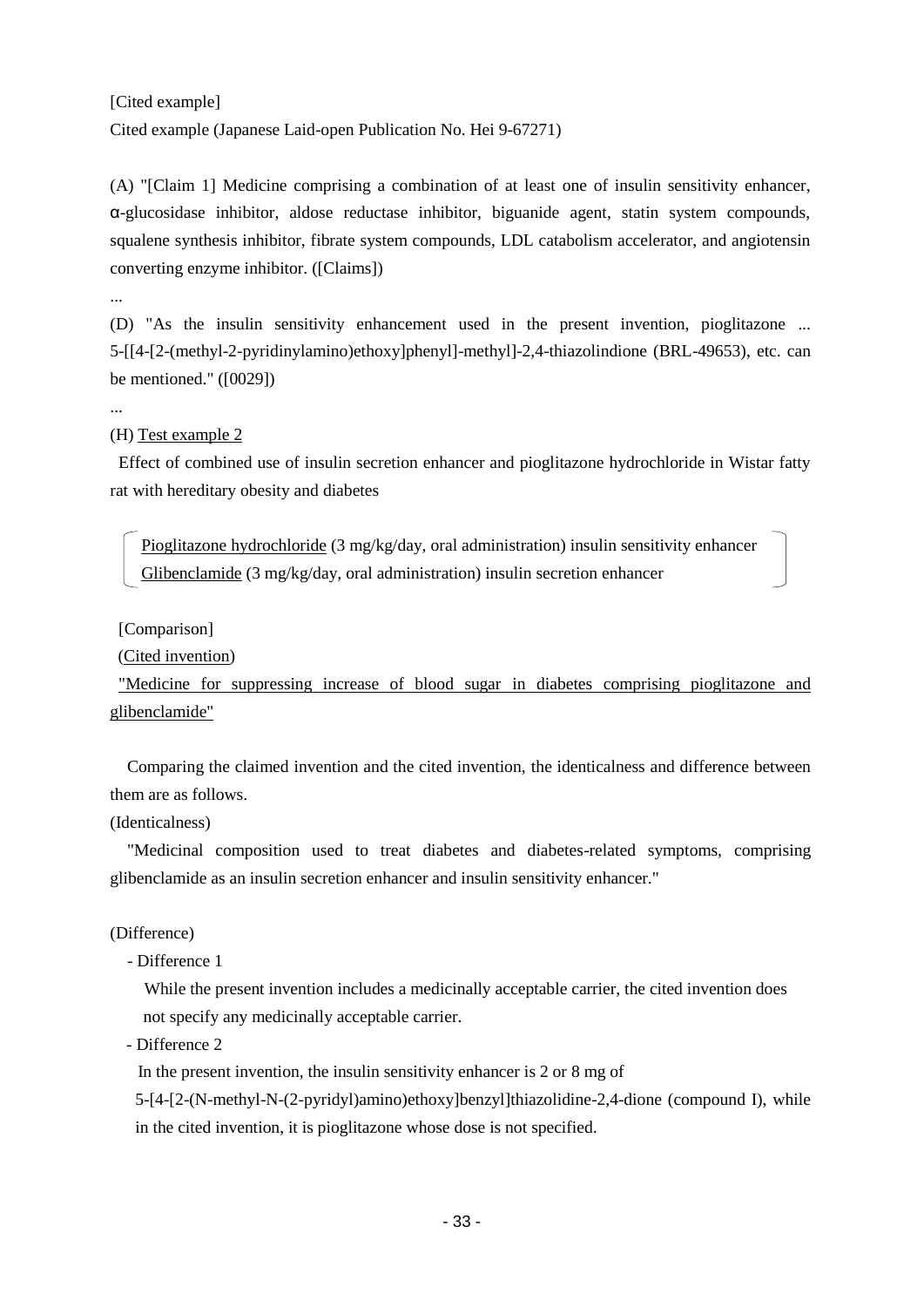[Decision]

- Concerning difference 1 (omitted)
- Concerning difference 2

 In the cited example, 5-[[4-[2-(methyl-2-pyridylamino)ethoxy]phenyl]-methyl]-2,4-thiazolindione (BRL-49653), which is the same compound I in the present invention, is mentioned as another insulin sensitivity enhancer (extracted item (D)). This compound is equivalent to the compound in general formula (II) included in general formula (I) where: R' is a heterocyclic group; Y is a group expressed by  $-NR^{(3)}$ ; m is 1; n is 2; X is CH; A is a bond; Q is a sulfur atom;  $R^{(1)}$  is a hydrogen atom; and L and M respectively express hydrogen atoms.

 Because the cited invention of medicine includes glibenclamide as an insulin secretion enhancer and pioglitazone as an insulin sensitivity enhancer, a person skilled in the art could easily arrive at the notion of adopting 5-[[4-[2-(methyl-2-pyridylamino)ethoxy]phenyl]-methyl]-2,4-thiazolindione as the insulin sensitivity enhancer, which is one of the compounds expressed by general formula (I) and (II) also described in the cited example, and the dose range within 2 to 8 mg in the medicinal composition can also be appropriately designated by a person skilled in the art.

Judgment of the court:

[Reason for revocation 1] (Combination of two medicines)

According to the description of above-mentioned Otsu 1 and 2, because it is mentioned that thiazolidionedione derivatives represent improved blood sugar decreasing activity and rosiglitazone is the most effective medicine among them ... , it is considered that the notion of using rosiglitazone, which is described in the cited example as an insulin sensitivity enhancer as well as pioglitazone, can easily be achieved.

The rosiglitazone used in the present invention is one of the dozen compounds exemplified as suitable insulin sensitivity enhancers in the description of the cited example, ... and no specific difficulty can be found in combining with glibenclamide above.

## [Reason for revocation 2] (Blending amount)

Even though much labor, cost, and time are required to determine the appropriate dosage of rosiglitazone, such a matter can usually be assumed. Therefore, it cannot be said that a person skilled in the art would require specific inventiveness to determine the dosage of rosiglitazone. Moreover, the dose of 2 to 8 mg is also ... the usual range which a person skilled in the art could assume and accordingly, could easily achieve.

## [Reason for revocation 3] Overlooking of effects

Based on the cited invention, the effect of suppressing blood sugar in the present invention cannot be said to be a remarkable effect that could not be predicted.

As for the effect of moderately depressing blood pressure ..., it is not appropriate to assert the prominence of the effect of the present invention from the above-mentioned action effect, because there is no description in the present specifications.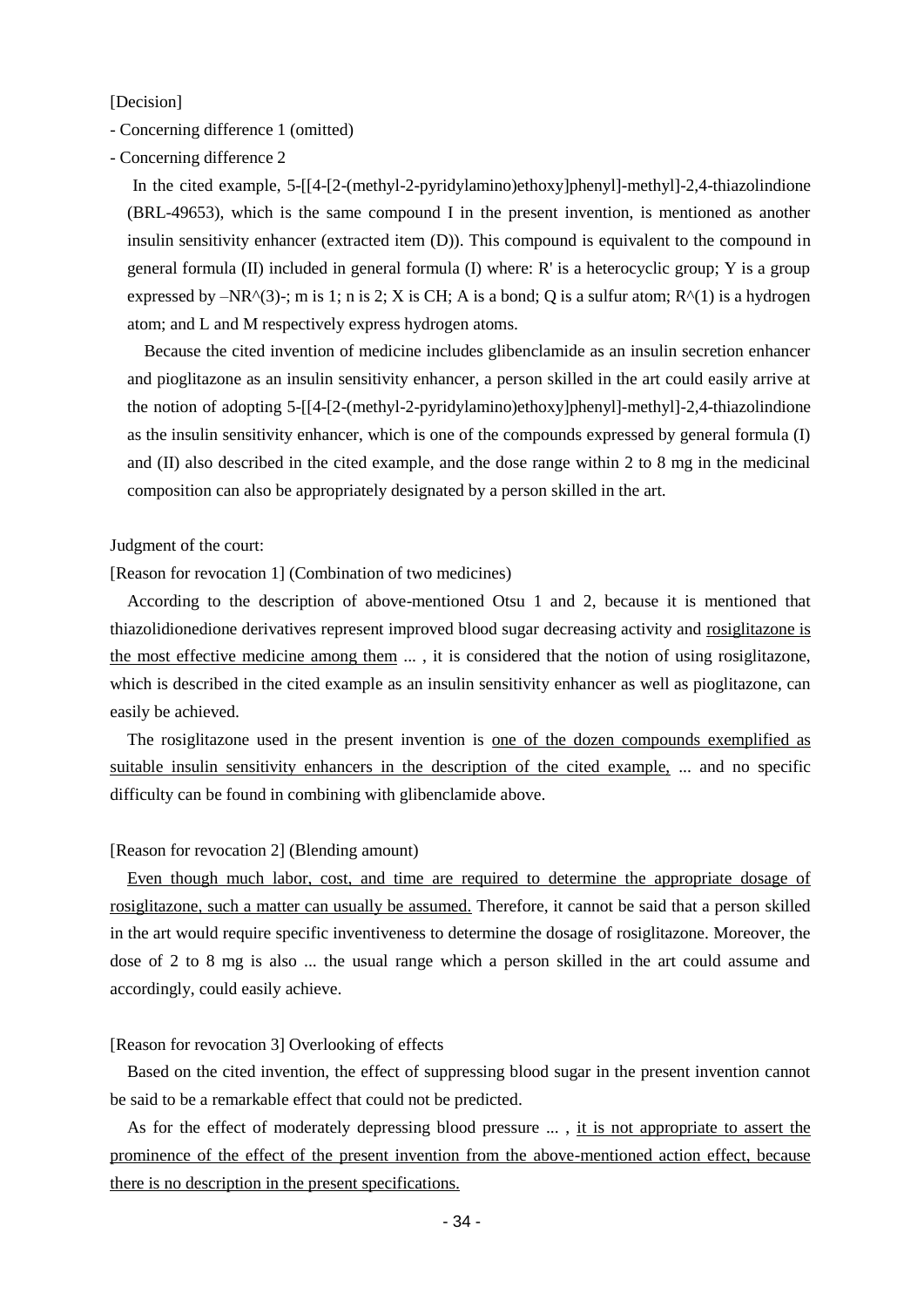(b) "Highly selective norepinephrine re-uptake inhibitor and its usage" (Intellectual High Court 2007 (Gyo-Ke) No. 10377 (July 30, 2008)) Point:

- Test report submitted after filing

Judgment of the court:

The plaintiff also claims that the effect of the amended invention 1 can be confirmed in the affidavit of Ko 17 and Ko 18.

However, both affidavit Ko 17 and Ko 18 were drafted after filing (Ko 17 was drafted on March 22, 2002, and Ko 18 was drafted on September 23, 2005), and thus they cannot be instantly considered as the effect of the amended invention 1.

Moreover, examining the description of effects that the plaintiff pointed out, ... there is no more information than that described in the specifications.

In addition, regarding affidavit Ko 18, ... it is not considered that the amended invention 1 has the effect of not generating major serotonin syndrome and is sufficiently remarkable that it could not be predicted by a person skilled in the art, just from the results of the (S, S)-reboxetine administration test.

7. System for extending the duration of a patent right

(Duration of patent rights)

[Patent Act Article 67]

- (1) The duration of a patent right shall expire after a period of 20 years from the filing date of the patent application.
- (2) Where there is a period during which the patented invention is unable to be worked because approvals prescribed by relevant Acts that are intended to ensure the safely, etc. or any other disposition designated by Cabinet Order as requiring considerable time for the proper execution of the disposition in light of the purpose, procedures, etc., of such a disposition is necessary to obtain for the working of the patented invention, the duration of the patent right may be extended, upon the filing of a request for the registration of extension of the duration, by a period not exceeding 5 years.

## [Patent Law Enforcement Order]

Article 3 Proceedings defined in the government ordinance of Patent Act Article 67(2) are as follows.

- (1) Agricultural Chemical Regulation Law (Act No. 82 of 1948): Registration of Article 2(1) (excluding re-registration of Article 2(5)); alteration and registration of Article 6-2(1) (including the case of corresponding application in Article 15-2(6)); registration of Article 15-2(1) (excluding re-registration of Article 2(5) correspondingly applied in Article 15-2(6))
- (2) Pharmaceutical Affairs Law (Act No. 145 of 1960); Approval of Article 14(1) related to pharmaceuticals defined in the same clause; approval of Article 14(9) (including the case of corresponding application in Article  $19-2(5)$  and Article  $19-2(1)$ ; certification of Article  $23-2(1)$ related to in-vitro diagnostics defined in the same clause and Article 23-2(4)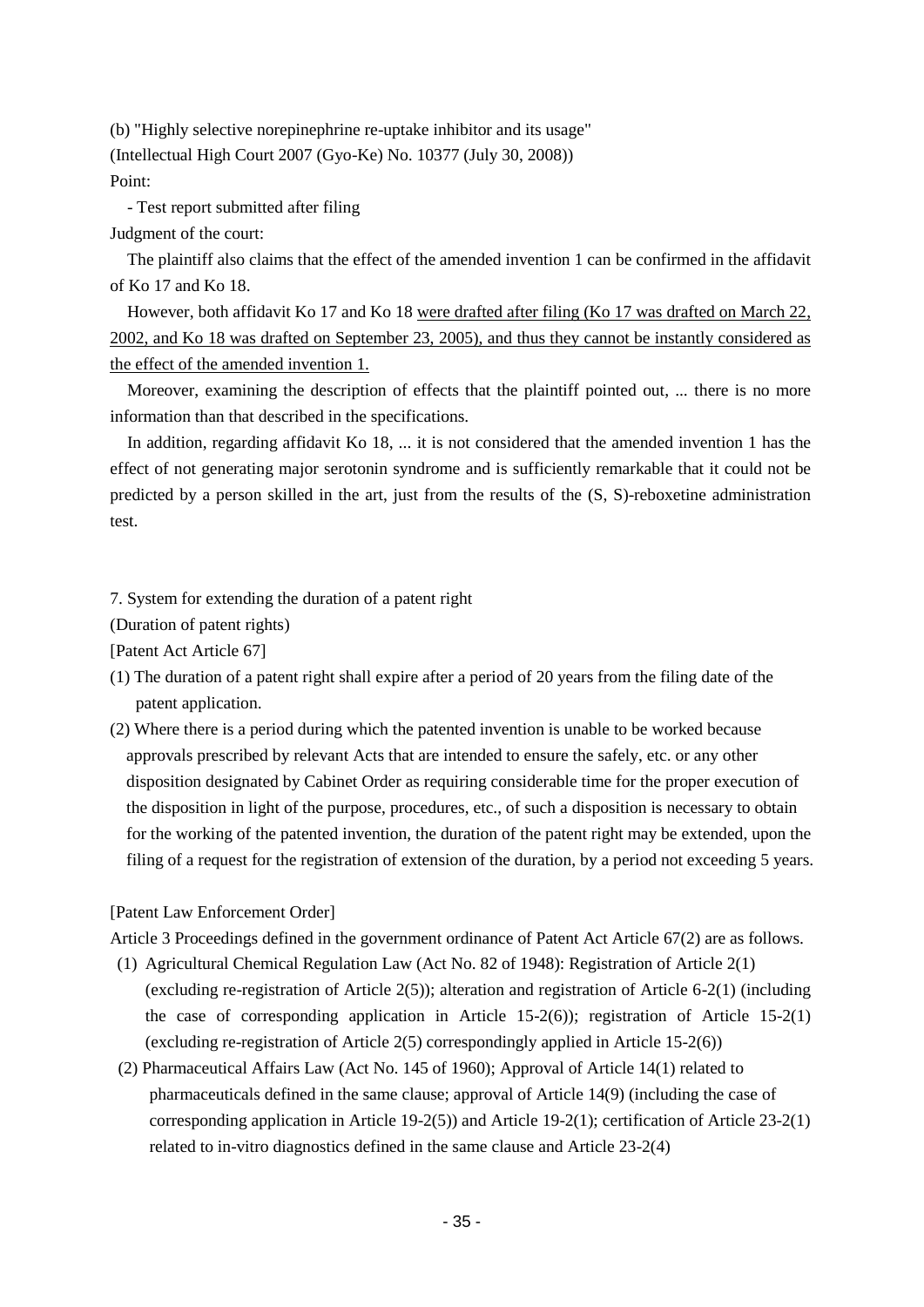(Registration of extension of duration)

[Patent Act Article 67-2]

- (1) A person(s) filing a request for the registration of extension of the duration of a patent right shall submit a written application to the Commissioner of the Patent Office stating the following: Omitted.
- $(2)$  and  $(3)$  omitted.
- (4) Where a patent right is jointly owned, none of the joint owners may file an application for the registration of extension of the duration of a patent right unless jointly wit all the other joint owners.
- $(5)$  and  $(6)$  omitted.

[Patent Act Article 67-2(2)]

Omitted.

- (1) Where an application for the registration of extension of the duration of a patent right falls under any of the following items, the examiner shall render the examiner's decision to the effect that the application is to be refused:
	- (i) where the disposition designated by Cabinet Order under Article  $67(2)$  is not deemed to have been necessary to obtain for the working of the patented invention;
	- (ii) where the patentee, or the exclusive licensee(s) or registered non-exclusive licensee(s) of the patent have not obtained the disposition designated by Cabinet Order under Article 67(2);
	- (iii) where the period for which the extension is requested exceeds the period during which the patented invention was unable to be worked;
	- (iv) where the person filing the application is not the patentee; and
	- (v) where the request does not meet the requirements under Article 67-2(4).
- (2) Where no reasons for refusal are found for the application for the registration of extension of the duration of a patent right, the examiner shall render an examiner's decision to the effect that the extension is to be registered.(3) and (4) omitted.

[Patent Act Article 67-4])

Articles 47(1), 48, 50 and 52 shall apply mutatis mutandis to the examination of the application for registration of extension of the duration of a patent right.

## (Effect of patent right)

[Patent Act Article 68]

A patentee shall have the exclusive right to work the patented invention as a business; provided, however, that where an exclusive license regarding the patent right is granted to a licensee, this shall not apply to the extent that the exclusive licensee is licensed to exclusively work the patented invention.

<sup>[</sup>Patent Act Article 67-3]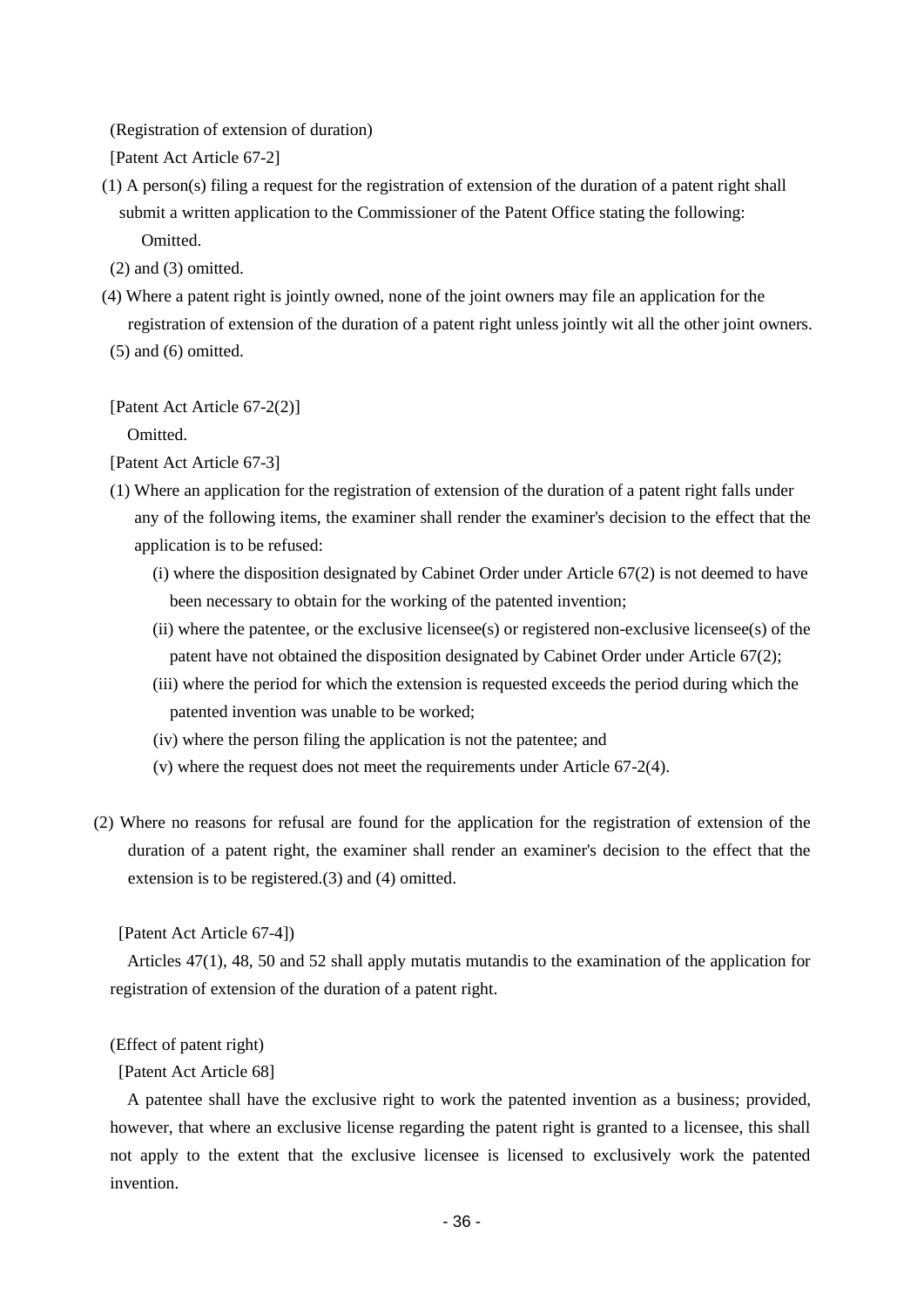(Effect of patent right in the case of duration extension)

[Patent Act Article 68-2]

Where the duration of a patent right is extended (including the case where the duration is deemed to have been extended under Article 67-2(5)), such patent right shall not be effective against any act other than the working of the patented invention for the product which was the subject of the disposition designated by Cabinet Order under Article 67(2) which constituted the reason for the registration of extension (where the specific usage of the product is prescribed by the disposition, the product used for that usage).

## 7-1 Purport of the system

One of the purposes of the patent system is to protect and encourage inventions by granting an exclusive right to an inventor for a fixed term in return for disclosing the techniques related to the invention, thus contributing to the development of industry.

However, in order to practice an invention of pharmaceuticals, it is necessary to obtain regulatory approval under laws intended to ensure their safety, and a long time is required for predetermined experiments and examinations to obtain approval. As a result, the inventor cannot make a profit by the exclusive right until obtaining approval, even if the duration of the patent right remains.

The case of obtaining a patent right for a medicinal invention, for example "a drug for treating disease Y comprising an active ingredient X", is explained below.

By this patent right, the patentee possesses the exclusive right to manufacture and distribute the drug for treating disease Y comprising active ingredient X. However, in order to manufacture and distribute the pharmaceuticals, it is necessary to obtain approval under the Pharmaceutical Affairs Law. In order to obtain the approval, the applicant must conduct tests on safety and efficacy as a medicine through clinical tests which require a considerable time, and then apply for approval together with submitting test results to be examined by the authority. While the various tests and examinations are being conducted, the patentee cannot manufacture and distribute the drug for treating disease Y comprising active ingredient X.

Therefore, a system for extending the duration of the patent right by registering an extension of up to five years is provided for the patentee, if the patented invention cannot be practiced because the patentee has to obtain permission defined in the law intended for ensuring safety or has to receive a disposition designated by other cabinet orders.

Currently, agricultural chemicals (the approval defined in the Agricultural Chemical Regulation Law is required) and pharmaceuticals or in-vitro diagnostics (the approval defined in the Pharmaceutical Affairs Law is required) are covered by the extension system for the duration of the patent right.

## 7-2 Required disposition and effect of the extended patent right

In the system regarding the duration of a patent right, the duration can be extended if there is a period during which the patented invention cannot be practiced, because the disposition designated by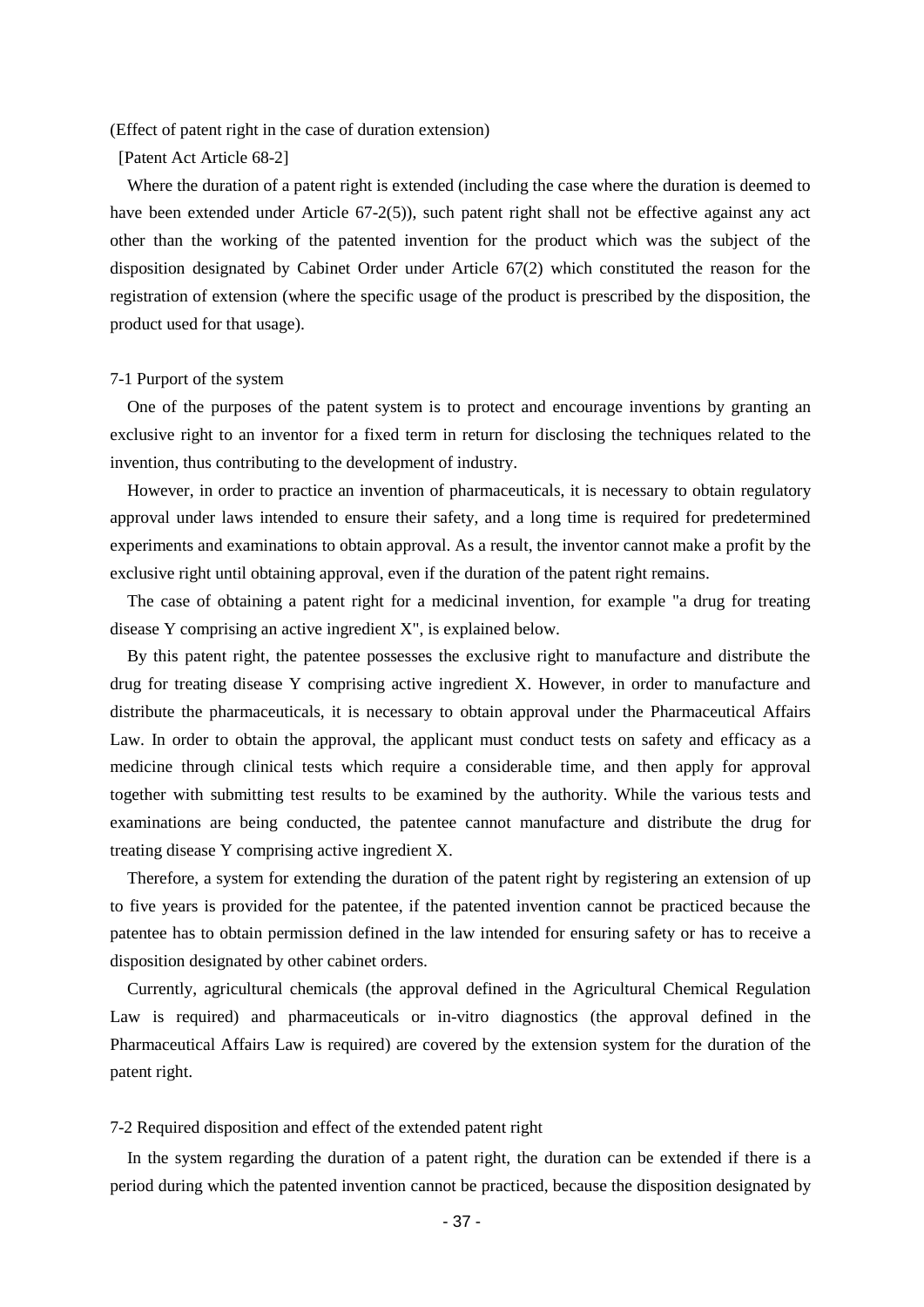a Cabinet Order regarding the practice of the patented invention is necessary during the duration of the patent right (Patent Act Article 67(2)). The extended patent right does not apply to any act other than the practice of the patented invention for a product which is the subject of a disposition designated by the Cabinet Order which causes the registration of the extension (Patent Act Article 68-2).

The kinds of disposition necessary for practicing a patented invention and the scope of applicability of the extended patent right for pharmaceuticals are described below.

## (1) Approval under the Pharmaceutical Affairs Law

The manufacture and distribution of pharmaceuticals under the Pharmaceutical Affairs Law require approval for each item (product). The matters to be examined are the "name, composition, dosage, structure, usage, dose, method of use, effect, efficacy, performance, side effect and other qualities, and matters related to effectiveness and safety".

Approval for manufacturing and distribution is not granted for the concept of "a drug for treating disease Y comprising active ingredient X", but to the item (product) which specifies in detail X (active ingredient) and a drug for treating disease Y (effect/efficacy) as well as formulation (tablets, injection, etc.), amount of active ingredient, and the type, amount, usage, and dose of other compositions.

## (2) Examination standards for extending the duration of a patent right

The "Examination Guidelines for Patent and Utility Model in Japan, Part VI Patent term extension" explains that the active ingredient (an object) and the effect/efficacy (use) are examined when conducting a patent examination.

In the following, the practice of patent examinations is explained with reference to examples.

## (2-1) Patent right

Suppose that a novel compound X was discovered to be effective as a drug for treating disease Y as a result of research and development of a drug for treating disease Y. Then, the compound was also discovered to be effective as a drug for treating disease Z through further research.

Then, the product was granted a patent for the invention of "novel compound  $X$ " (hereinafter referred to as "compound X patent"), that of "a drug for treating disease Y comprising active ingredient X" (hereinafter referred to as "Y treating drug patent"), and that of "a drug for treating disease Z comprising active ingredient X" (hereinafter referred to as "Z treating drug patent").

## (2-2) The first approval as a treating drug Y

In this case, if the approval for manufacturing and distribution was first obtained for a tablet of Y treating drug having active ingredient X, extension of the duration of patent rights for "compound X patent" and "Y treating drug patent" is allowed based on the approval (disposition).

As for the coverage of the effect of the extended patent right, the practice of using compound X as the active ingredient of Y treating drug is valid in the "compound X patent", while the practice of using it for uses other than Y treating drug is not valid under the extended patent right.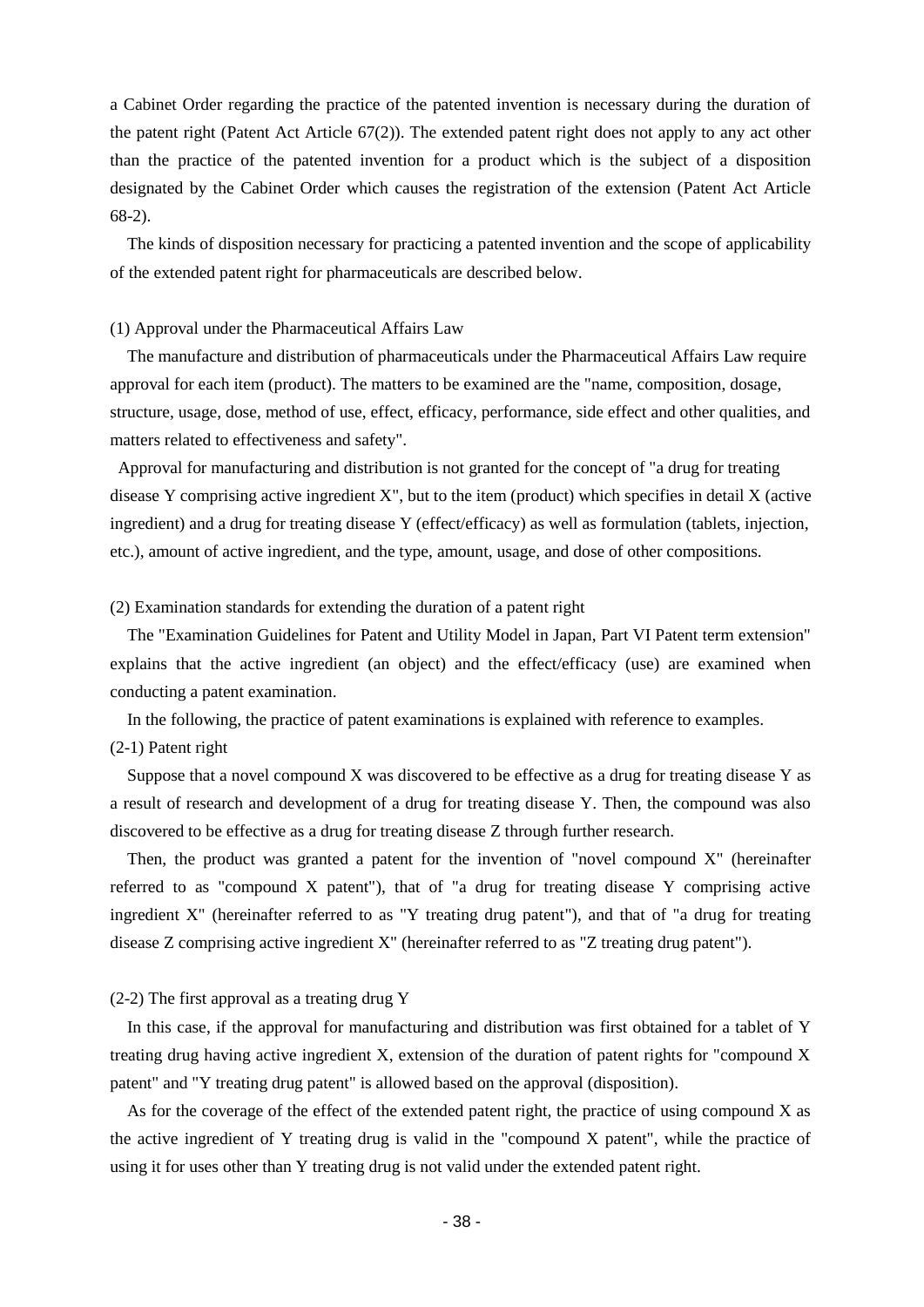As for the "Y treating drug patent", the extended patent right is effective for the whole patented invention. If the active ingredient is X and its effect/efficacy is to treat disease Y, the extended patent right is effective for the act of manufacturing and distributing preparations having different items from those for which the disposition was obtained, such as in formulations, effective dosages, other compositions, etc.

## (2-3) Change in formulation of Y treating drug

Next, suppose that approval for manufacturing and distribution was obtained for injections. The active ingredient X (object) and its effect/efficacy for treating disease Y (use) were already approved for manufacturing and distribution, and so the invention can be practiced, though as a tablet. Therefore, extension of the duration of the patent right cannot be obtained for either "compound X patent" or "Y treating drug patent".

## (2-4) The first approval as Z treating drug

Next, suppose that approval for the manufacture and distribution of a capsule of Z treating drug having active ingredient X was obtained. Based on this approval (disposition), extension of the duration of patent rights for "compound X patent" and "Z treating drug patent" can be obtained.

As for the coverage of the effect of the extended patent right, the practice of using compound X as the active ingredient of Z treating drug is valid in the "compound X patent", while the practice of using it for uses other than Z treating drug is not valid under the extended patent right.

In the "Z treating drug patent", the extended patent right is effective for the whole patented invention. If the active ingredient is X and its effect/efficacy is to treat disease Z, the extended patent right is effective for the act of manufacturing and distributing preparations having different items from those for which the disposition was obtained, such as in formulations, effective dosages, other compositions, etc.

## 7-3 Judgments

The operation of patent examinations in the above-mentioned "Examination Guidelines for Patent and Utility Model in Japan Part VI Patent Term Extension", that extension is determined by an active ingredient (object) and effect/efficacy (use), has been affirmed in many High Court judgments since the system was established. Other than the two examples described below, it has been affirmed in each judgment of Tokyo High Court 1998 (Gyo-Ke) No. 361 to No. 364, Intellectual Property High Court 2005 (Gyo-Ke) No. 10012, 2007 (Gyo-Ke) No. 10345, 2007 (Gyo-Ke) No. 10184, 2009 (Gyo-Ke) No. 10016, 2009 (Gyo-Ke) No. 10017, and each judgment for infringement cases of Tokyo High Court 2001 (Ne) No. 959 and 1997 (Ne) No. 3894. (Reference 9)

(a) "Long-term controlled-release microcapsule" (Intellectual Property High Court 2006 (Gyo-Ke) No. 10311 judgment (July 19, 2007)

(The High Court already rejected the appeal and decided not to accept the petition for acceptance of final appeal.)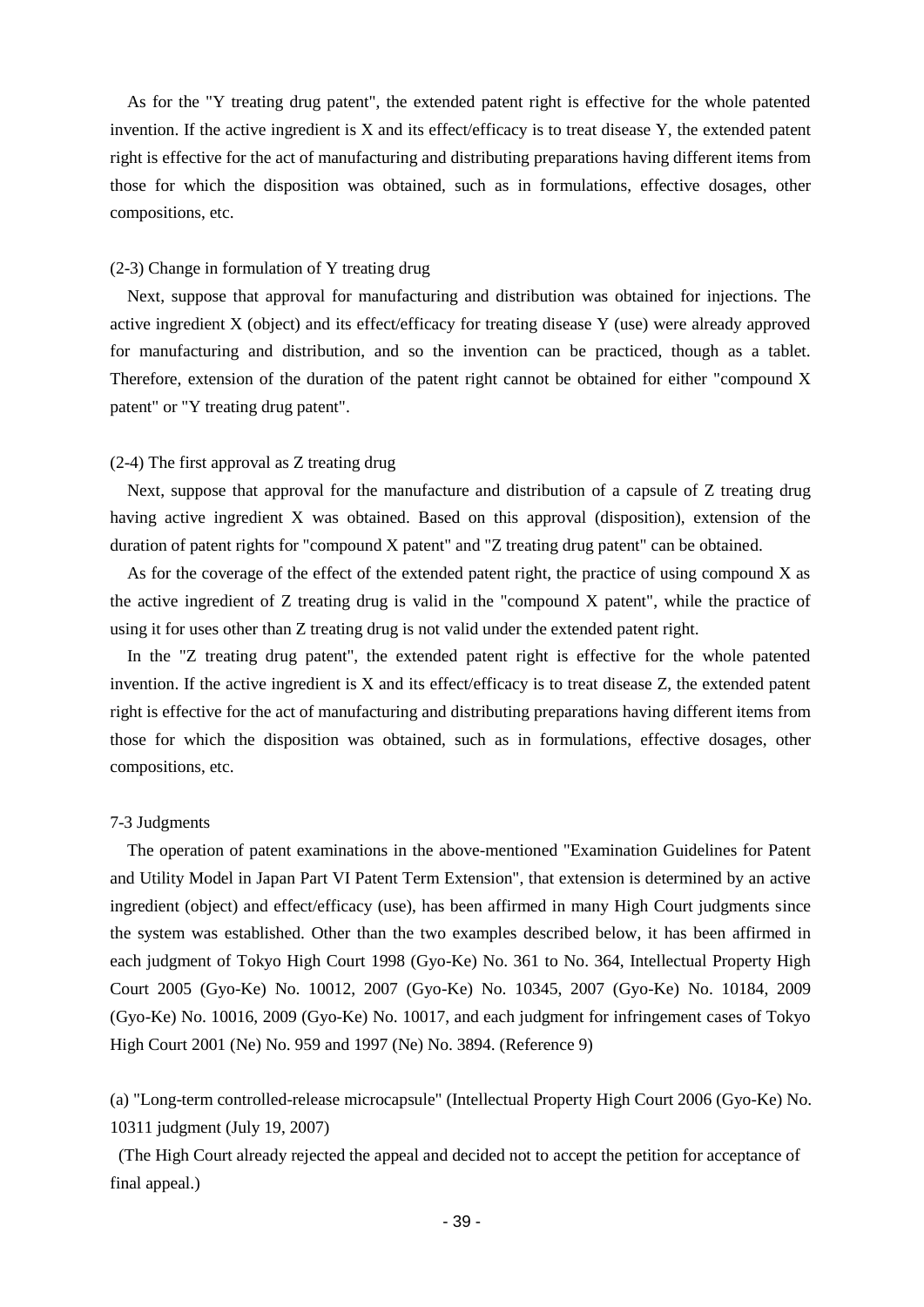Judgment of the court:

In the case that the disposition designated in the Cabinet Order of Patent Act Article 67(2) was first conducted, the first disposition was deemed necessary to remove the prohibition of manufacturing and distributing the object (in the case a specific use was specified for the object in the disposition, the object used for the use), and thus the registration of the extension of the patent right term can be applied based on the disposition. However, regarding the dispositions made secondly and thereafter, they fall under the case "where the disposition designated by Cabinet Order under Article 67(2) is not deemed to have been necessary to obtain for practicing the patented invention" prescribed in Patent Act Article 67-3(1), so it is decided to reject the application for registering the extension of patent right term.

As mentioned above, a collective interpretation for the overall system of extending the duration of patent right should be enabled by considering the provision of Patent Act Article 68(2) which defines the effect of the patent right after extension, when determining whether to approve an application for registering the extension of patent right term according to Patent Act Article 67-3.

...

It shall be clear that "an object" and "use" respectively mean "an active ingredient" and "effect/efficacy" in Patent Act Article 68-2, when they were enacted. The reason for this is that the system for extending the duration of the patent right was established from the viewpoints of "an object" and "use" of the invention because patents for new medicines are mostly granted for "an active ingredient" or "effect/efficacy", and also, both are the characteristic elements of the new medicine to be specified as items of pharmaceuticals required by the Pharmaceutical Affairs Law.

(b) "Soluble polypeptide microcapsule" (Intellectual Property High Court 2005 (Gyo-Ke) No. 10345 (October 11, 2005))

Judgment of the court:

In extending the patent right term, the requirements for approval, causes for rejection, and effect of the extended patent right should naturally be consistent as a whole.

The requirement of "the disposition designated by the Cabinet Order regarding the practice of the patented invention is necessary", which is considered to be necessary for registering the extension, is assumed for the general cases of "an object which is the subject of the disposition designated in the Cabinet Order of Patent Act Article 67(2)", as mentioned above. The provision of Article 68-2 defines a specific case of, in parentheses, "where the specific usage of the product is prescribed by the disposition" in "the object which is the subject of the disposition designated in the Cabinet Order of Patent Act Article 67(2)". This means that the Patent Act tries to define the concept of disposition by the concept of "an object (an active ingredient)" and "use (effect/efficacy)" in the case of pharmaceuticals, separately from the provisions of the Pharmaceutical Affairs Law. Thus, the requirement of "the disposition designated by the Cabinet Order is necessary" prescribed in Article 67(2) and 67-3(1)(i), which is the requirement of "the disposition designated by the Cabinet Order is necessary to practice the patented invention" in the precedent legal opinion, should be understood as "the disposition is necessary from the viewpoints of an object (an active ingredient) and use